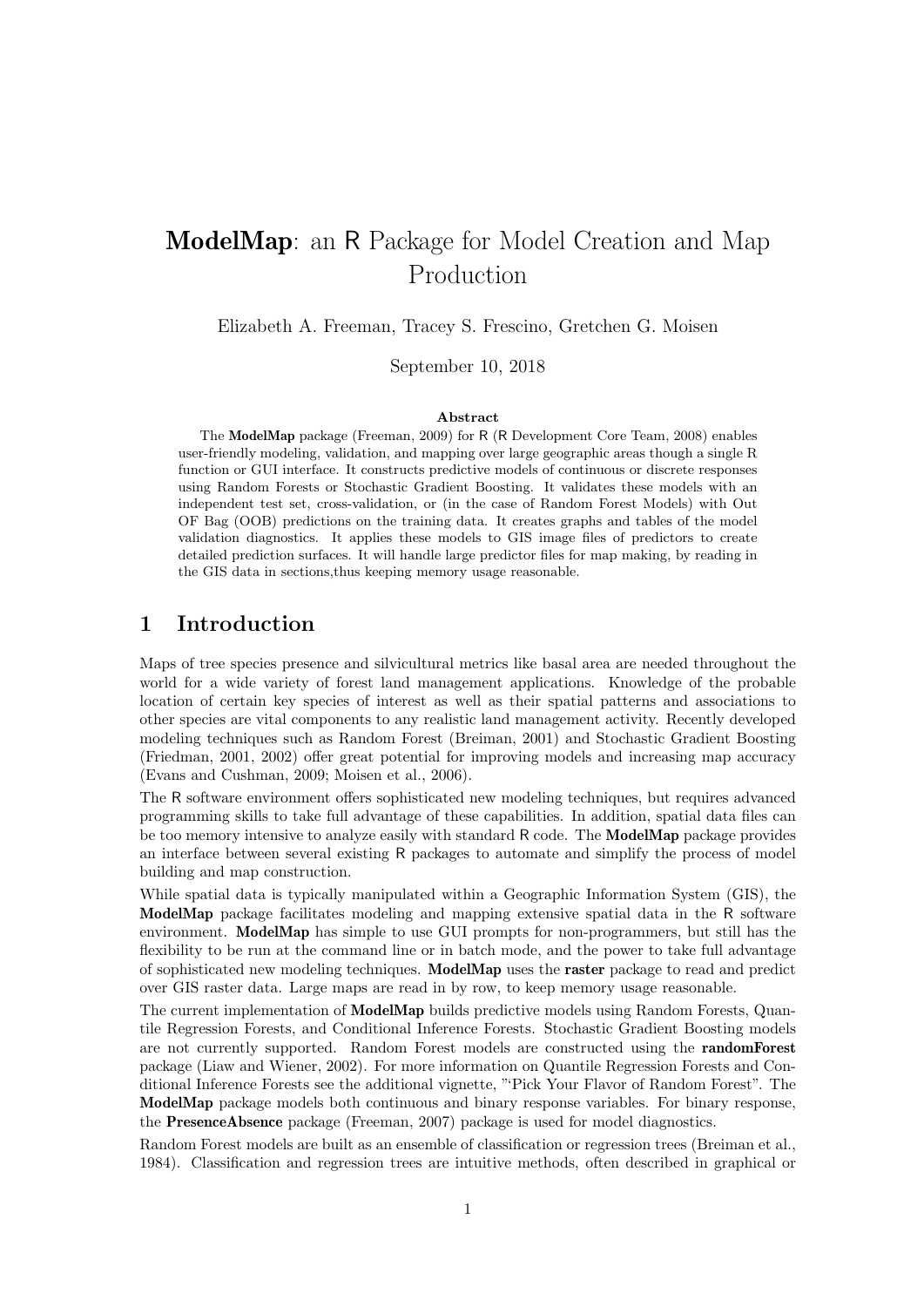biological terms. Typically shown growing upside down, a tree begins at its root. An observation passes down the tree through a series of splits, or nodes, at which a decision is made as to which direction to proceed based on the value of one of the explanatory variables. Ultimately, a terminal node or leaf is reached and predicted response is given.

Trees partition the explanatory variables into a series of boxes (the leaves) that contain the most homogeneous collection of outcomes possible. Creating splits is analogous to variable selection in regression. Trees are typically fit via binary recursive partitioning. The term binary refers to the fact that the parent node will always be split into exactly two child nodes. The term recursive is used to indicate that each child node will, in turn, become a parent node, unless it is a terminal node. To start with a single split is made using one explanatory variable. The variable and the location of the split are chosen to minimize the impurity of the node at that point. There are many ways to minimizing the impurity of each node. These are known as splitting rules. Each of the two regions that result from the initial split are then split themselves according to the same criteria, and the tree continues to grow until it is no longer possible to create additional splits or the process is stopped by some user-defined criteria. The tree may then be reduced in size using a process known as pruning. Overviews of classification and regression trees are provided by De'ath and Fabricius (2000), Vayssieres et al. (2000), and Moisen (2008).

While classification and regression trees are powerful methods in and of themselves, much work has been done in the data mining and machine learning fields to improve the predictive ability of these tools by combining separate tree models into what is often called a committee of experts, or ensemble. Random Forests and Stochastic Gradient Boosting are two of these newer techniques that use classification and regression trees as building blocks.

Random Forests — In a Random Forests model, a bootstrap sample of the training data is chosen. At the root node, a small random sample of explanatory variables is selected and the best split made using that limited set of variables. At each subsequent node, another small random sample of the explanatory variables is chosen, and the best split made. The tree continues to be grown in this fashion until it reaches the largest possible size, and is left un-pruned. The whole process, starting with a new bootstrap sample, is repeated a large number of times. As in committee models, the final prediction is a (weighted) plurality vote or average from prediction of all the trees in the collection.

Stochastic Gradient Boosting — Stochastic gradient boosting is another ensemble technique in which many small classification or regression trees are built sequentially from pseudo-residuals from the previous tree. At each iteration, a tree is built from a random sub-sample of the dataset (selected without replacement) producing an incremental improvement in the model. Ultimately, all the small trees are stacked together as a weighted sum of terms. The overall model accuracy gets progressively better with each additional term.

## 2 Package Overview

The ModelMap package for R enables user-friendly modeling, diagnostics, and mapping over large geographic areas though simple R function calls: model.build(), model.diagnostics(), and model.mapmake(). The function model.build() constructs predictive models of continuous or discrete responses using Random Forests. The function model.diagnostics() validates these models with an independent test set, cross-validation, or (in the case of Random Forest Models) with Out OF Bag (OOB) predictions on the training data. This function also creates graphs and tables of the basic model validation diagnostics. The functions model.importance.plot() and model.interaction.plot provide additional graphical tools to examine the relationships between the predictor variable. The function model.mapmake() applies the models to GIS image files of predictors to create detailed prediction surfaces. This function will handle large predictor files for map making, by reading in the GIS data in sections, thus keeping memory usage reasonable. The raster package is used to read and write to the GIS image files.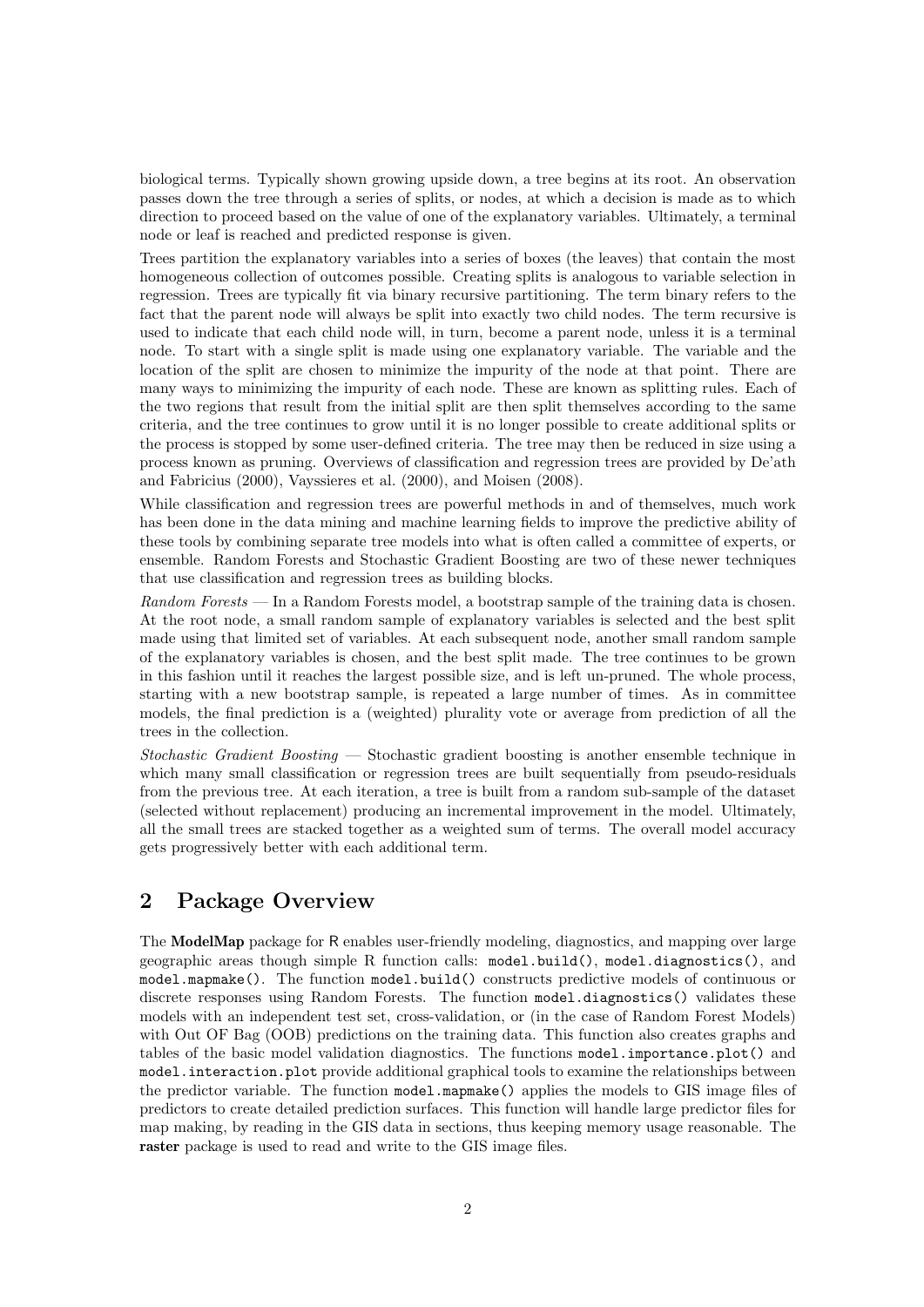#### 2.1 Interactive Model Creation

The ModelMap package can be run in a traditional R command line mode, where all arguments are specified in the function call. However, in a Windows environment, ModelMap can also be used in an interactive, pushbutton mode. If the functions model.build(), model.diagnostics(), and model.mapmake() are called without argument lists, pop up windows ask questions about the type of model, the file locations of the data, response variable, predictors, etc . . .

To provide a record of the options chosen for a particular model and map, a text file is generated each time these functions are called, containing a list of the selected arguments.

This paper concentrates on the traditional command line function calls, but does contain some tips on using the GUI prompts.

#### 2.2 File Names

File names in the argument lists for the functions can be provided either as the full path, or as the base name, with the path specified by the folder argument. However, file names in the Raster Look Up Table (the rastLUTfn, described in section 2.8) must include the full path.

### 2.3 Training Data

Training and test data can be supplied in two forms. The argument qdata.trainfn can be either an R data frame containing the training data, or the file name (full path or base name) of the comma separated values (CSV) training data file. If a filename is given, the file must be a commadelimited text file with column headings. The data frame or CSV file should include columns for both response and predictor variables.

In a Windows environment, if  $qdata.trainfn = NULL$  (the default), a GUI interface prompts the user to browse to the training data file.

Note: If response.type = "binary", any response with a value greater than 0 is treated as a presence. If there is a cutoff value where anything below that value is called trace, and treated as an absence, the response variable must be transformed before calling the functions.

#### 2.4 Independent Test Set for Model Validation

The argument **qdata**.testfn is the file name (full path or base name) of the independent data set for testing (validating) the model's predictions, or alternatively, the R data frame containing the test data. The column headings must be the same as those in the training data (qdatatrainfn).

If no test set is desired (for example, cross-validation will be performed, or RF models with outof-bag estimation), set qdata.testfn = FALSE.

In a Windows environment, if qdata.testfn = NULL (default), a prompt will ask the a test set is available, and if so asks the user to browse to the test data file. If no test set is available, the a prompt asks if a proportion of the data should be set aside as an independent test set. If this is desired, the user will be prompted to specify the proportion to set aside as test data, and two new data files will be generated in the output folder. The new file names will be the original data file name with "\_train" and "\_test" pasted on the end.

#### 2.5 Missing predictor values

There are three circumstances that can lead to having missing predictor values. First, there are true missing values for predictors within the test set or study area. Second, there are categorical predictors with categories that are present in the test or mapping data but not in the training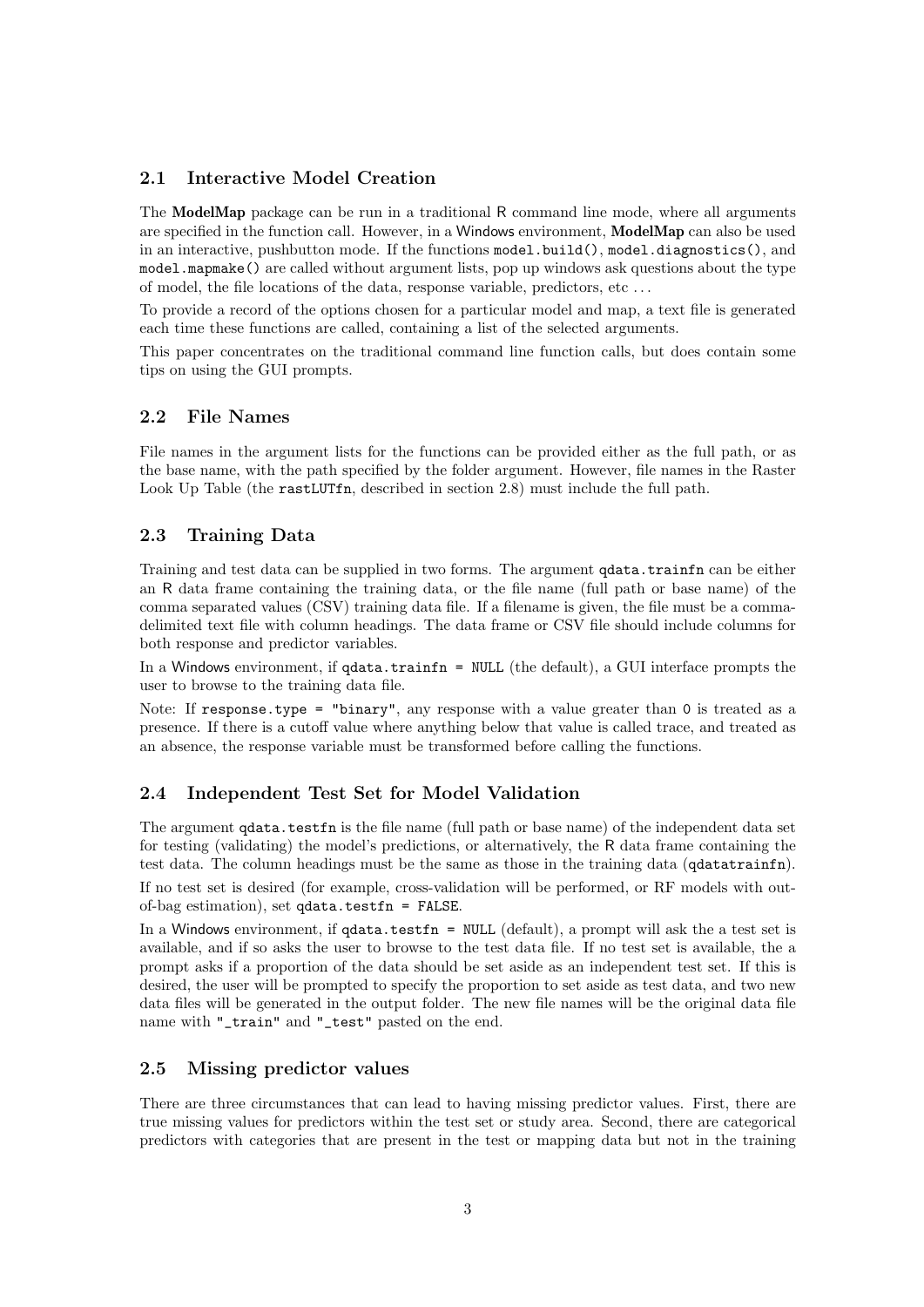data. And finally, portions of the mapping rectangle lie outside of the study area. Each of the three cases is handled slightly differently by ModelMap.

In the first instance, true mising data values in the test set or within the study area for production mapping could be caused by data collection errors. These are data points or pixels for which you may still need be interested in a prediction based on the other remaining predictors. These missing values should be coded as NA in the training or test data. In Imagine image files, pixels of the specified NODATA value will be read into R as NA. The argument na.action will determine how these NA pixels will be treated. For model diagnostics, there are 2 options:  $(1)$  na.action = "na.omit" (the default) where any data point or pixel with any NA predictors is omitted from the model building process and the diagnostic predictions, or returned as -9999 in the map predictions; (2) na.action = "na.roughfix" where before making predictions, a missing categorical predictor is replaced with the most common category for that predictor, and a missing continuous predictor is replaced with the median for that predictor. Currently, for map making only one option is available: na.action = "na.omit".

The second type of missing value occurs when using categorical predictors. There may be cases where a category is found in the validation test set or in the map region that was not present in the training data. This is a particularly common occurrence when using cross-validation on a small dataset. Again, the argument **na** action will determine how these data points or pixels are treated. If na.action = "na.omit", no prediction will be made for these locations. For model diagnostics, with na.action = "na.roughfix" the most common category will be substituted for the unknown category. Again, for map making  $na$  action =  $"na$  omit" is the only available option. In either instance, a warning will be generated with a list of the categories that were missing from the training data. After examining these categories, you may decide that rather than omitting these locations or substituting the most common category, a better option would be to collapse similar categories into larger groupings. In this case you would need to pre-process your data and run the models and predictions again.

The final type of missing predictor occurs when creating maps of non-rectangular study regions. There may be large portions of the rectangle where you have no predictors, and are uninterested in making predictions. The suggested value for the pixels outside the study area is -9999. These pixels will be ignored, thus saving computing time, and will be exported as NA.

Note: in Imagine image files, if the specified NODATA is set as -9999, any -9999 pixels will be read into R as NA.

#### 2.6 The Model Object

The models built by the ModelMap package are stochastic models. If a seed is not specified (with argument seed) each function call will result in a slightly different model. The function model.build() returns the model object. To keep this particular model for use in later R sessions, assign the function output to an R object, then use the functions  $save()$  and  $load()$ .

Random Forest is implemented through the randomForest package within R. Random Forest has relatively few user set parameters and is not very sensitive to tuning of these parameters. The number of predictors used to select the splits (the mtry argument) is the primary user specified parameter that can affect model performance, and the default for ModelMap is to automatically optimize this parameter with the tuneRF() function from the randomForest package. In most circumstance, Random Forest is less likely to over fit data. For an in depth discussion of the possible penalties of increasing the number of trees (the ntree argument) see Lin and Jeon (2002). The randomForest package provides two measures to evaluate variable importance. The first is the percent increase in Mean Standard Error (MSE) as each variable is randomly permuted. The second is the increase in node purity from all the splits in the forest based on a particular variable, as measured by the gini criterion (Breiman, 2001). These importance measures should be used with caution when predictors vary in scale or number of categories (Strobl et al., 2007).

Stochastic gradient boosting is currently disabled in ModelMap.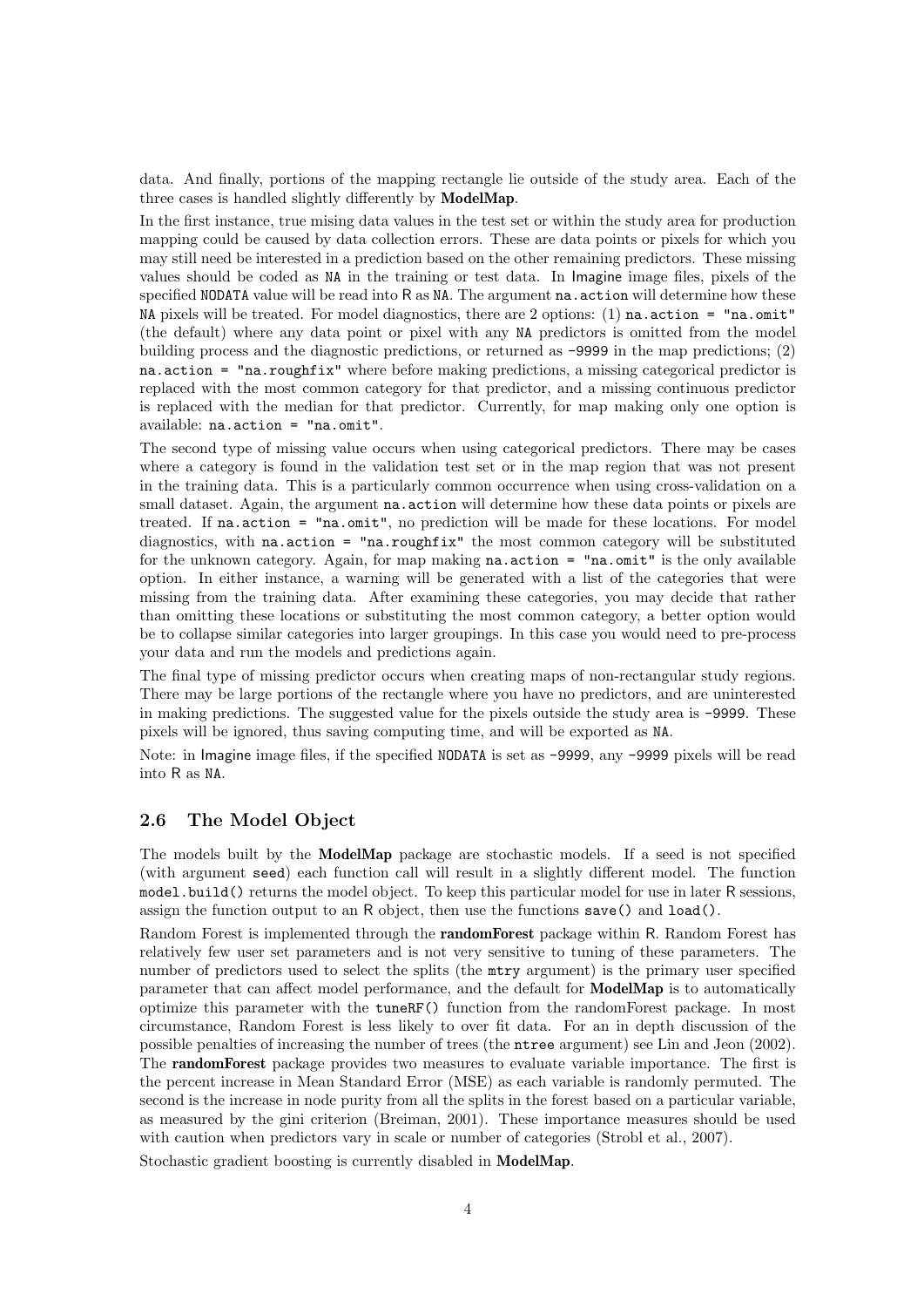#### 2.7 Spatial Raster Layers

The ModelMap uses the raster package to read spatial rasters into R. The data for predictive mapping in ModelMap should be in the form of pixel-based raster layers representing the predictors in the model. The layers must be a file type recognizeable by the raster package, for example ERDAS Imagine image (single or multi-band) raster data formats, having continuous or categorical data values. For effective model development and accuracy, if there is more than one raster layer, the layers must have the same extent, projection, and pixel size.

To speed up processing of predictor layers, model.mapmake() builds a single raster brick object containing one layer for each predictor in the model. By default, this brick is stored as a temp file and deleted once the map is complete. If the argument keep.predictor.brick = TRUE then the brick will be saved in a native raster package format file, with the file name constructed by appending '\_brick.grd' to the OUTPUTfn.

The function model.mapmake() by default outputs an ERDAS Imagine image file of map information suitable to be imported into a GIS. (Note: The file extension of the OUTPPUTfn argument can be used to specify other file types, see the help file for the writeFormats() function in the raster package for a list of possible file types and extensions.) Maps can then be imported back into R and view graphically using the raster package.

The supplementary materials in Elith et al. (2008) also contain R code to predict to grids imported from a GIS program, including large grids that need to be imported in pieces. However this code requires pre-processing of the raster data in the GIS software to produce ASCII grids for each layer of data before they can be imported into R. ModelMap simplifies and automates this process, by reading Imagine image files directly, (including multi band images). ModelMap also will verify that the extent of all rasters is identical and will produce informative error messages if this is not true. ModelMap also simplifies working with masked values and missing predictors.

#### 2.8 Raster Look Up Table

The Raster Look Up Table (rastLUTfn) provides the link between the spatial rasters for map production and the column names of the Training and Test datasets. The Raster Look Up Table can be given as an R data frame specified by the argument rastLUTfn or read in from a CSV file specified by rastLUTfn.

The rastLUTfn must include 3 columns: (1) the full path and base names of the raster file or files; (2) the column headers from the Training and Test datasets for each predictor; (3) the layer (band) number for each predictor. The names (column 2) must match not only the column headers in Training and Test data sets (qdata.trainfn and qdata.testfn), but also the predictor names in the arguments predList and predFactor, and the predictor names in model.obj.

In a windows environment, the function build.rastLUT() may be used to help build the look-uptable with the aid of GUI prompts.

### 3 Examples

These examples demonstrate some of the capabilities of the **ModelMap** package by building three Random Forest models: continuous response, binary response and categorical response. The continuous response variables are percent cover for two species of interest: Pinyon and Sage. The binary response variables are Presence/Absence of these same species.The categorical response is vegetation category.

Next, model validation diagnostics are performed with three techniques: an independent test set, Out Of Bag estimation, and cross-validation. Note: in an actual model comparison study, rather than a package demonstration, the models would be compared with the same validation technique, rather than mixing techniques.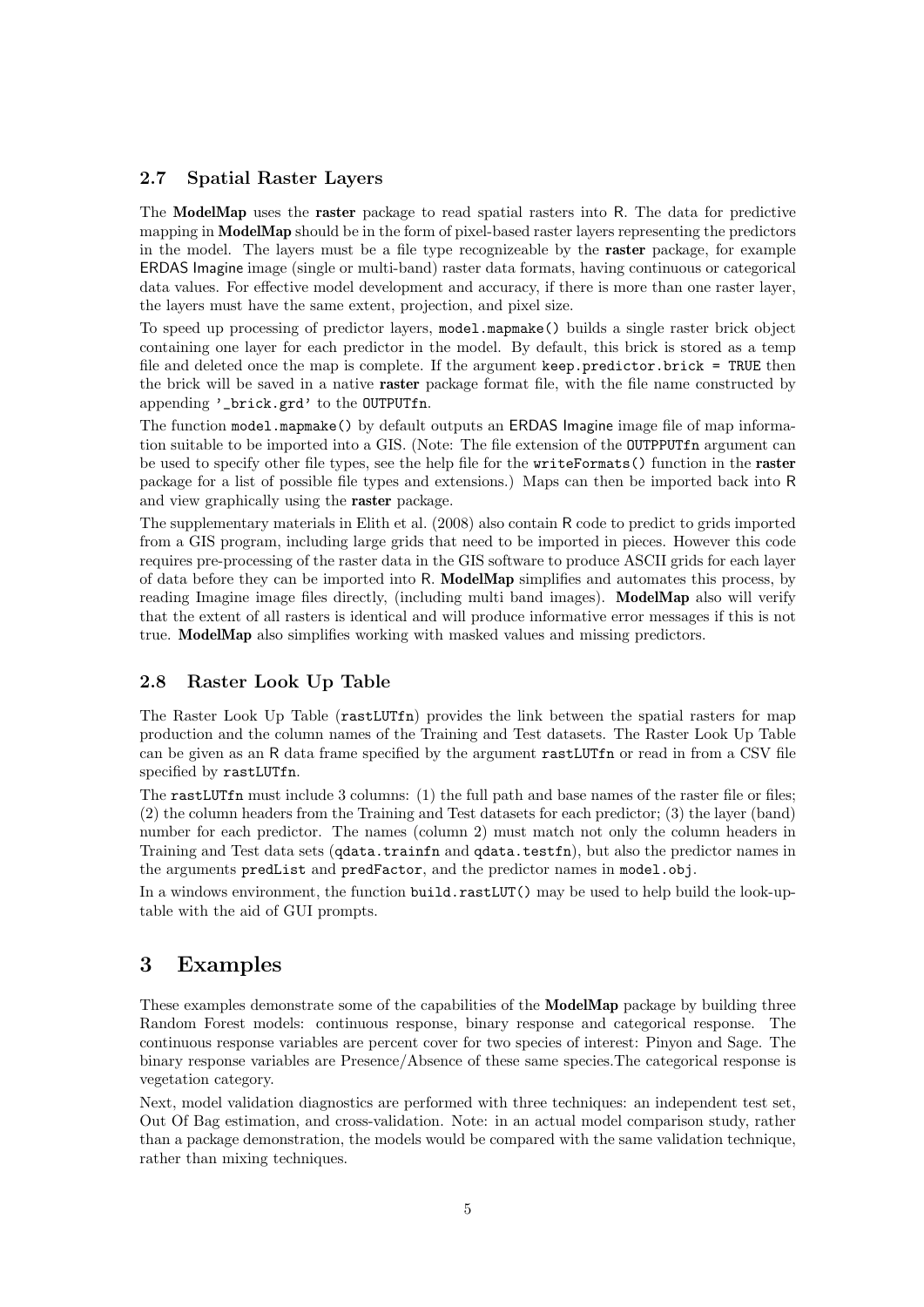| Name                   | Type        | Description                                  |  |
|------------------------|-------------|----------------------------------------------|--|
| ELEV250                | Continuous  | 90m NED elevation (ft)                       |  |
|                        |             | resampled to 250m, average of 49 points      |  |
| NLCD01 <sub>-250</sub> | Categorical | National Land Cover Dataset 2001             |  |
|                        |             | resampled to 250m - min. value of 49 points  |  |
| EVI2005097             | Continuous  | MODIS Enhanced vegetation index              |  |
| NDV2005097             | Continuous  | MODIS Normalized difference vegetation index |  |
| NIR2005097             | Continuous  | MODIS Band 2 (Near Infrared)                 |  |
| RED2005097             | Continuous  | MODIS Band 1 (Red)                           |  |

Table 1: Predictor variables

Finally, spatial maps are produced by applying these models to remote sensing raster layers.

#### 3.1 Example dataset

The dataset is from a pilot study in Nevada launched in 2004 involving acquisition and photointerpretation of large-scale aerial photography, the Nevada Photo-Based Inventory Pilot (NPIP) (Frescino et al., 2009). The data files for these examples are included in the ModelMap package instalation in the R library dirrectory. The datasets are under the 'external' then under 'vignetteexamples'.

The predictor data set consists of 6 predictor variables: 5 continuous variables, and 1 categorical variable (Table 1). The predictor layers are 250-meter resolution, pixel-based raster layers including Moderate Resolution Imaging Spectro-radiometer (MODIS) satellite imagery (Justice et al., 2002), a Landsat Thematic Mapper-based, thematic layer of predicted land cover, National Land Cover Dataset (NLCD) (Homer et al., 2004), and a topographic layer of elevation from the National Elevation Dataset (Gesch et al., 2002).

The continuous response variables are percent cover of Pinyon and Sage. The binary response variables are presence of Pinyon and Sage. The categorical response variable is the vegetation category: TREE, SHRUB, OTHERVEG, and NONVEG.

The MODIS data included 250-meter, 16-day, cloud-free, composites of MODIS imagery for April 6, 2005: visible-red (RED) and near-infrared (NIR) bands and 2 vegetation indices, normalized difference vegetation index (NDVI) and enhanced vegetation index (EVI) (Huete et al., 2002). The land cover and topographic layers were 30-meter products re-sampled to 250 meter using majority and mean summaries, respectively.

The rectangular subset of Nevada chosen for these maps contains a small mountain range surrounded by plains, and was deliberately selected to lie along the edge of the study region to illustrate how ModelMap handles unsampled regions of a rectangle (Figure 13).

#### 3.2 Example 1 - Random Forest - Continuous Response

Example 1 builds Random Forest models for two continuous response variables: Percent Cover for Pinyon and Percent Cover for Sage. An independent test set is used for model validation.

#### 3.2.1 Set up

After installing the ModelMap package, find the sample datasets from the R istallation and copy them to your working directory. The data consists of five files and is located in the vignette directory of ModelMap, for example, in C:\R\R-2.15.0\library\ModelMap\vignettes. There are 5 files: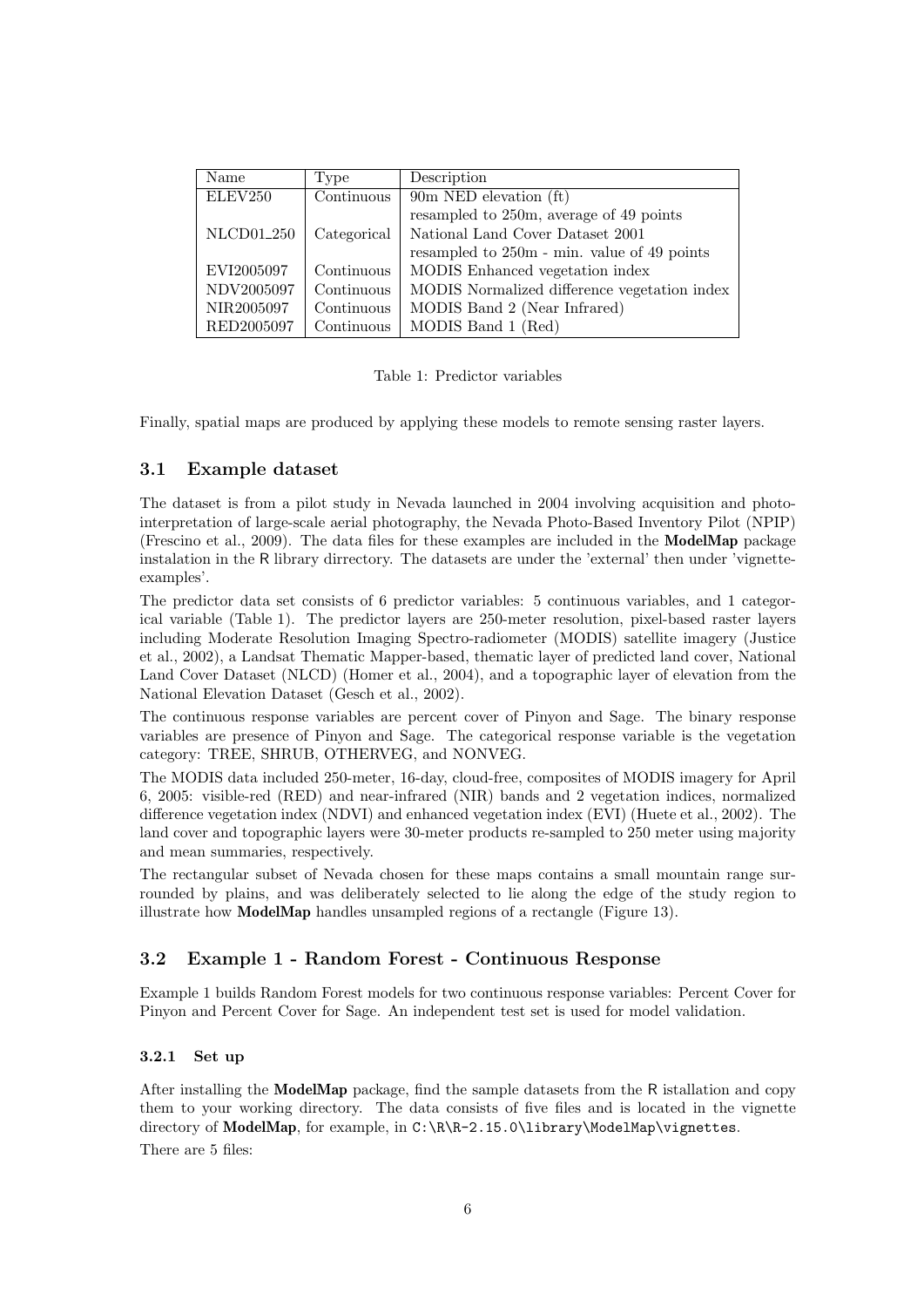VModelMapData.csv VModelMapData LUT.csv VModelMapData dem ELEVM 250.img VModelMapData modis STK2005097.img VModelMapData nlcd NLCD01 250.img

Load the ModelMap package.

*R> library("ModelMap")*

Next define some of the arguments for the models.

Specify model type. The choices are "RF" for Random Forest models, "QRF" for quantile regression forest models, and "CF" for conditional inference forest models. See the "Pick your flavor of Random Forest" vignette for further information on QRF and CF models.

*R> model.type <- "RF"*

Define training and test data file names. Note that the arguments **qdata**.trainfn and **qdata**.testfn will accept either character strings giving the file names of CSV files of data, or the data itself in the form of a data frame.

```
R> qdatafn <- "VModelMapData.csv"
R> qdata.trainfn <- "VModelMapData_TRAIN.csv"
R> qdata.testfn <- "VModelMapData_TEST.csv"
```
Define the output folder.

*R> folder <- getwd()*

Split the data into training and test sets. In example 1, an independent test set is used for model validation diagnostics. The function get.test() randomly divides the original data into training and test sets. This function writes the training and test sets to the folder specified by folder, under the file names specified by qdata.trainfn and qdata.testfn. If the arguments qdata.trainfn and qdata.testfn are not included, filenames will be generated by appending "\_train" and "\_test" to qdatafn.

| $R$ > get.test( | $proportion.test=0.2,$       |
|-----------------|------------------------------|
|                 | qdatafn=qdatafn,             |
|                 | $seed=42$ ,                  |
|                 | folder=folder,               |
|                 | qdata.trainfn=qdata.trainfn, |
|                 | qdata.testfn=qdata.testfn)   |

Define file names to store model output. This filename will be used for saving the model itself. In addition, since we are not defining other output filenames, the names for other output files will be generated based on MODELfn.

| R> MODELfn.a | <- "VModelMapEx1a" |
|--------------|--------------------|
| R> MODELfn.b | <- "VModelMapEx1b" |

Define the predictors and define which predictors are categorical. Example 1 uses five continuous predictors: the four predictor layers from the MODIS imagery plus the topographic elevation layer. As none of the chosen predictors are categorical set predFactor to FALSE.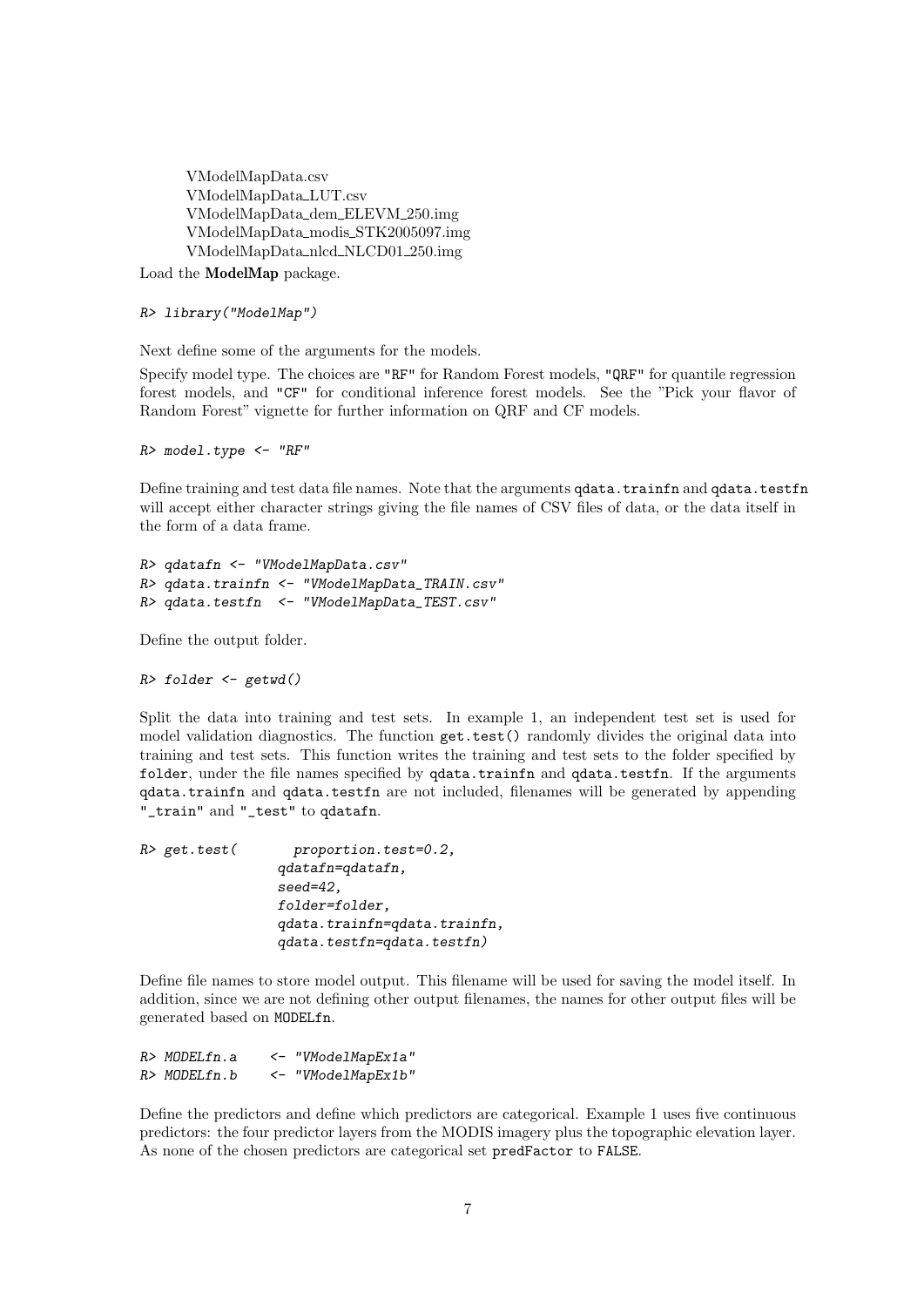```
R> predList <- c( "ELEV250",
                  "EVI2005097",
                  "NDV2005097",
                  "NIR2005097",
                  "RED2005097")
R> predFactor <- FALSE
```
Define the response variable, and whether it is continuous, binary or categorical.

```
R> response.name.a <- "PINYON"
R> response.name.b <- "SAGE"
R> response.type <- "continuous"
```
Define the seeds for each model.

*R> seed.a <- 38 R> seed.b <- 39*

Define the column that contains unique identifiers for each data point. These identifiers will be used to label the output file of observed and predicted values when running model validation.

*R> unique.rowname <- "ID"*

#### 3.2.2 Model creation

Now create the models. The model.build() function returns the model object itself. The function also saves a text file listing the values of the arguments from the function call. This file is particularly useful when using the GUI prompts, as otherwise there would be no record of the options used for each model.

```
R> model.obj.ex1a <- model.build( model.type=model.type,
                                qdata.trainfn=qdata.trainfn,
                                folder=folder,
                                unique.rowname=unique.rowname,
                                MODELfn=MODELfn.a,
                                predList=predList,
                                predFactor=predFactor,
                                response.name=response.name.a,
                                response.type=response.type,
                                seed=seed.a)
R> model.obj.ex1b <- model.build( model.type=model.type,
                                qdata.trainfn=qdata.trainfn,
                                folder=folder,
                                unique.rowname=unique.rowname,
                                MODELfn=MODELfn.b,
                                predList=predList,
                                predFactor=predFactor,
                                response.name=response.name.b,
                                response.type=response.type,
                                seed=seed.b)
```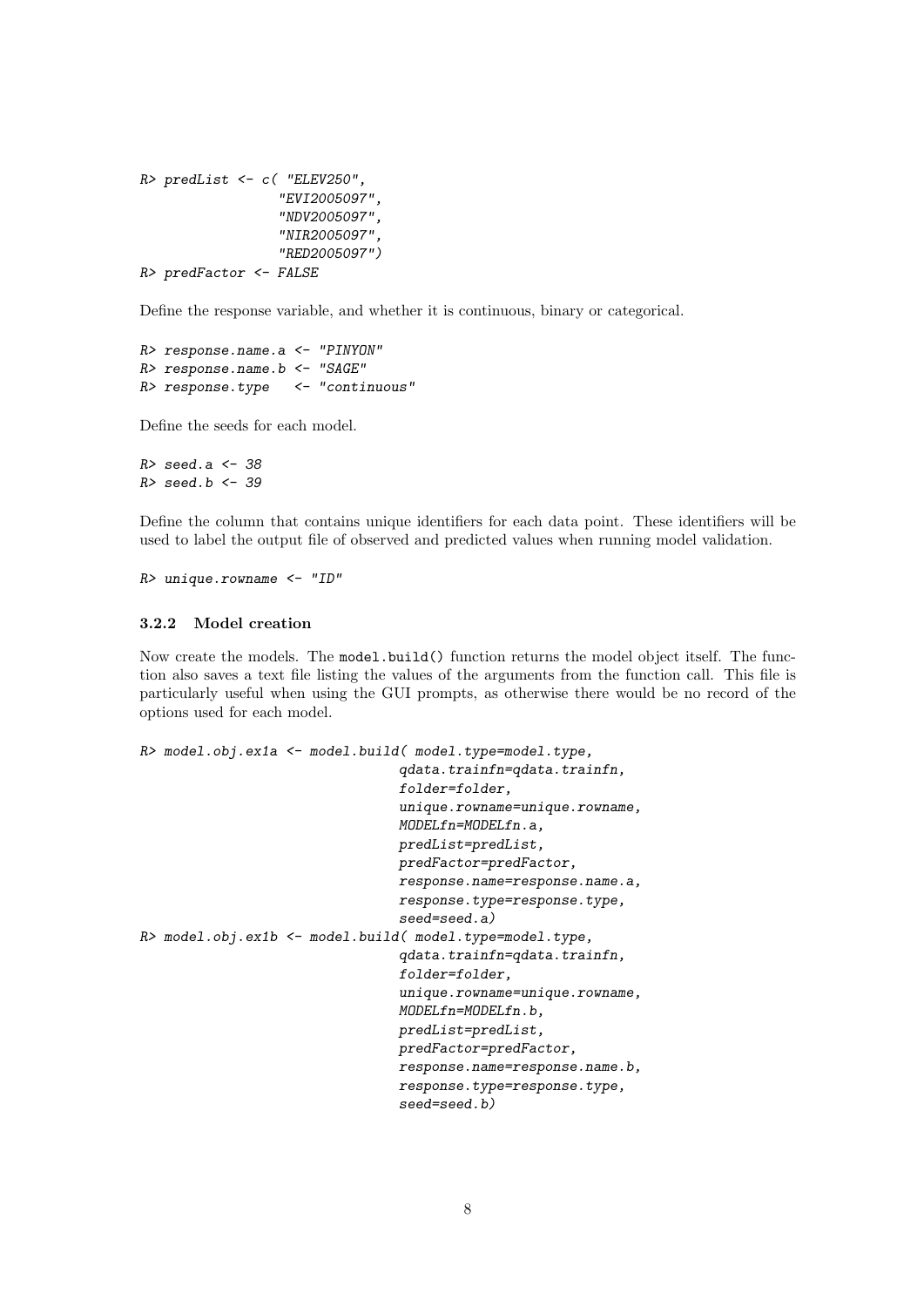#### 3.2.3 Model Diagnostics

Next make model predictions on an independent test set and run the diagnostics on these predictions. Model predictions on an independent test set are not stochastic, it is not necessary to set the seed.

The model.diagnostics() function returns a data frame of observed and predicted values. This data frame is also saved as a CSV file. This function also runs model diagnostics, and creates graphs and tables of the results. The graphics are saved as files of the file type specified by device.type.

For a continuous response model, the model validation diagnostics graphs are the variable importance plot (Figure 1 and Figure 2), and a scatter plot of observed verses predicted values, labeled with the Pearson's and Spearman's correlation coefficients and the slope and intercept of the linear regression line (Figure 3 and Figure 4).

For Random forest models, the model diagnostic graphs also include the out of bag model error as a function of the number of trees(Figure 5 and Figure 6)

In example 1, the diagnostic plots are saved as PDF files.

These diagnostics show that while the most important predictor variables are similar for both models, the correlation coefficients are considerably higher for the Pinyon percent cover model as compared to the Sage model.

```
R> model.pred.ex1a <- model.diagnostics( model.obj=model.obj.ex1a,
                                        qdata.testfn=qdata.testfn,
                                        folder=folder,
                                        MODELfn=MODELfn.a,
                                        unique.rowname=unique.rowname,
                              # Model Validation Arguments
                                       prediction.type="TEST",
                                        device.type=c("pdf"),
                                        cex=1.2)
R> model.pred.ex1b <- model.diagnostics( model.obj=model.obj.ex1b,
                                        qdata.testfn=qdata.testfn,
                                        folder=folder,
                                        MODELfn=MODELfn.b,
                                        unique.rowname=unique.rowname,
                                # Model Validation Arguments
                                       prediction.type="TEST",
                                        device.type=c("pdf"),
                                        cex=1.2)
```
#### 3.2.4 Comparing Variable Importance

The model.importance.plot() function uses a back-to-back barplot to compare variable importance between two models built from the same predictor variables (Figure 7). Variable Importance is calculated in various ways depending on the model type, the response type and the importance type. Importance measures are summarized in (Table 2).

```
R> model.importance.plot( model.obj.1=model.obj.ex1a,
                        model.obj.2=model.obj.ex1b,
                        model.name.1="Pinyon",
                        model.name.2="Sage",
                        sort.by="predList",
                        predList=predList,
```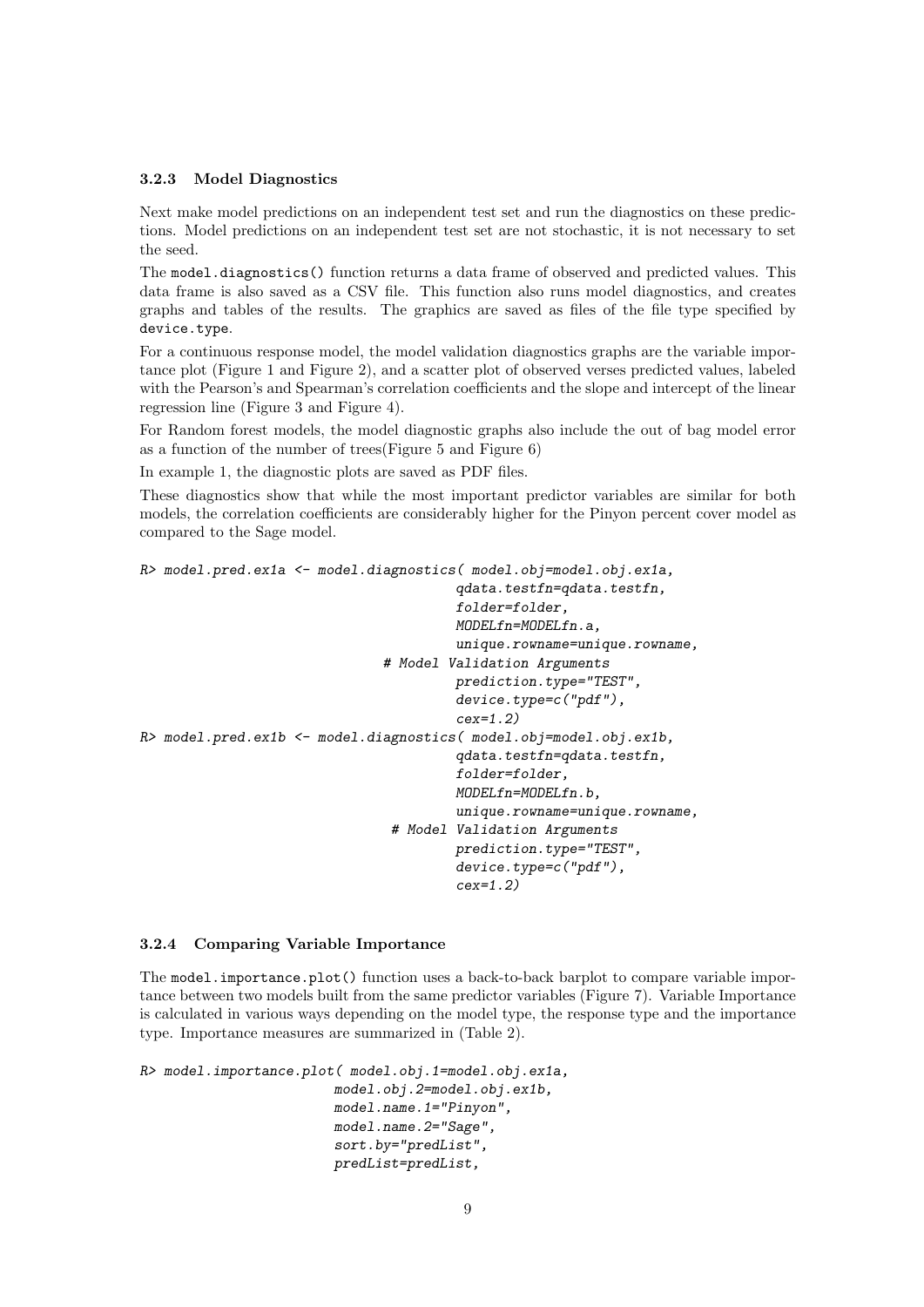## Relative Influence VModelMapEx1a\_pred



Figure 1: Example 1 - Variable importance graph for Pinyon percent cover (RF model).

| Model | Response    | Importance Type   | Measured By               |
|-------|-------------|-------------------|---------------------------|
| RF    | continuous  | 1 - permutation   | Percent Increase in MSE   |
| RF    | binary      | 1 - permutation   | Mean Decrease in Accuracy |
| RF    | categorical | 1 - permutation   | Mean Decrease in Accuracy |
| RF    | continuous  | 2 - node impurity | Residual Sum of Squares   |
| RF    | binary      | 2 - node impurity | Mean Decrease in Gini     |
| RF    | categorical | 2 - node impurity | Mean Decrease in Gini     |

Table 2: Importance Measures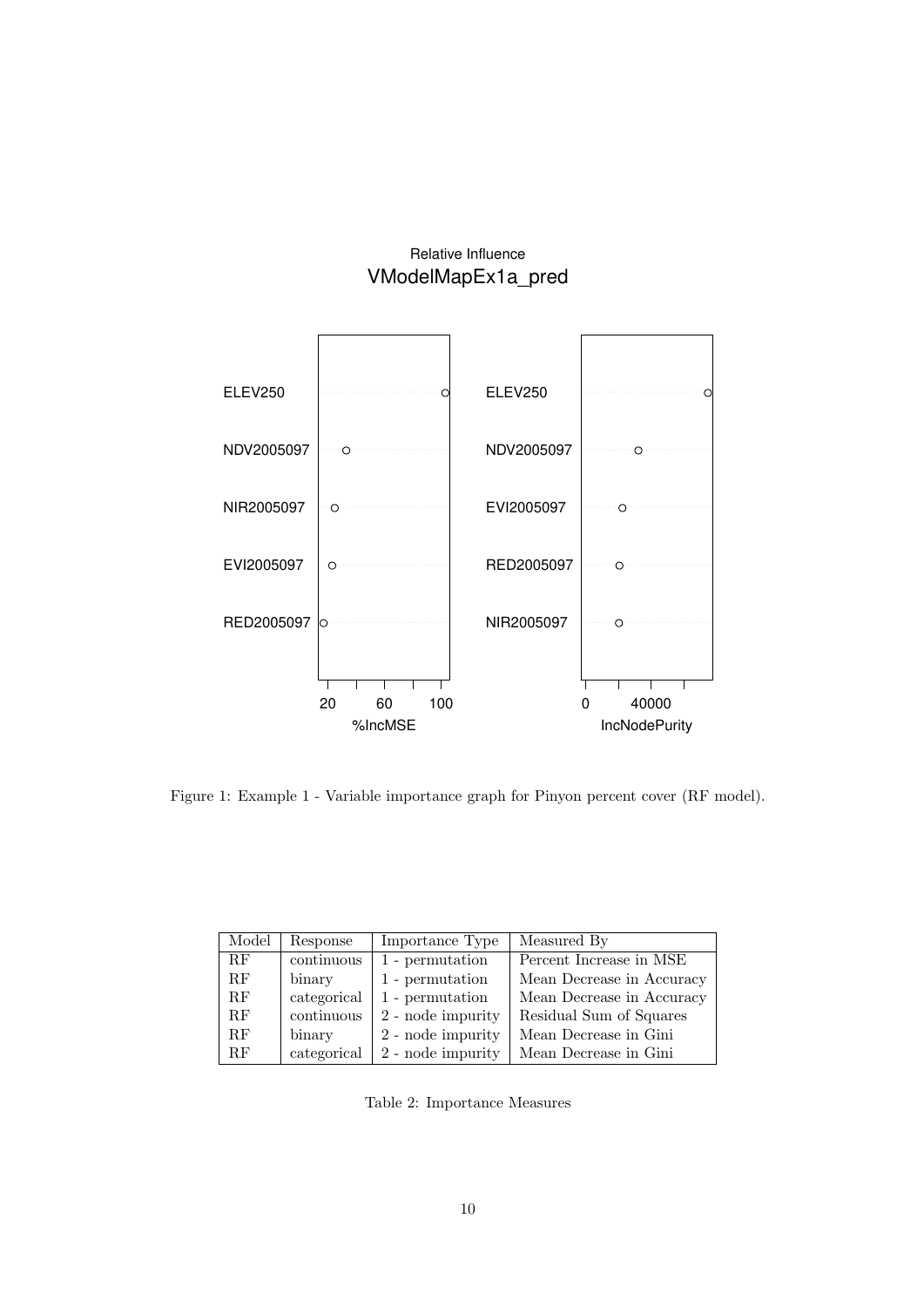## Relative Influence VModelMapEx1b\_pred



Figure 2: Example 1 - Variable importance graph for Sage percent cover (RF model).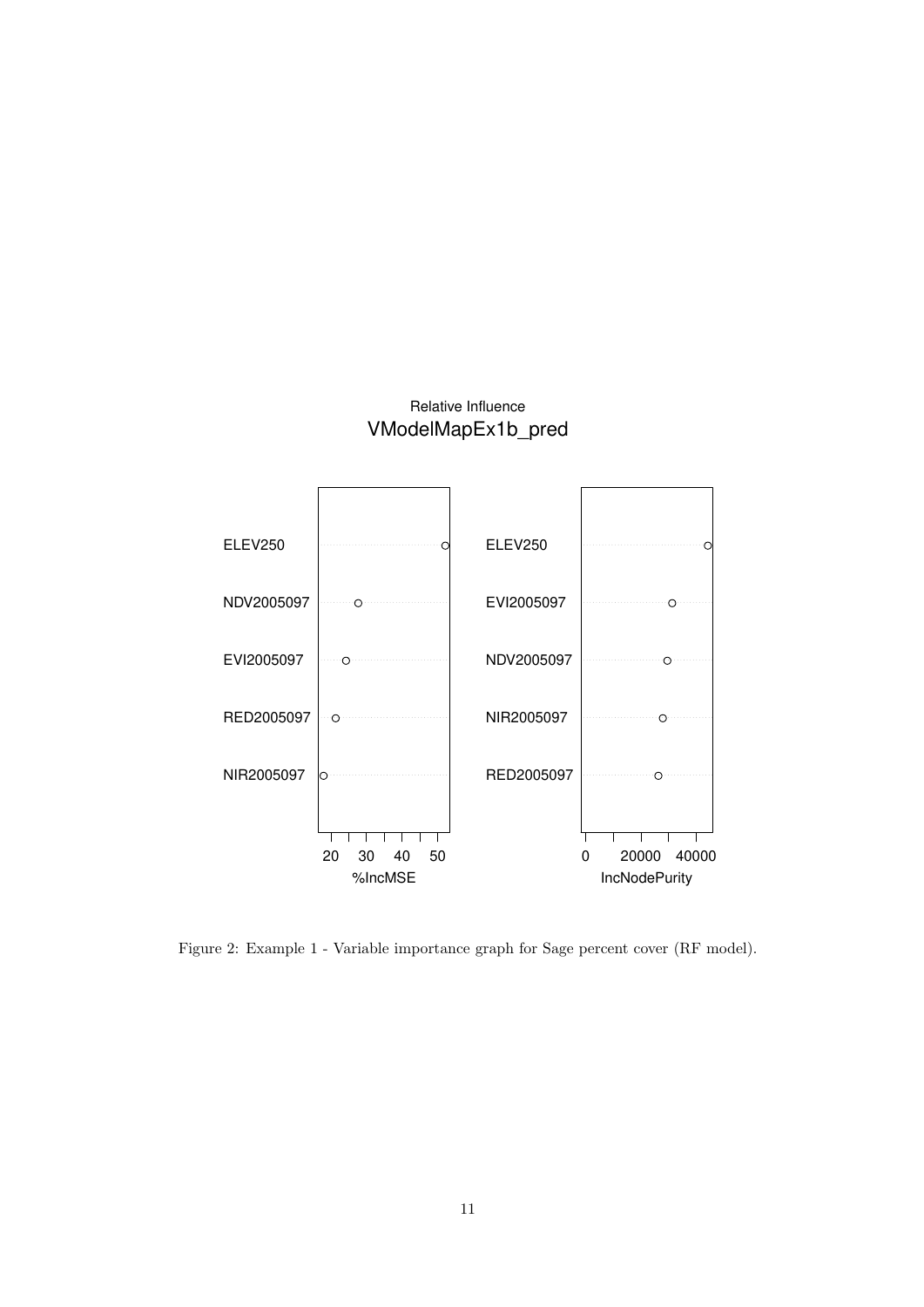

Figure 3: Example 1 - Observed verses predicted values for Pinyon percent cover (RF model).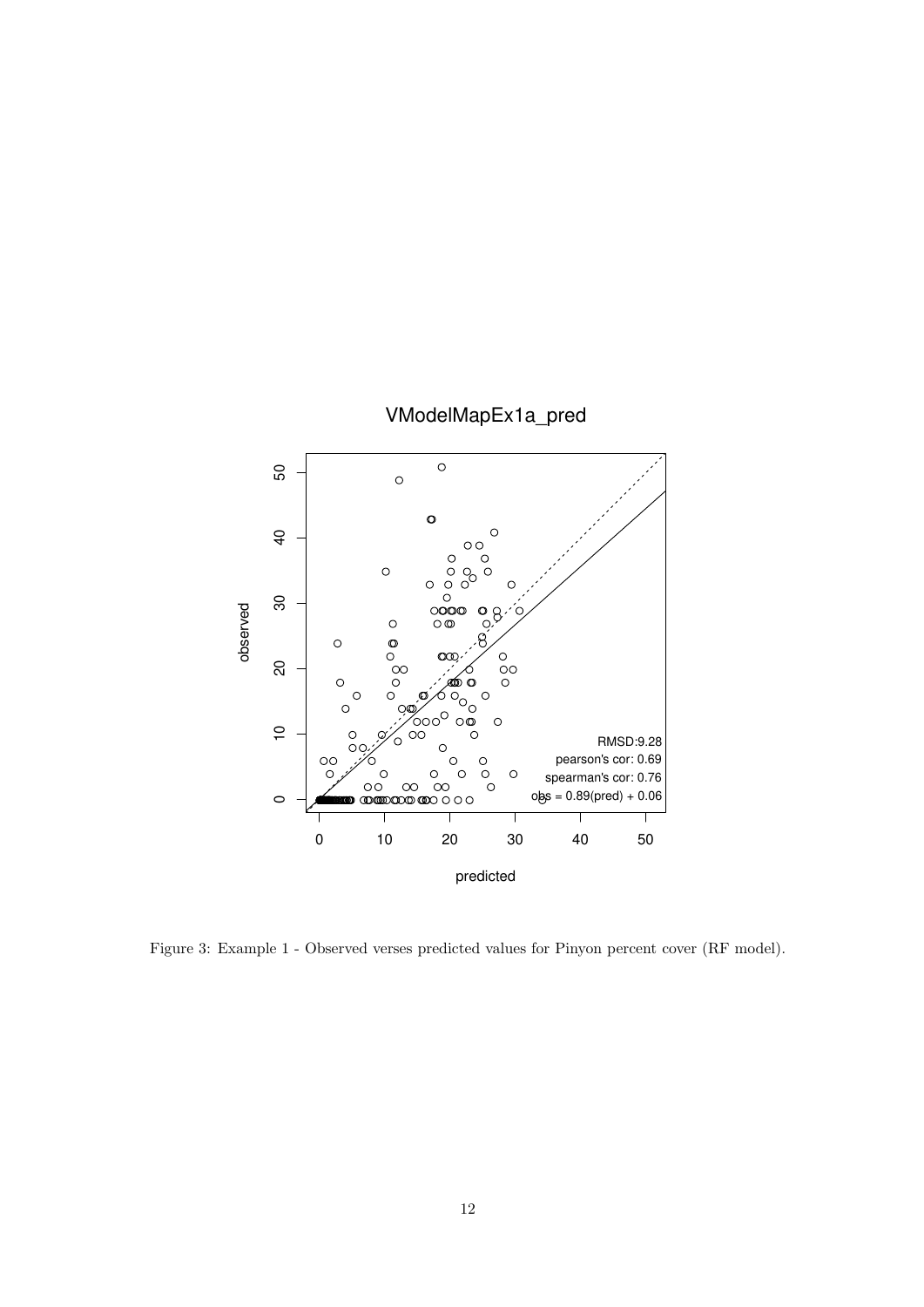

Figure 4: Example 1 - Observed verses predicted values for Sage percent cover (RF model).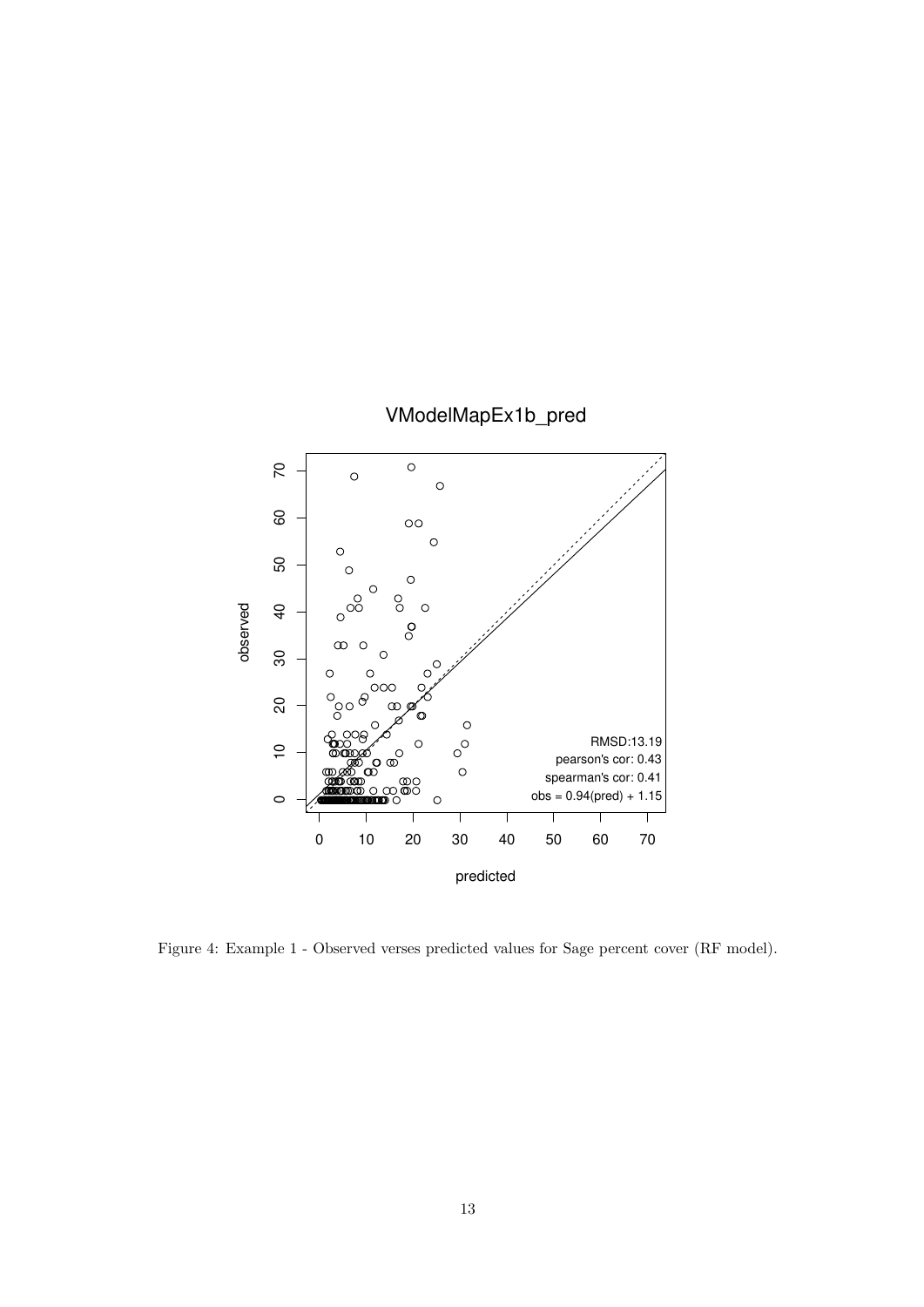

Figure 5: Example 1 - Out of Bag error as a function of number of trees for Pinyon (RF model).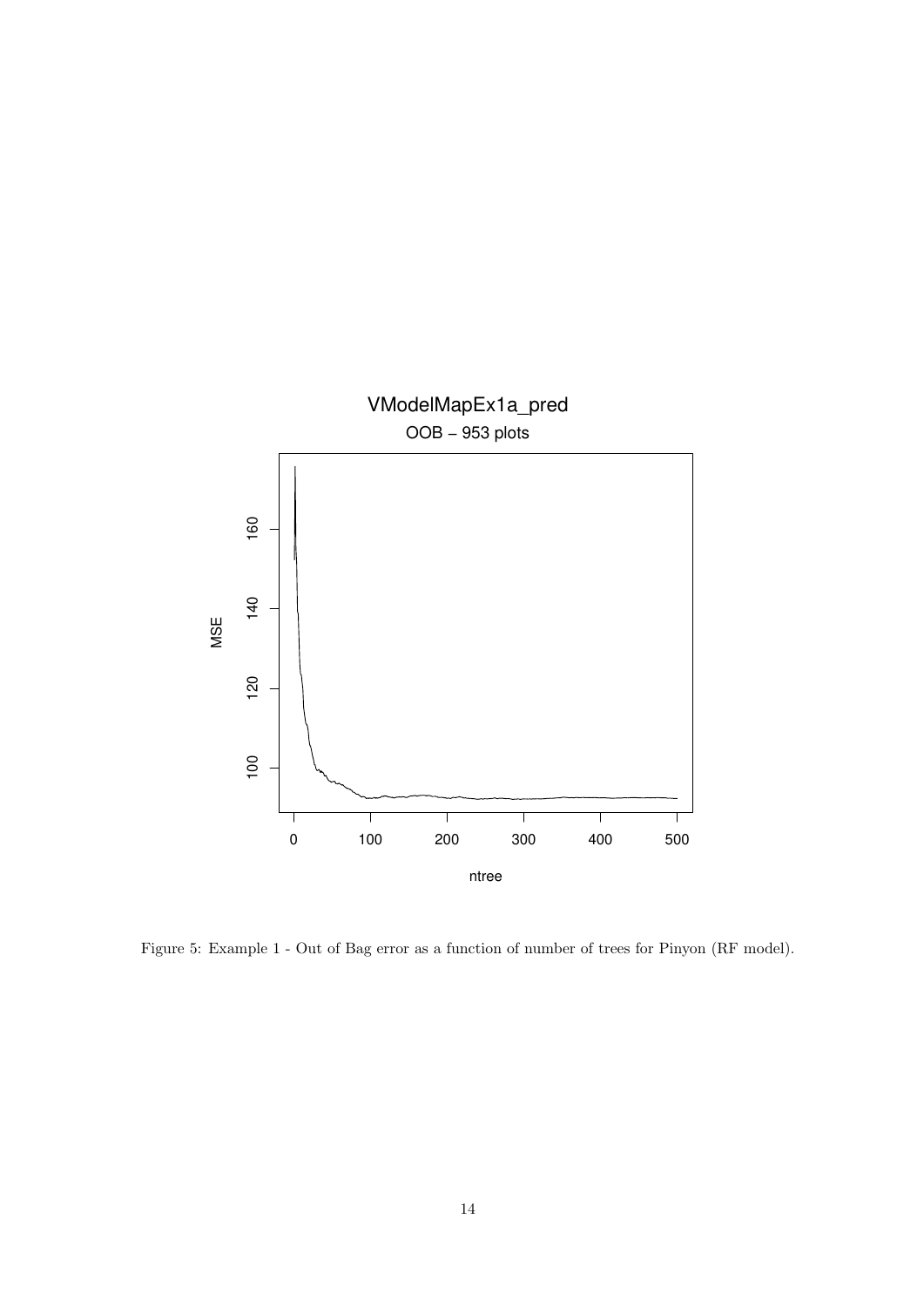

Figure 6: Example 1 - Out of Bag error as a function of number of trees for Sage (RF model).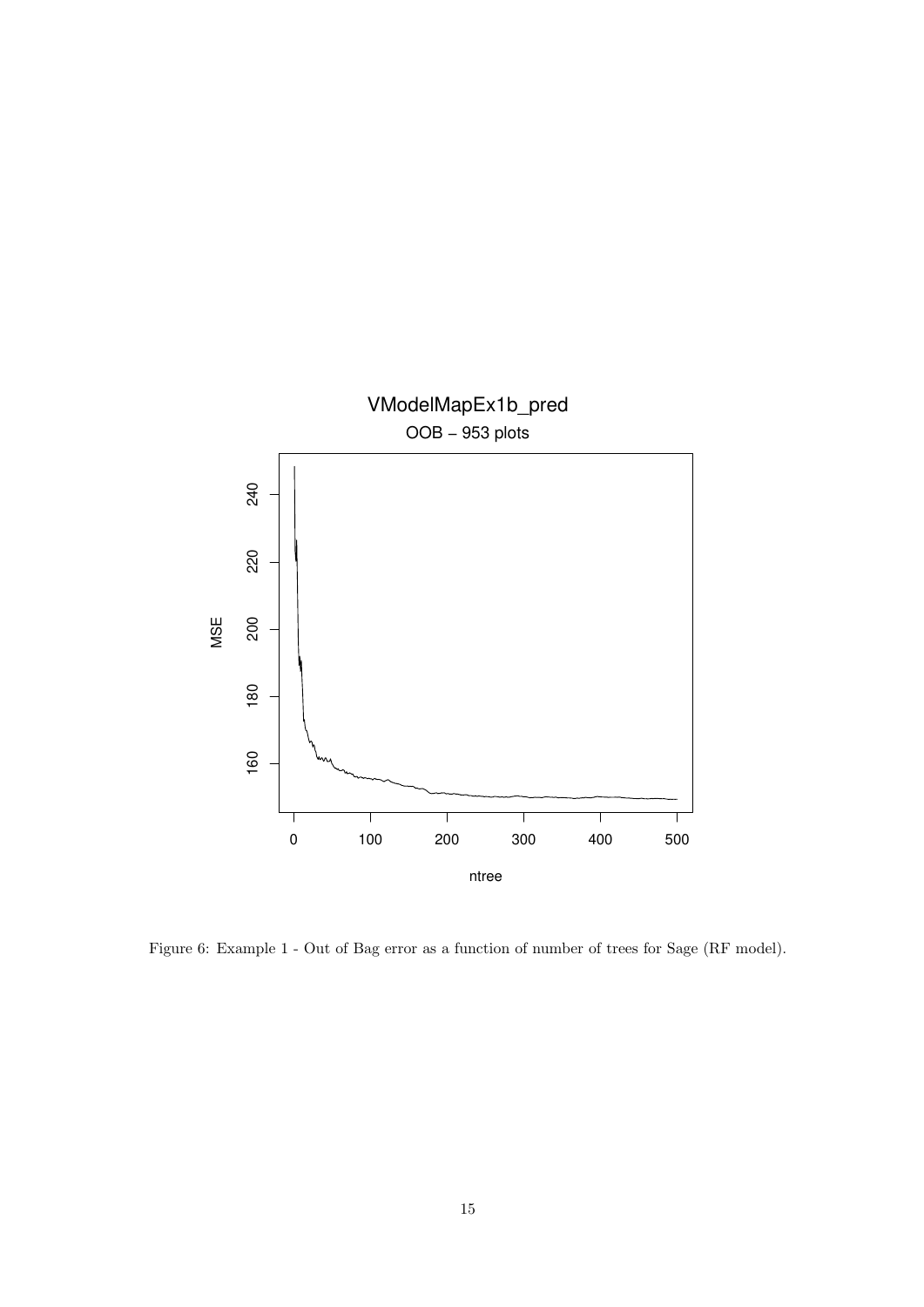#### **Variable Importance**



Figure 7: Example 1 - Variable Importances for Pinyon verses Sage percent cover models.

```
scale.by="sum",
main="Variable Importance",
device.type="pdf",
PLOTfn="VModelMapEx1CompareImportance",
folder=folder)
```
*R>*

The model.importance.plot() function can also be used to compare the two types of variable importance (Figure 8).

```
R> opar <- par(mfrow=c(2,1),mar=c(3,3,3,3),oma=c(0,0,3,0))
R> model.importance.plot( model.obj.1=model.obj.ex1a,
                        model.obj.2=model.obj.ex1a,
                        model.name.1="",
                        model.name.2="",
                        imp.type.1=1,
                        imp.type.2=2,
                        sort.by="predList",
                        predList=predList,
                        scale.by="sum",
                        main="Pinyon",
```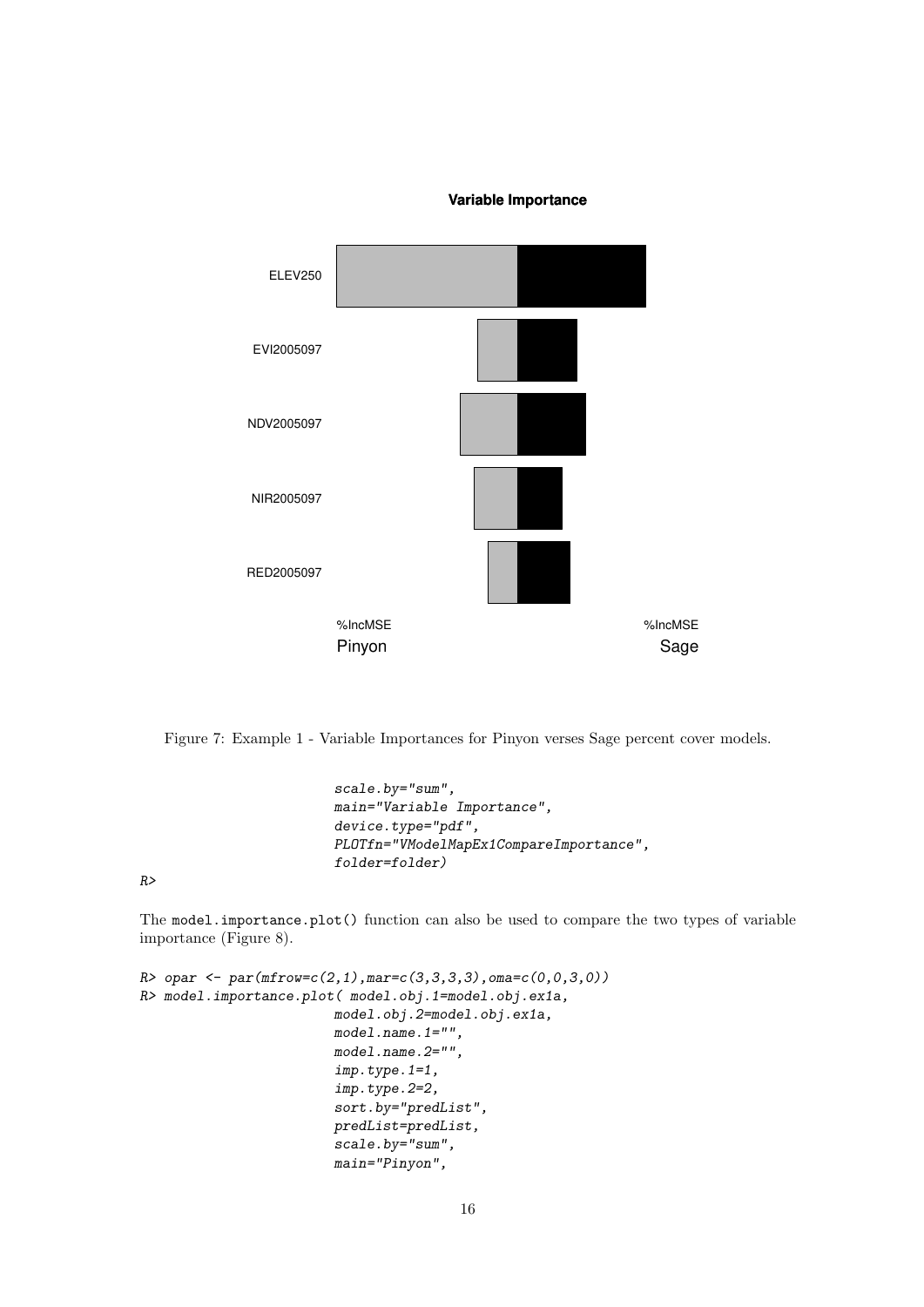```
device.type="none",
                        cex=0.9)
R> model.importance.plot( model.obj.1=model.obj.ex1b,
                        model.obj.2=model.obj.ex1b,
                        model.name.1="",
                        model.name.2="",
                        imp.type.1=1,
                        imp.type.2=2,
                        sort.by="predList",
                        predList=predList,
                        scale.by="sum",
                        main="Sage",
                        device.type="none",
                        cex=0.9)
R> mtext("Comparison of Importance Types",side=3,line=0,cex=1.8,outer=TRUE)
R> par(opar)
```
#### 3.2.5 Interaction Plots

The model.interaction.plot() function provides a diagnostic plot useful in visualizing two-way interactions between predictor variables. Two of the predictor variables from the model are used to produce a grid of possible combinations over the range of both variables. The remaining predictor variables are fixed at either their means (for continuous predictors) or their most common value (for categorical predictors). Model predictions are generated over this grid and plotted as the z axis. The model.interaction.plot() function was developed from the gbm.perspec function from the tutorial provided as appendix S3 in Elith et al. (2008).

The model.interaction.plot() function provides two graphical options: an image plot, and a 3-D perspective plot. These options are selected by setting plot.type = "image" or plot.type = "persp"

The x and y arguments are used to specify the predictor variables for the X and Y axis. The predictors can be specified by name, or by number, with the numbers referring to the order the variables appear in predList.

```
R> model.interaction.plot( model.obj.ex1a,
                         x="NIR2005097",
                          y="RED2005097",
                          main=response.name.a,
                          plot.type="image",
                          device.type="pdf",
                          MODELfn=MODELfn.a,
                          folder=folder)
R> model.interaction.plot( model.obj.ex1b,
                          x="NIR2005097",
                          y="RED2005097",
                          main=response.name.b,
                          plot.type="image",
                          device.type="pdf",
                          MODELfn=MODELfn.b,
                          folder=folder)
R> model.interaction.plot( model.obj.ex1a,
                          x=1,
                          y=3,
```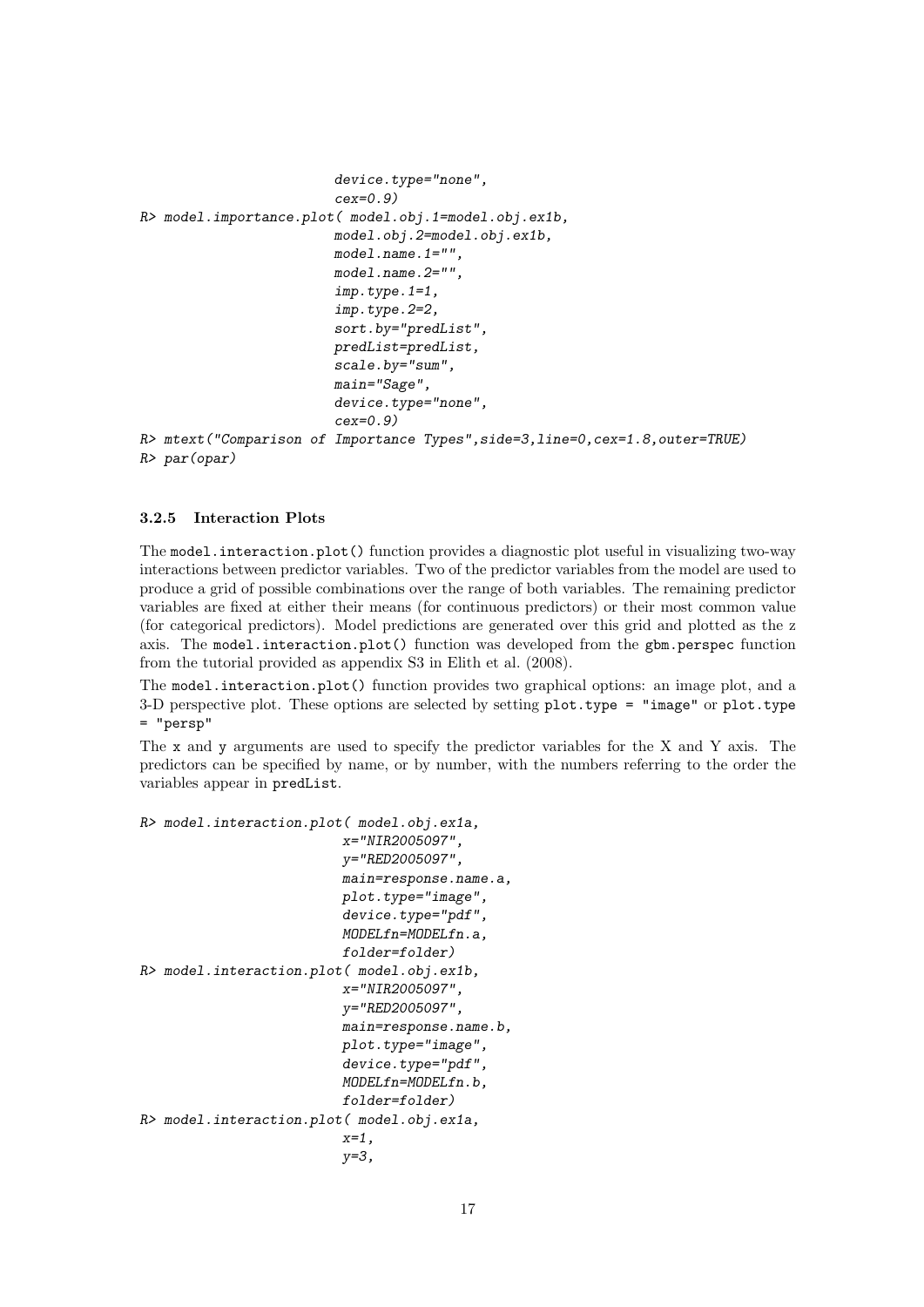

Comparison of Importance Types

**Pinyon**

Figure 8: Example 1 - Variable Importances Types for continuous response models - the relative importance of predictor variables as measured by the mean decrease in accuracy from randomly permuting each predictor as compared to the decrease in node impurities from splitting on the variable.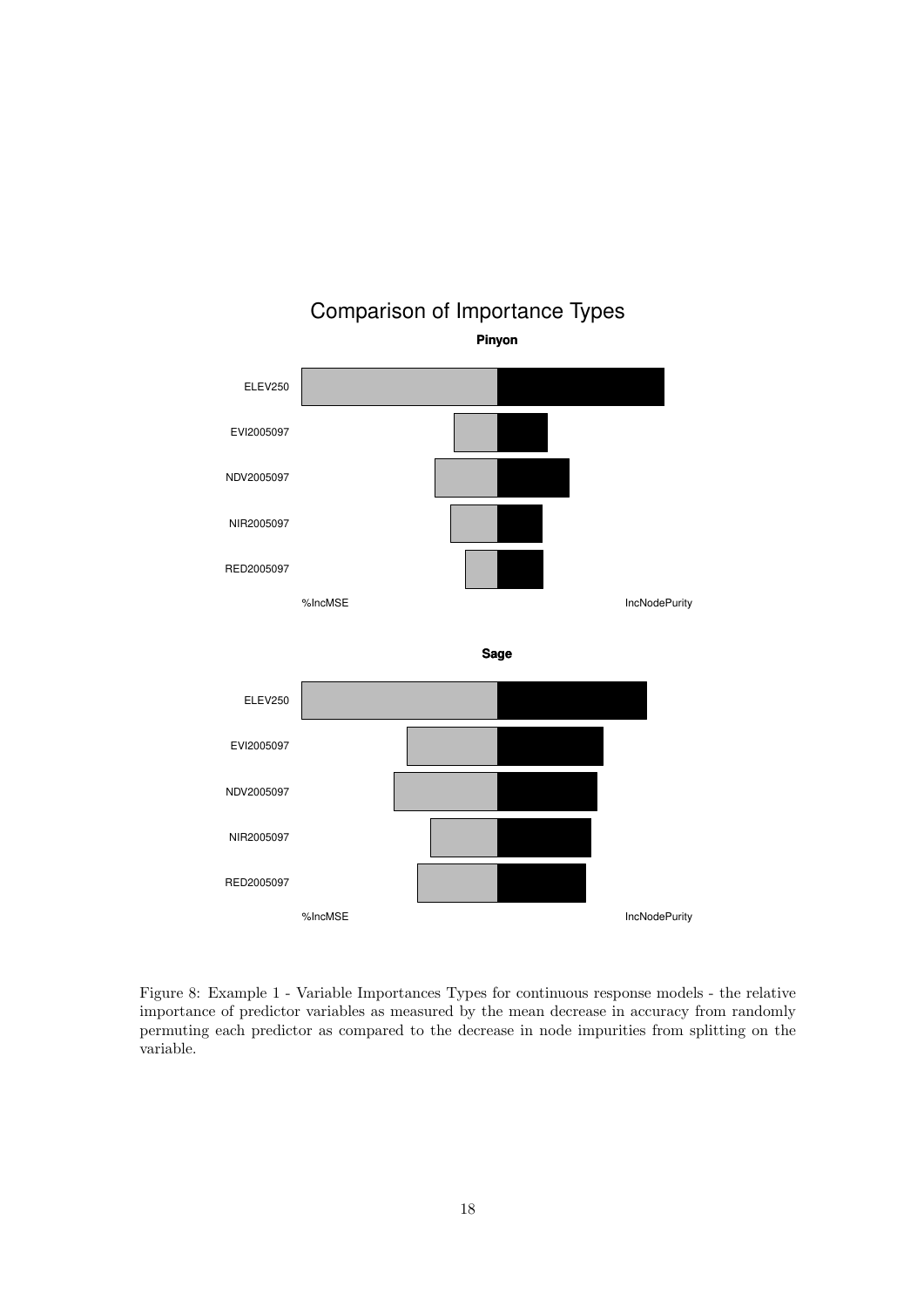

Figure 9: Example 1 - Interaction plot for Pinyon percent cover (RF model), showing interactions between two of the satellite based predictors (NIR2005097 and RED2005097). Image plot, with darker green indicating higher percent cover. Here we can see that predicted Pinyon cover is highest at low values of either NIR or RED. However low values of both predictors does not further raise the predicted cover.

```
main=response.name.a,
                          plot.type="image",
                          device.type="pdf",
                          MODELfn=MODELfn.a,
                          folder=folder)
R> model.interaction.plot( model.obj.ex1b,
                          x=1,
                          y=3,
                          main=response.name.b,
                          plot.type="image",
                          device.type="pdf",
                          MODELfn=MODELfn.b,
                          folder=folder)
```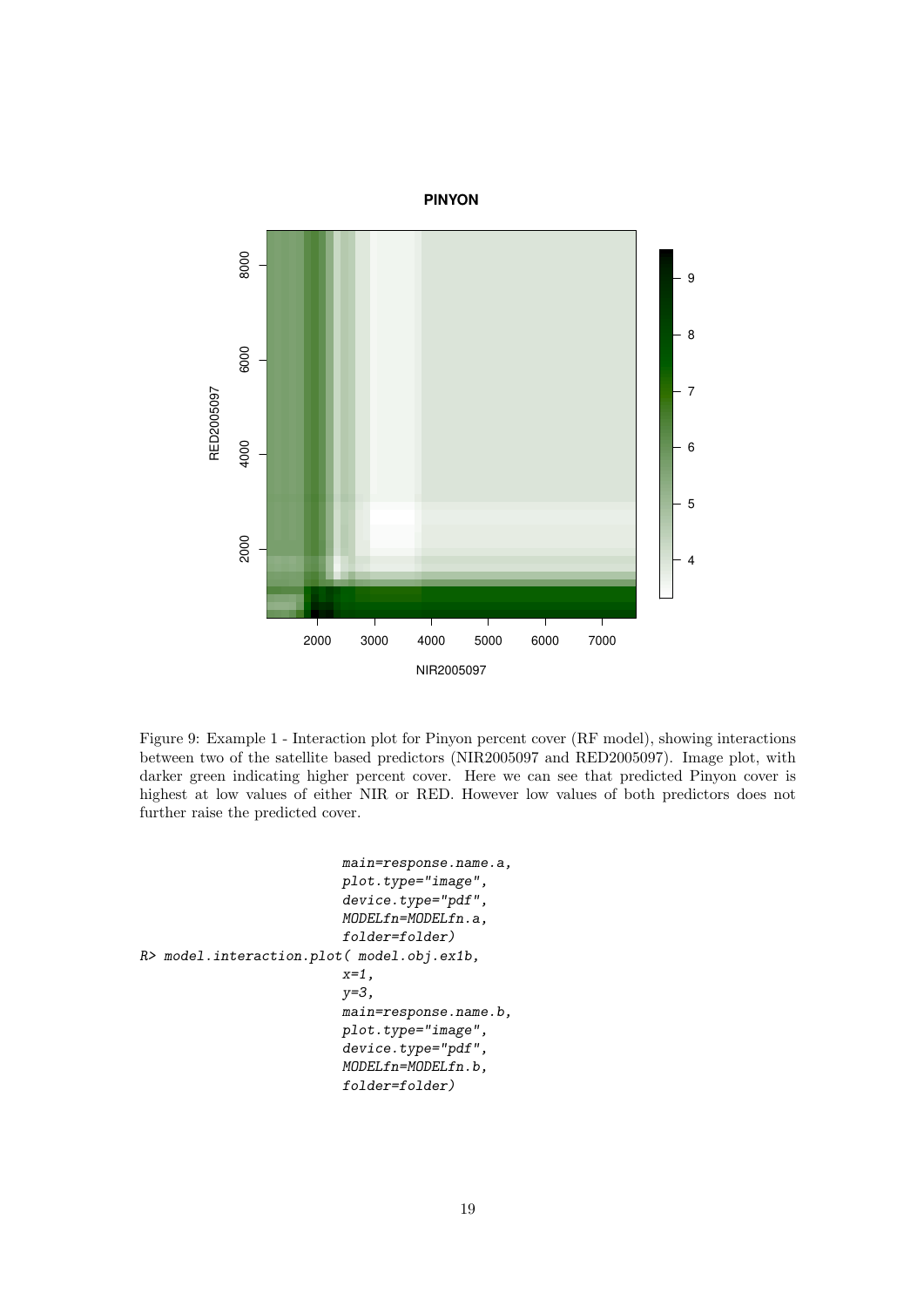

Figure 10: Example 1 - Interaction plot for Sage percent cover (RF model), showing interactions between two of the satellite based predictors (NIR2005097 and RED2005097). Image plot, with darker green indicating higher percent cover. Here we can see that predicted Sage cover is lowest when high values of NIR are combined with RED lying between 2000 and 5000. When NIR is lower than 2900, RED still has an effect on the predicted cover, but the effect is not as strong.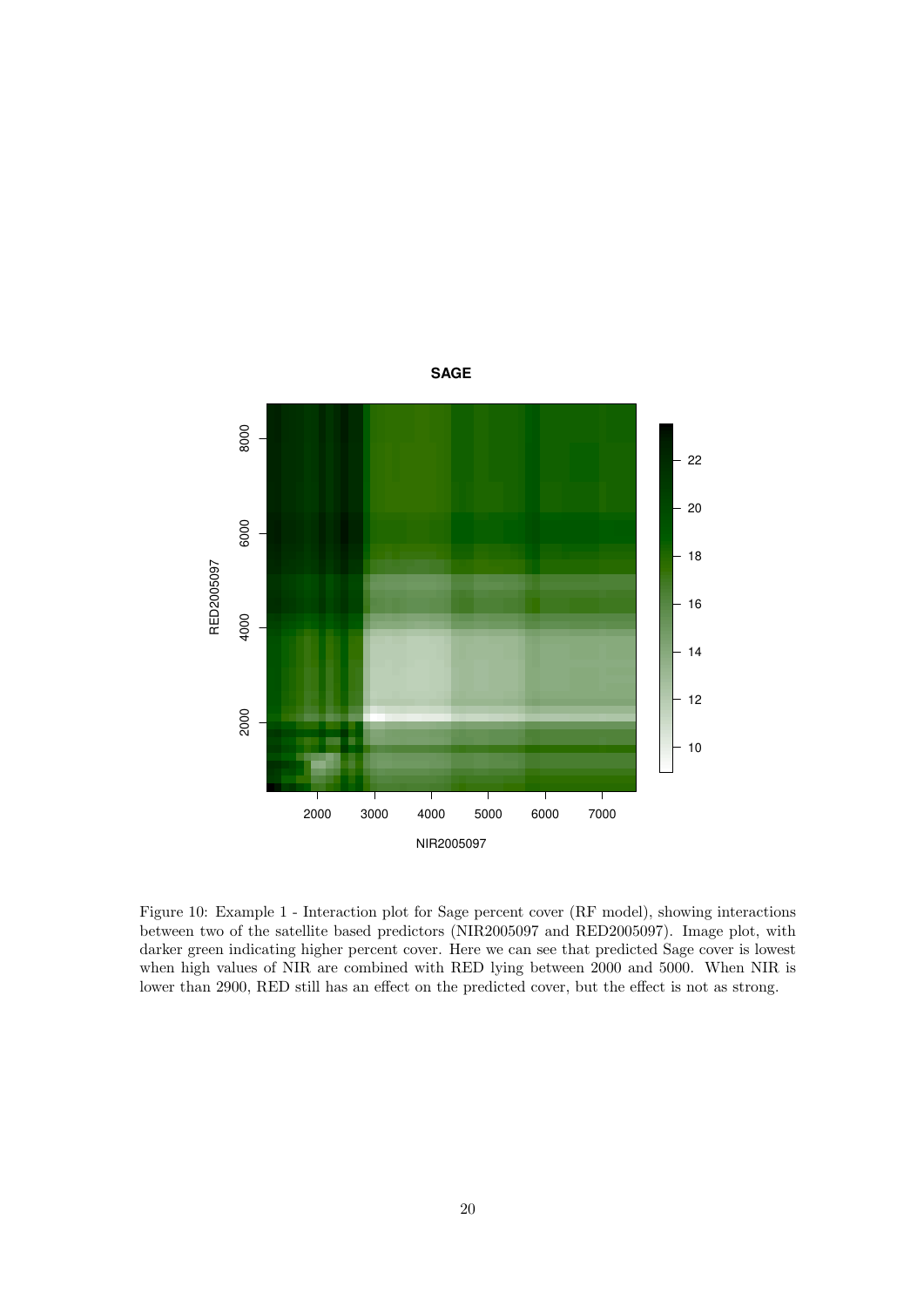

Figure 11: Example 1 - Interaction plot for Pinyon percent cover (RF model), showing interactions between elevation and a satellite based predictor (ELEV250 and NDV2005097). Image plot, with darker green indicating higher percent cover. Here we can see that predicted Pinyon cover is highest at elevation greater than 2000m. In addition, high values of NDV slightly increase the predicted cover, but there seems to be little interaction between the two predictors.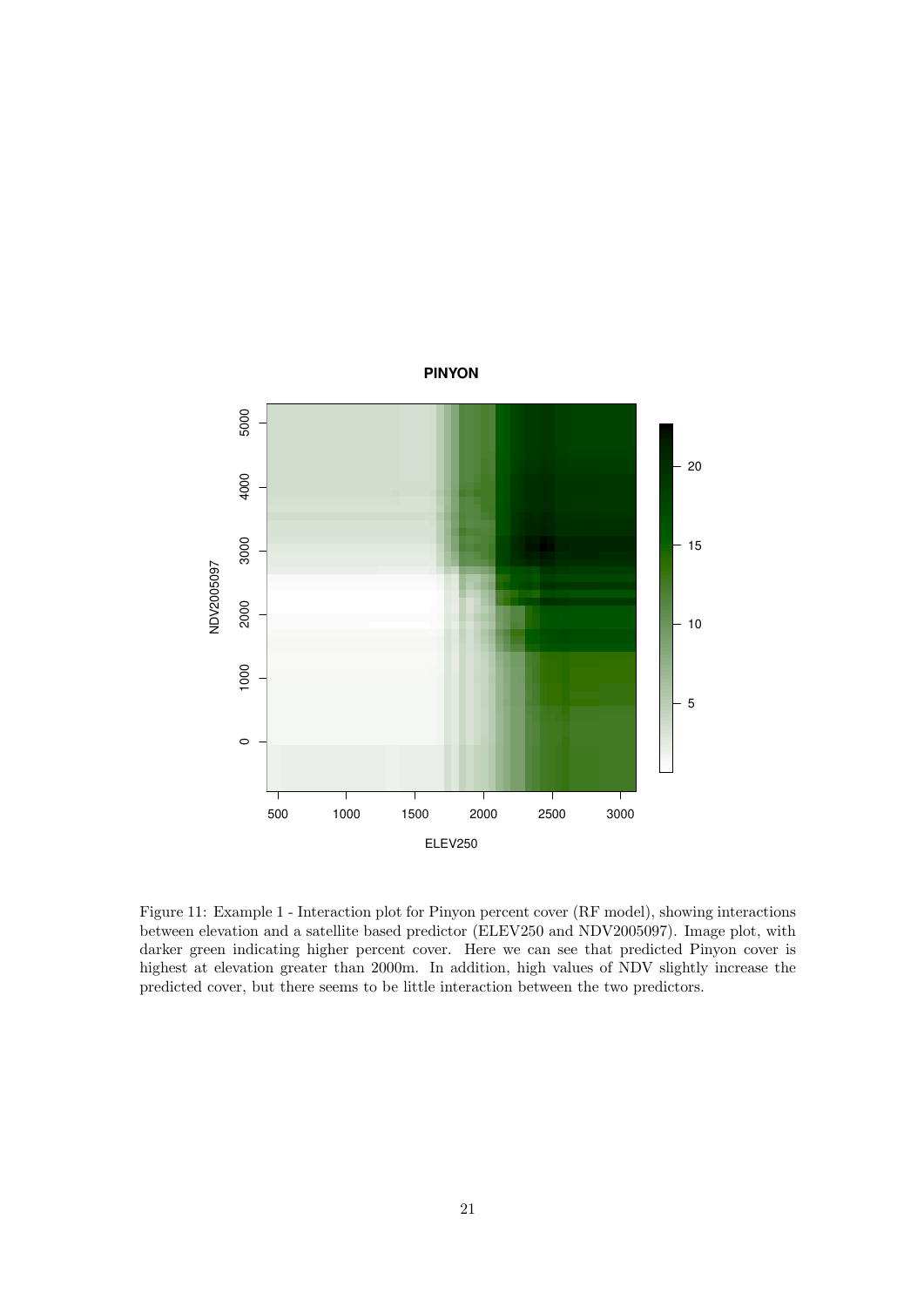![](_page_21_Figure_0.jpeg)

Figure 12: Example 1 - Interaction plot for Sage percent cover (RF model), showing interactions between elevation and a satellite based predictor (ELEV250 and NDV2005097). Image plot, with darker green indicating higher percent cover. Here we do see an interaction between the two predictors. At low elevations, predicted Sage cover is low throughout the range of NDV, and particularly low at mid-values. At mid elevations, predicted Sage cover is high throughout the range of NDV. At high elevations NDV has a strong influence on predicted Sage cover with high cover tied to low to mid values of NDV.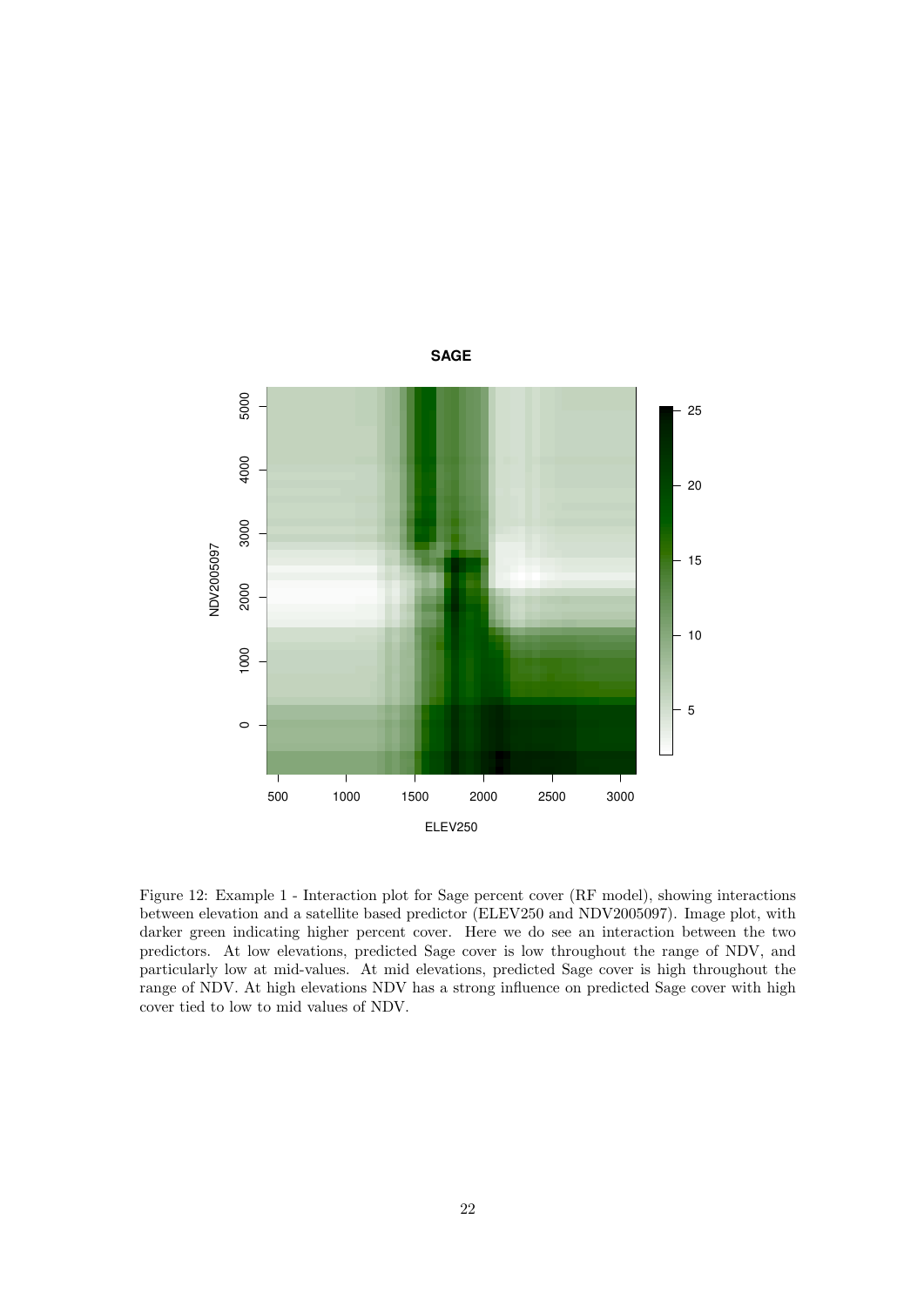#### 3.2.6 Map production

Before building maps of the responses, examine the predictor variable for elevation (Figure 13):

```
R> elevfn <- paste(folder,"/VModelMapData_dem_ELEVM_250.img",sep="")
R> mapgrid <- raster(elevfn)
R> opar <- par(mar=c(4,4,3,6),xpd=NA,mgp=c(3, 2, .3))
R> col.ramp<-terrain.colors(101)
R> zlim <- c(1500,maxValue(mapgrid))
R> legend.label<-rev(pretty(zlim,n=5))
R> legend.colors<-col.ramp[trunc((legend.label/max(legend.label))*100)+1]
R> legend.label<-paste(legend.label,"m",sep="")
R> legend.label<-paste((7:3)*500,"m")
R> legend.colors<-col.ramp[c(100,75,50,25,1)]
R> image( mapgrid,
        col = col.ramp,
        xlab="", ylab="",
        zlim=zlim,
        asp=1, bty="n", main="")
R> legend( x=xmax(mapgrid),y=ymax(mapgrid),
         legend=legend.label,
         fill=legend.colors,
         bty="n",
         cex=1.2)
R> mtext("Elevation of Study Region",side=3,line=1,cex=1.5)
R> par(opar)
```
Run the function model.mapmake() to map the response variable over the study area.

The model.mapmake() function can extract information about the model from the model.obj, so it is not necessary to re-supply the arguments that define the model, such as the type of model, the predictors, etc . . . (Note: If model was created outside of ModelMap, it may be necessary to supply the response.name argument) Also, unlike model creation, map production is not stochastic, so it is not necessary to set the seed.

The model.mapmake() uses a look up table to associate the predictor variables with the rasters. The function argument rastLUTfn will accept either a file name of the CSV file containing the table, or the data frame itself.

Although in typical user applications the raster look up table must include the full path for predictor rasters, the table provided for the examples will be incomplete when initially downloaded, as the working directory of the user is unknown and will be different on every computer. This needs to be corrected by pasting the full paths to the user's working directory to the first column, using the value from folder defined above.

```
R> rastLUTfn <- "VModelMapData_LUT.csv"
R> rastLUTfn <- read.table( rastLUTfn,
                             header=FALSE,
                              sep=",",
                              stringsAsFactors=FALSE)
R> rastLUTfn[,1] <- paste(folder,rastLUTfn[,1],sep="/")
```
To produce a map from a raster larger than the memory limits of R, predictions are made one row at a time.

Since this is a Random Forest model of a continuous response, the prediction at each pixel is the mean of all the trees. Therefore these individual tree predictions can also be used to map measures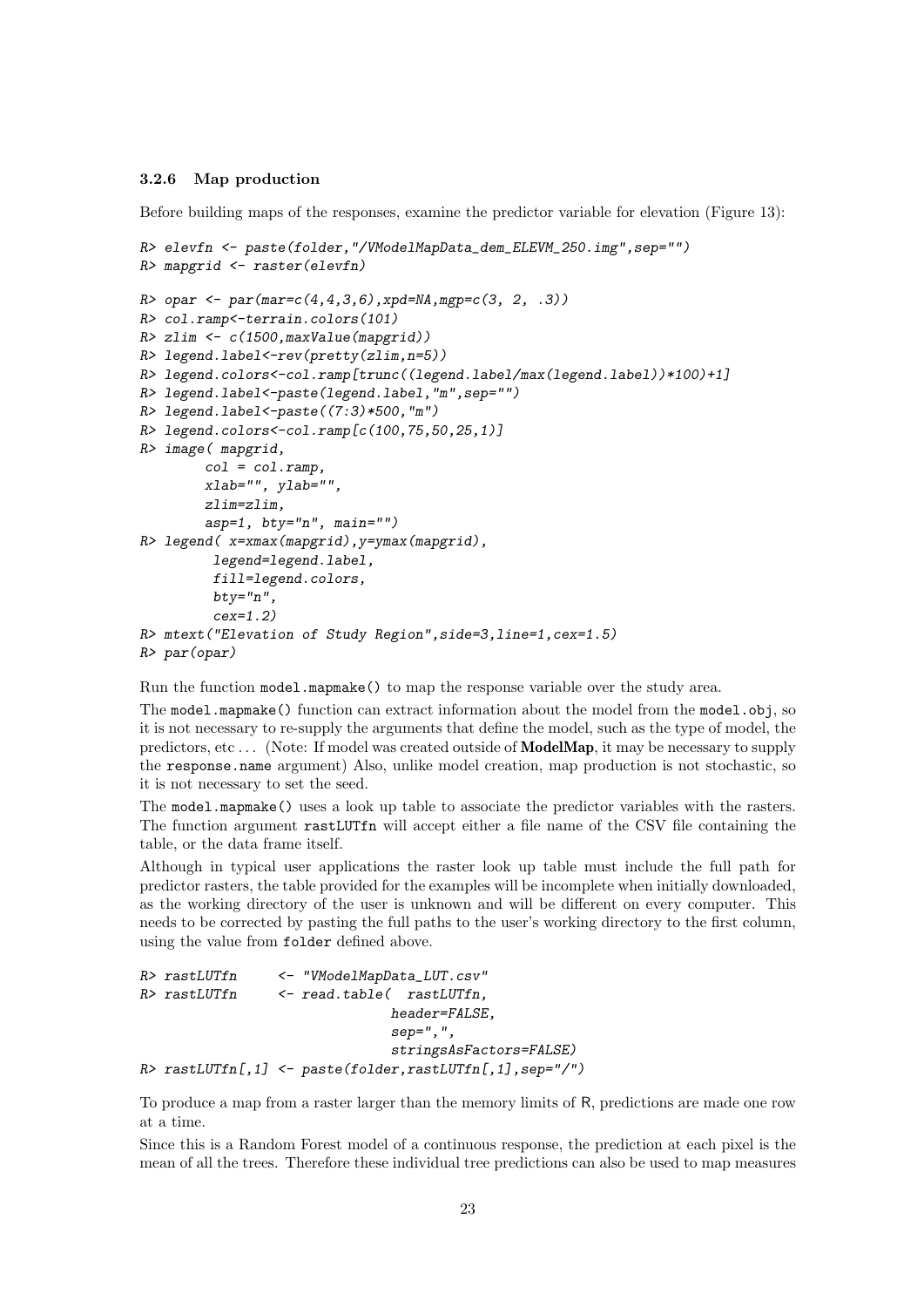![](_page_23_Figure_0.jpeg)

Figure 13: Elevation of study region. Projection: Universal Transverse Mercator (UTM) Zone 11, Datum: NAD83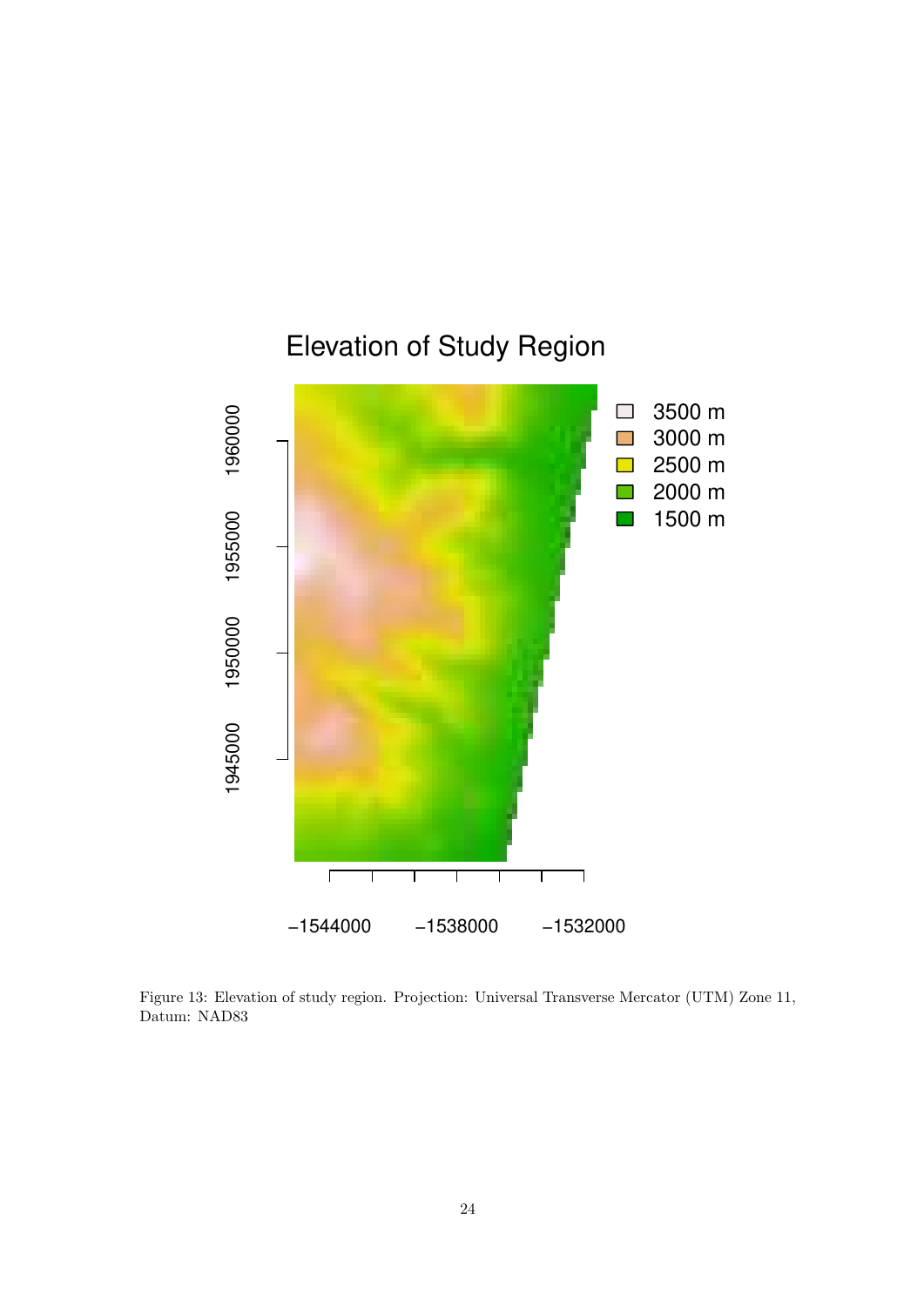of uncertainty such as standard deviation and coefficient of variation for each pixel. To do so, set map.sd = "TRUE". To calculate these pixel uncertainty measures, model.map() must keep all the individual trees in memory, so  $map$ .sd = "TRUE" is much more memory intensive.

*R>*

```
R> model.mapmake( model.obj=model.obj.ex1a,
                 folder=folder,
                 MODELfn=MODELfn.a,
                 rastLUTfn=rastLUTfn,
                 na.action="na.omit",
              # Mapping arguments
                 map.sd=TRUE)
R> model.mapmake( model.obj=model.obj.ex1b,
                 folder=folder,
                 MODELfn=MODELfn.b,
                 rastLUTfn=rastLUTfn,
                 na.action="na.omit",
              # Mapping arguments
                 map.sd=TRUE)
```
The function model.mapmake() creates an Imagine image file of map information suitable to be imported into a GIS. As this sample dataset is relatively small, we can also import it into R for display.

We need to define a color ramp. For this response variable, zero values will display as white, shading to dark green for high values.

```
R> l <- seq(100,0,length.out=101)
R> c <- seq(0,100,length.out=101)
R> col.ramp <- hcl(h = 120, c = c, l = l)
```
Next, we import the data and create the map (Figure 14). From the map, we can see that Pinyon percent cover is higher in the mountains, while Sage percent cover is higher in the foothills at the edges of the mountains.

Note that the sample map data was taken from the South Eastern edge of our study region, to illustrate how ModelMap deals with portions of the rectangle that fall outside of the study region. The empty wedge at lower right in the maps is the portion outside the study area. ModelMap uses -9999 for unsampled data. When viewing maps in a GIS, a mask file can be used to hide unsampled regions, or other commands can be used to set the color for -9999 values.

Since we know that percent cover can not be negative, we will set zlim to range from zero to the maximum value found in our map.

```
R> opar <- par(mfrow=c(1,2),mar=c(3,3,2,1),oma=c(0,0,3,4),xpd=NA)
R> mapgrid.a <- raster(paste(MODELfn.a,"_map.img",sep=""))
R> mapgrid.b <- raster(paste(MODELfn.b,"_map.img",sep=""))
R> zlim <- c(0,max(maxValue(mapgrid.a),maxValue(mapgrid.b)))
R> legend.label<-rev(pretty(zlim,n=5))
R> legend.colors<-col.ramp[trunc((legend.label/max(legend.label))*100)+1]
R> legend.label<-paste(legend.label,"%",sep="")
R> image( mapgrid.a,
        col=col.ramp,
        xlab="",ylab="",xaxt="n",yaxt="n",
        zlim=zlim,
```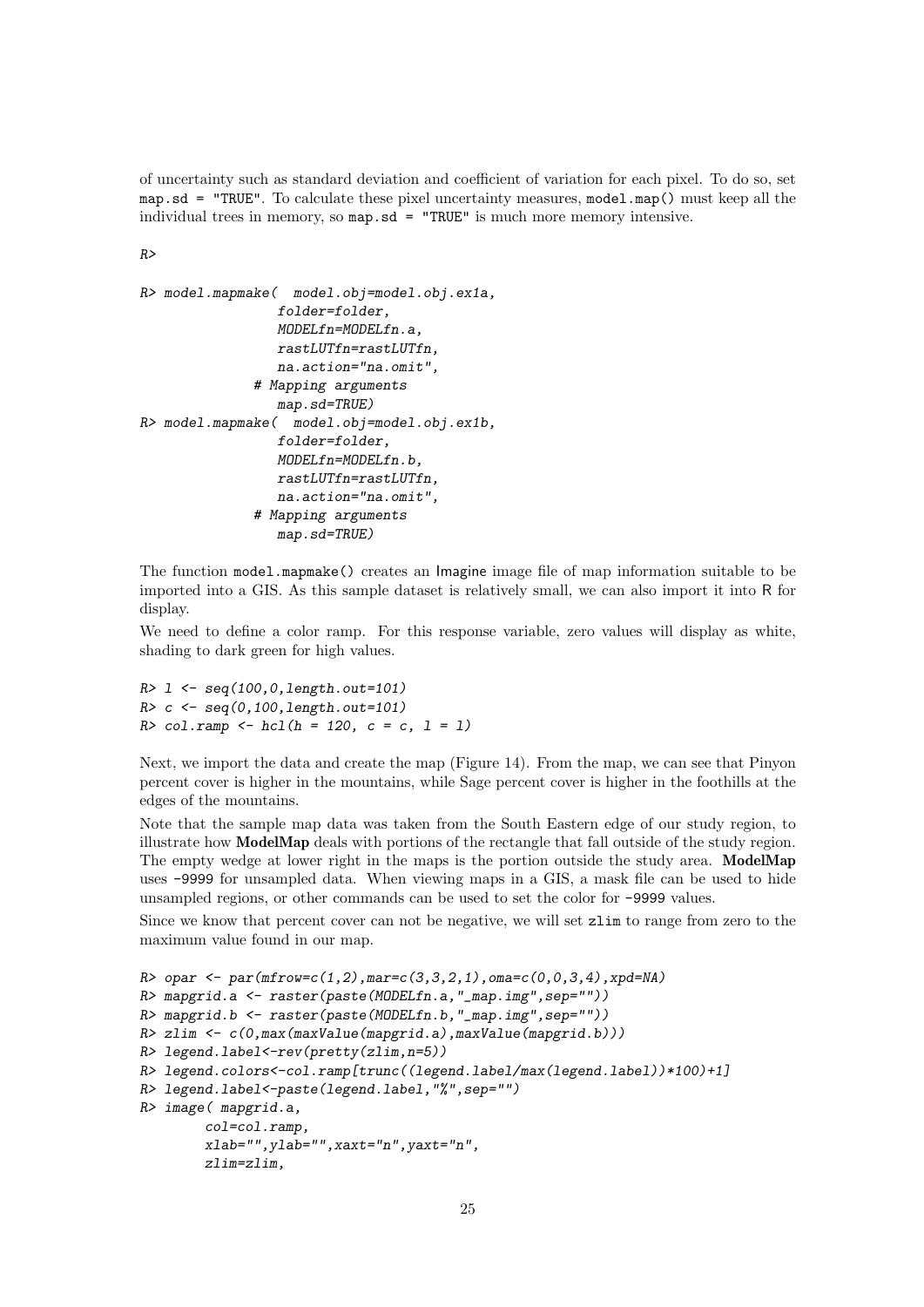![](_page_25_Figure_0.jpeg)

Figure 14: Example 1 - Maps of percent cover for Pinyon and Sage (RF models).

```
asp=1,bty="n",main="")
R> mtext(response.name.a,side=3,line=1,cex=1.2)
R> image( mapgrid.b,
        col=col.ramp,
        xlab="",ylab="",xaxt="n",yaxt="n",
        zlim=zlim,
        asp=1,bty="n",main="")
R> mtext(response.name.b,side=3,line=1,cex=1.2)
R> legend( x=xmax(mapgrid.b),y=ymax(mapgrid.b),
                     legend=legend.label,
                     fill=legend.colors,
                     bty="n",
                     cex=1.2)
R> mtext("Percent Cover",side=3,line=1,cex=1.5,outer=T)
R> par(opar)
```
Next, we will define color ramps for the standard deviation and the coefficient of variation, and map these uncertainty measures. Often, as the mean increases, so does the standard deviation (Zar, 1996), therefore, a map of the standard deviation of the pixels (Figure 15) will look to the naked eye much like the map of the mean. However, mapping the coefficient of variation (dividing the standard deviation of each pixel by the mean of the pixel), can provide a better visualization of spatial regions of higher uncertainty (Figure 16). In this case, for Pinyon the coefficient of variation is interesting as it is higher in the plains on the upper left portion of the map, where percent cover of Pinyon is lower.

```
R> stdev.ramp <- hcl(h = 15, c = c, l = l)
```

```
R> opar <- par(mfrow=c(1,2),mar=c(3,3,2,1),oma=c(0,0,3,4),xpd=NA)
R> mapgrid.a <- raster(paste(MODELfn.a,"_map_stdev.img",sep=""))
```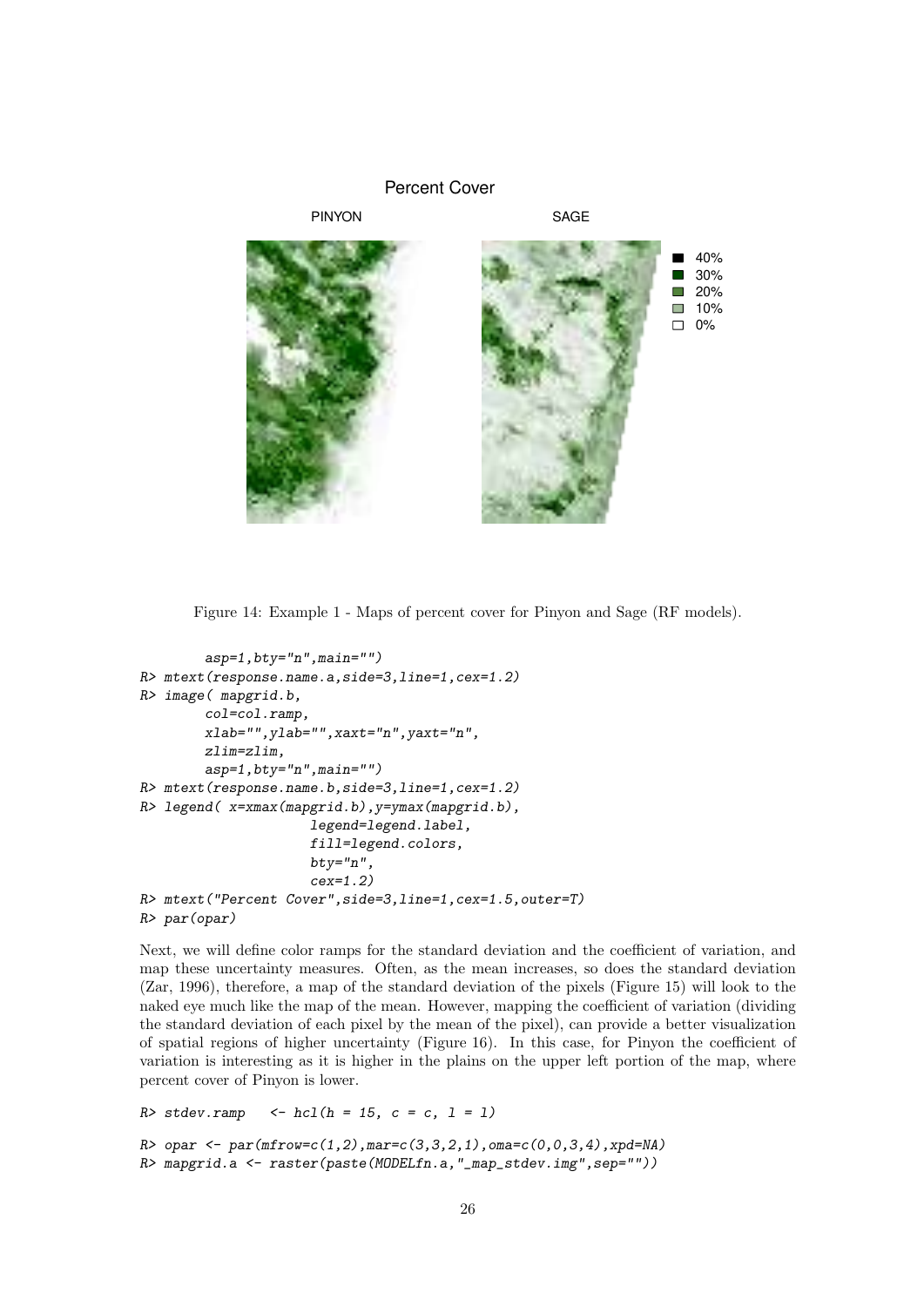#### Standard Deviation of Percent Cover

PINYON SAGE

![](_page_26_Picture_3.jpeg)

Figure 15: Example 1 - Map of standard deviation of Random Forest trees at each pixel for Pinyon and Sage (RF models).

```
R> mapgrid.b <- raster(paste(MODELfn.b,"_map_stdev.img",sep=""))
R> zlim <- c(0,max(maxValue(mapgrid.a),maxValue(mapgrid.b)))
R> legend.label<-rev(pretty(zlim,n=5))
R> legend.colors<-stdev.ramp[trunc((legend.label/max(legend.label))*100)+1]
R> legend.label<-paste(legend.label,"%",sep="")
R> image( mapgrid.a,
        col=stdev.ramp,
        xlab="",ylab="",xaxt="n",yaxt="n",
        zlim=zlim,
        asp=1,bty="n",main="")
R> mtext(response.name.a,side=3,line=1,cex=1.2)
R> image( mapgrid.b,
        col=stdev.ramp,xlab="",ylab="",xaxt="n",yaxt="n",
        zlim=zlim,
        asp=1,bty="n",main="")
R> mtext(response.name.b,side=3,line=1,cex=1.2)
R> legend( x=xmax(mapgrid.b),y=ymax(mapgrid.b),
                     legend=legend.label,
                     fill=legend.colors,
                     bty="n",
                     cex=1.2)
R> mtext("Standard Deviation of Percent Cover",side=3,line=1,cex=1.5,outer=T)
R> par(opar)
R> coefv.ramp <- hcl(h = 70, c = c, l = l)
R> opar <- par(mfrow=c(1,2),mar=c(3,3,2,1),oma=c(0,0,3,4),xpd=NA)
```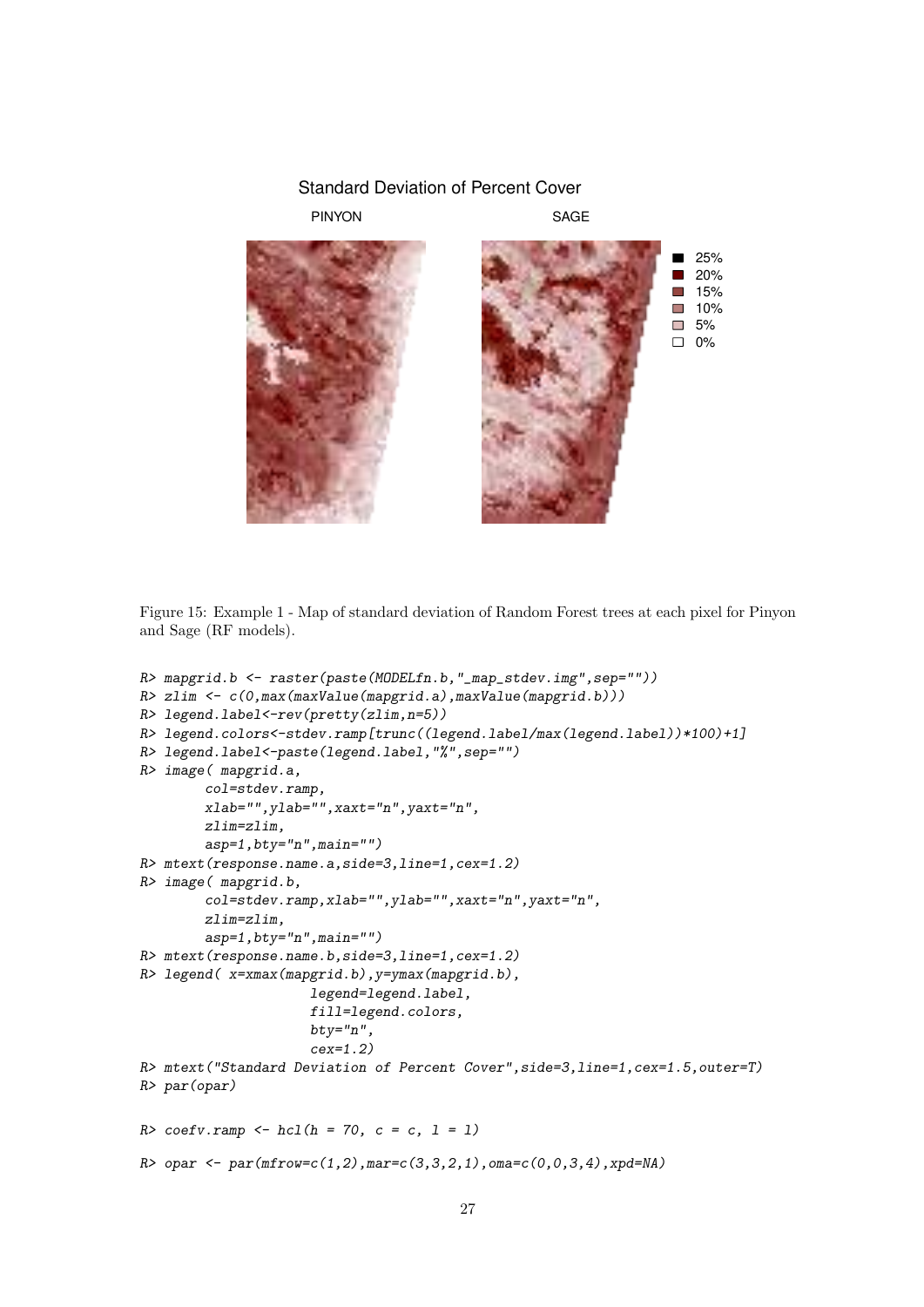## Coefficient of Variation of Percent Cover PINYON SAGE 25 20 15 **COL The State** 10 5  $\Box$  0

Figure 16: Example 1 - Map of coefficient of variation of Random Forest trees at each pixel for Pinyon and Sage (RF models).

```
R> mapgrid.a <-raster(paste(MODELfn.a,"_map_coefv.img",sep=""),as.image=TRUE)
R> mapgrid.b <- raster(paste(MODELfn.b,"_map_coefv.img",sep=""),as.image=TRUE)
R> zlim <- c(0,max(maxValue(mapgrid.a),maxValue(mapgrid.b)))
R> legend.label<-rev(pretty(zlim,n=5))
R> legend.colors<-coefv.ramp[trunc((legend.label/max(legend.label))*100)+1]
R> image( mapgrid.a,
        col=coefv.ramp,
        xlab="",ylab="",xaxt="n",yaxt="n",zlim=zlim,
        asp=1,bty="n",main="")
R> mtext(response.name.a,side=3,line=1,cex=1.2)
R> image( mapgrid.b,
        col=coefv.ramp,
        xlab="",ylab="",xaxt="n",yaxt="n",
        zlim=zlim,
        asp=1,bty="n",main="")
R> mtext(response.name.b,side=3,line=1,cex=1.2)
R> legend( x=xmax(mapgrid.b),y=ymax(mapgrid.b),
                     legend=legend.label,
                     fill=legend.colors,
                     bty="n",
                     cex=1.2)
R> mtext("Coefficient of Variation of Percent Cover",side=3,line=1,cex=1.5,outer=T)
R> par(opar)
```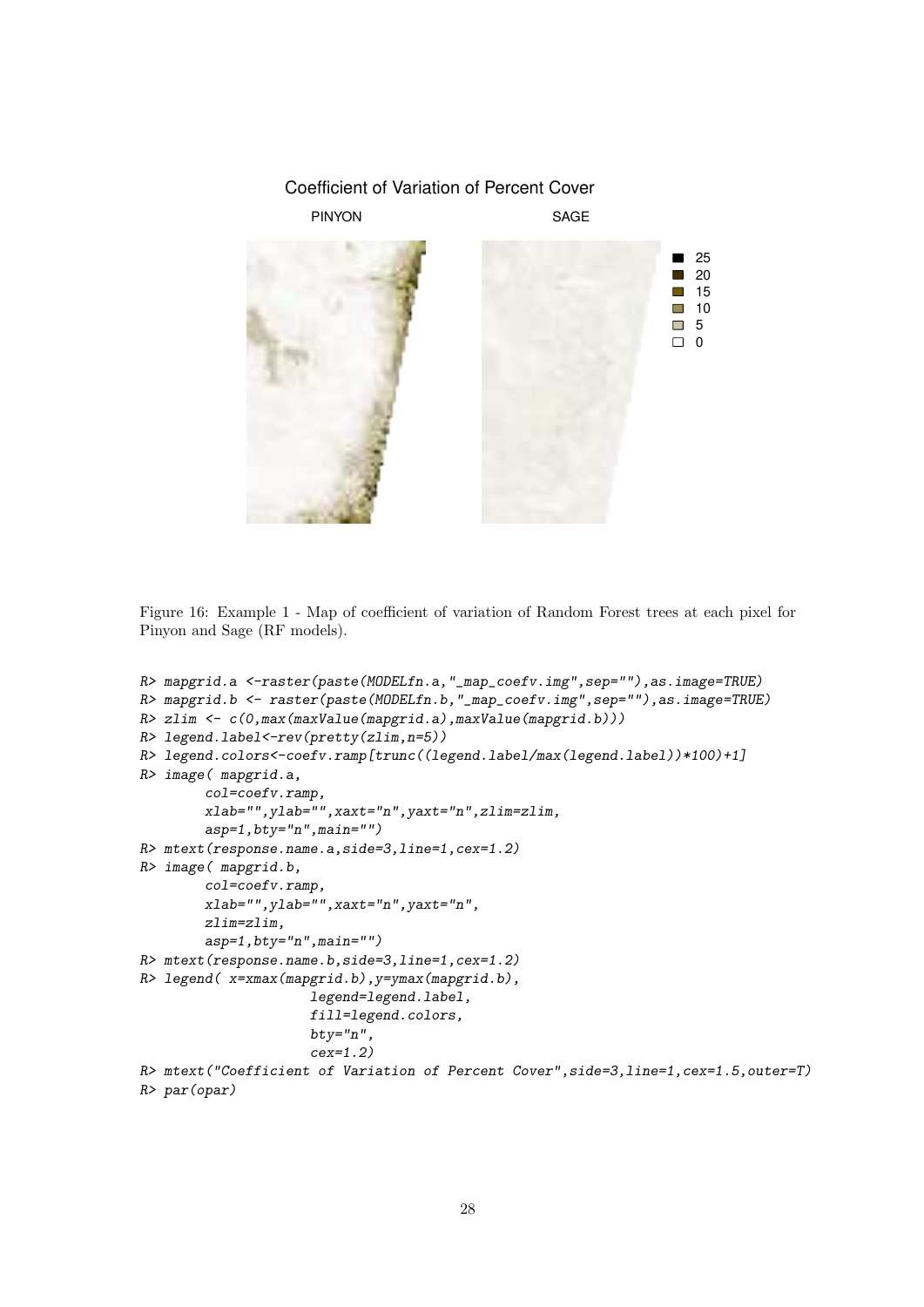#### 3.3 Example 2 - Random Forest - Binary Response

Example 2 builds a binary response model for presence of Pinyon and Sage. A catagorical predictor is added to the model. Out-of-bag estimates are used for model validation.

3.3.1 Set up

Define model type.

*R> model.type <- "RF"*

Define data.

*R> qdatafn <- "VModelMapData.csv"*

Define folder.

```
R> folder <- getwd()
```
Define model filenames.

| R> MODELfn.a | <- "VModelMapEx2a" |
|--------------|--------------------|
| R> MODELfn.b | <- "VModelMapEx2b" |

Define the predictors. These are the five continuous predictors from the first example, plus one categorical predictor layer, the thematic layer of predicted land cover classes from the National Land Cover Dataset. The argument predFactor is used to specify the categorical predictor.

```
R> predList <- c( "ELEV250",
                 "NLCD01_250",
                 "EVI2005097",
                 "NDV2005097",
                 "NIR2005097",
                 "RED2005097")
R> predFactor <- c("NLCD01_250")
```
Define the data column to use as the response, and if it is continuous, binary or categorical. Since response.type = "binary" this variable will be automatically translated so that zeros are treated as Absent and any value greater than zero is treated as Present.

*R> response.name.a <- "PINYON" R> response.name.b <- "SAGE" R> response.type <- "binary"*

Define the seeds for each model.

*R> seed.a <- 40 R> seed.b <- 41*

Define the column that contains unique identifiers.

```
R> unique.rowname <- "ID"
```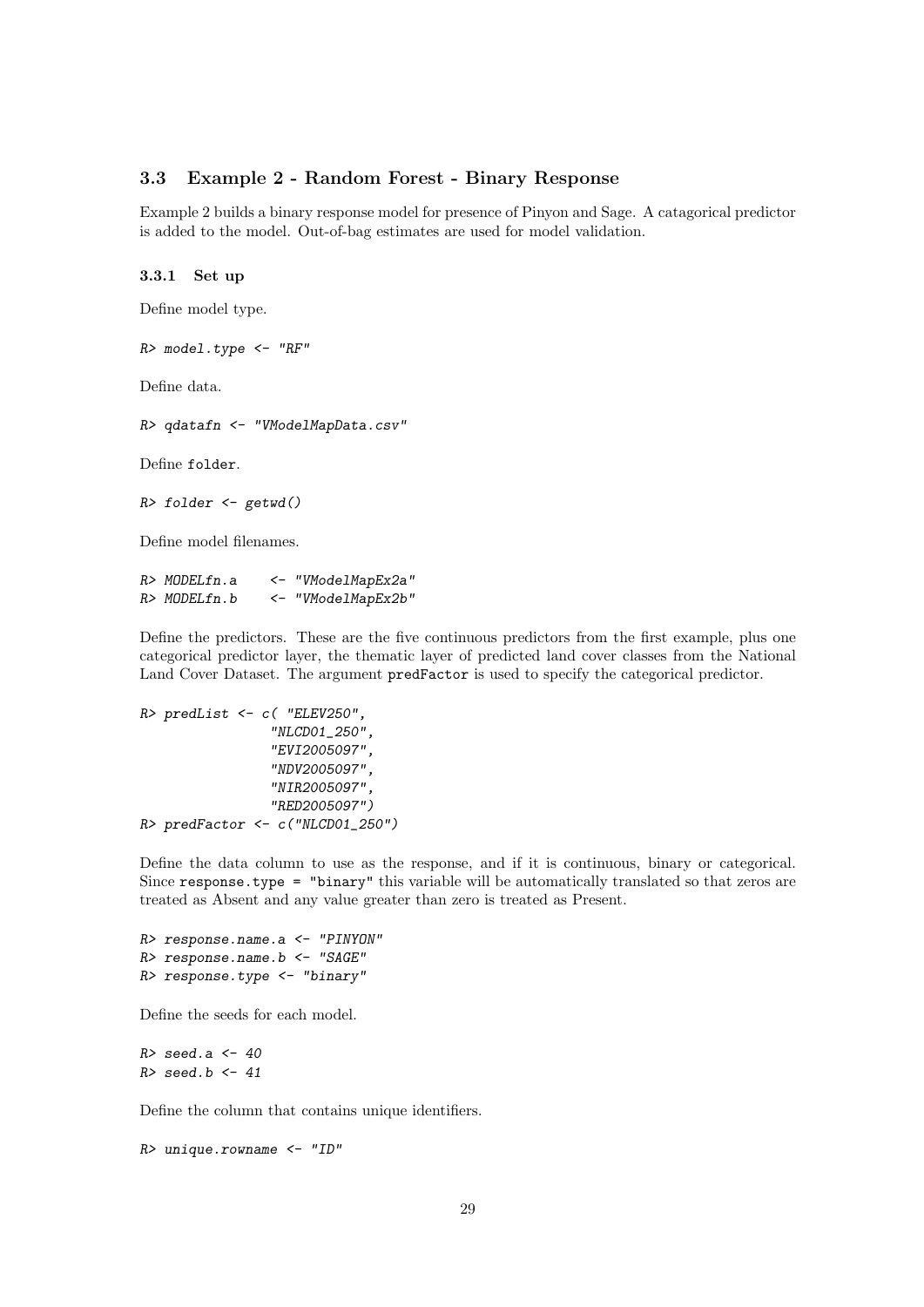Define raster look up table.

*R> rastLUTfn <- "VModelMapData\_LUT.csv" R> rastLUTfn <- read.table( rastLUTfn, header=FALSE, sep=",", stringsAsFactors=FALSE) R> rastLUTfn[,1] <- paste(folder,rastLUTfn[,1],sep="/")*

#### 3.3.2 Model creation

Create the model. Because Out-Of-Bag predictions will be used for model diagnostics, the full dataset can be used as training data. To do this, set qdata.trainfn  $\leq$  qdatafn, qdata.testfn <- FALSE and v.fold = FALSE.

```
R> model.obj.ex2a <- model.build( model.type=model.type,
                                 qdata.trainfn=qdatafn,
                                 folder=folder,
                                 unique.rowname=unique.rowname,
                                MODELfn=MODELfn.a,
                                predList=predList,
                                predFactor=predFactor,
                                response.name=response.name.a,
                                 response.type=response.type,
                                 seed=seed.a)
R> model.obj.ex2b <- model.build( model.type=model.type,
                                qdata.trainfn=qdatafn,
                                 folder=folder,
                                 unique.rowname=unique.rowname,
                                MODELfn=MODELfn.b,
                                predList=predList,
                                 predFactor=predFactor,
                                 response.name=response.name.b,
                                 response.type=response.type,
                                 seed=seed.b)
```
#### 3.3.3 Model Diagnostics

Make Out-Of-Bag model predictions on the training data and run the diagnostics on these predictions. This time, save JPEG, PDF, and PS versions of the diagnostic plots.

Out of Bag model predictions for a Random Forest model are not stochastic, so it is not necessary to set the seed.

Since this is a binary response model model diagnostics include ROC plots and other threshold selection plots generated by PresenceAbsence (Freeman, 2007; Freeman and Moisen, 2008a) (Figure 17 and Figure 18) in addition to the variable importance graph (Figure 19 and Figure 20).

For binary response models, there are also CSV files of presence-absence thresholds optimized by 12 possible criteria, along with their associated error statistics. For more details on these 12 optimization criteria see Freeman and Moisen (2008a). Some of these criteria are dependent on user selected parameters. In this example, two of these parameters are specified: required sensitivity (req.sens) and required specificity (req.spec). Other user defined parameters, such as False Positive Cost (FPC) and False Negative Cost (FNC) are left at the default values. When default values are used for these parameters, model.diagnostics() will give a warning. In this case: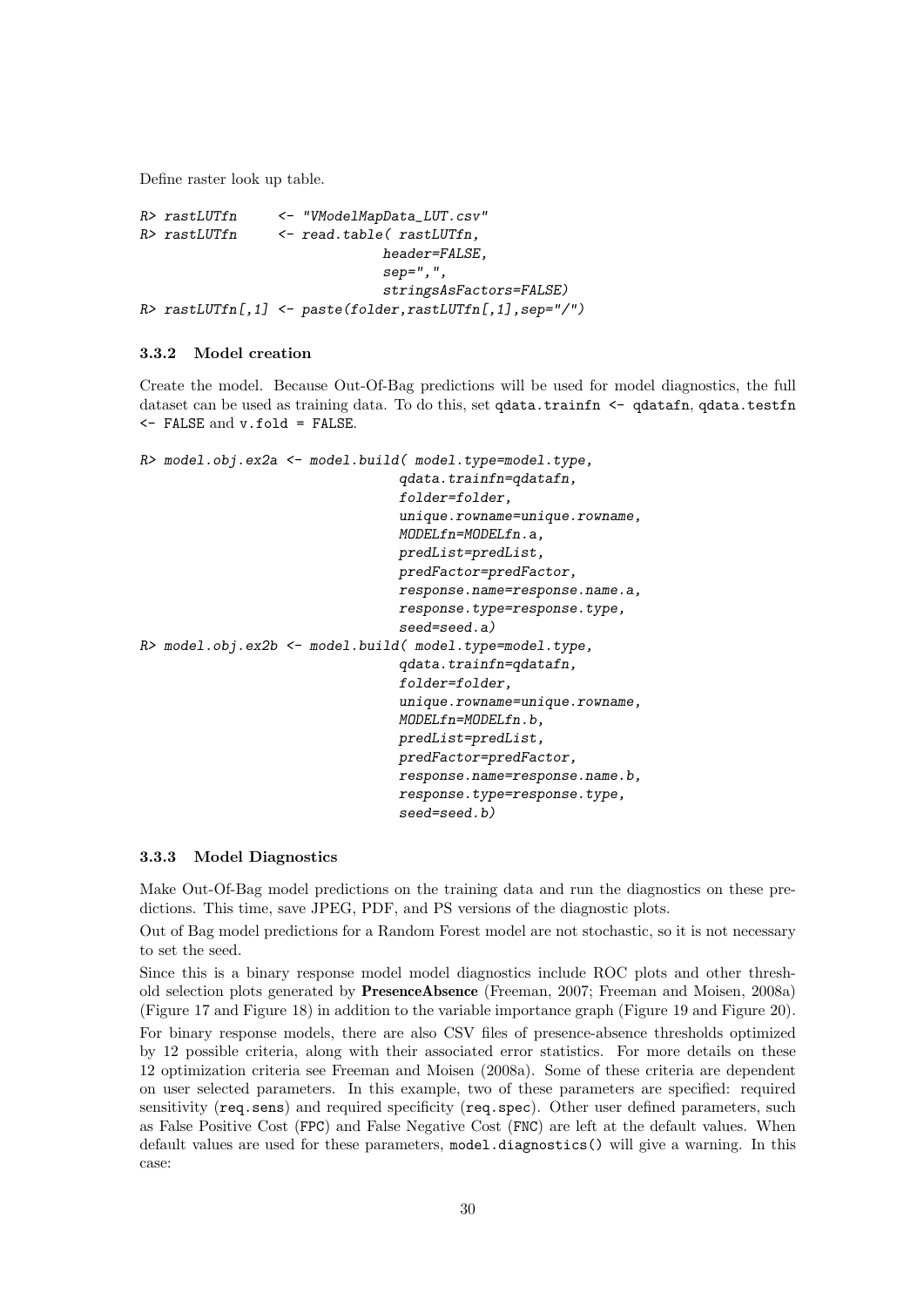1: In error.threshold.plot(PRED, opt.methods = optimal.thresholds(), ... : costs assumed to be equal

The variable importance graphs show NLCD was a very important predictor for Pinyon presence, but not an important variable when predicting Sage presence.

```
R> model.pred.ex2a <- model.diagnostics( model.obj=model.obj.ex2a,
                                        qdata.trainfn=qdatafn,
                                        folder=folder,
                                        MODELfn=MODELfn.a,
                                        unique.rowname=unique.rowname,
                               # Model Validation Arguments
                                       prediction.type="OOB",
                                        device.type=c("jpeg","pdf","postscript"),
                                        cex=1.2)
R> model.pred.ex2b <- model.diagnostics( model.obj=model.obj.ex2b,
                                        qdata.trainfn=qdatafn,
                                        folder=folder,
                                        MODELfn=MODELfn.b,
                                        unique.rowname=unique.rowname,
                                # Model Validation Arguments
                                        prediction.type="OOB",
                                        device.type=c("jpeg","pdf","postscript"),
                                        cex=1.2)
```
Take a closer look at the text file of thresholds optimized by multiple criteria. These thresholds are used later to display the mapped predictions, so read this file into R now.

```
R> opt.thresh.a <- read.table( paste(MODELfn.a,"_pred_optthresholds.csv",sep=""),
                            header=TRUE,
                            sep=",",
                            stringsAsFactors=FALSE)
R> opt.thresh.a[,-1]<-signif(opt.thresh.a[,-1],2)
R> opt.thresh.b <- read.table( paste(MODELfn.b,"_pred_optthresholds.csv",sep=""),
                            header=TRUE,
                            sep=",",
                            stringsAsFactors=FALSE)
R> opt.thresh.b[,-1]<-signif(opt.thresh.b[,-1],2)
R> pred.prev.a <- read.table( paste(MODELfn.a,"_pred_prevalence.csv",sep=""),
                           header=TRUE,
                           sep=",",
                           stringsAsFactors=FALSE)
R> pred.prev.a[,-1]<-signif(pred.prev.a[,-1],2)
R> pred.prev.b <- read.table( paste(MODELfn.b,"_pred_prevalence.csv",sep=""),
                           header=TRUE,
                           sep=",",
                           stringsAsFactors=FALSE)
R> pred.prev.b[,-1]<-signif(pred.prev.b[,-1],2)
Optimized thresholds for Pinyon:
R> opt.thresh.a
   opt.methods threshold PCC sensitivity specificity
1 Default 0.50 0.92 0.92 0.92
```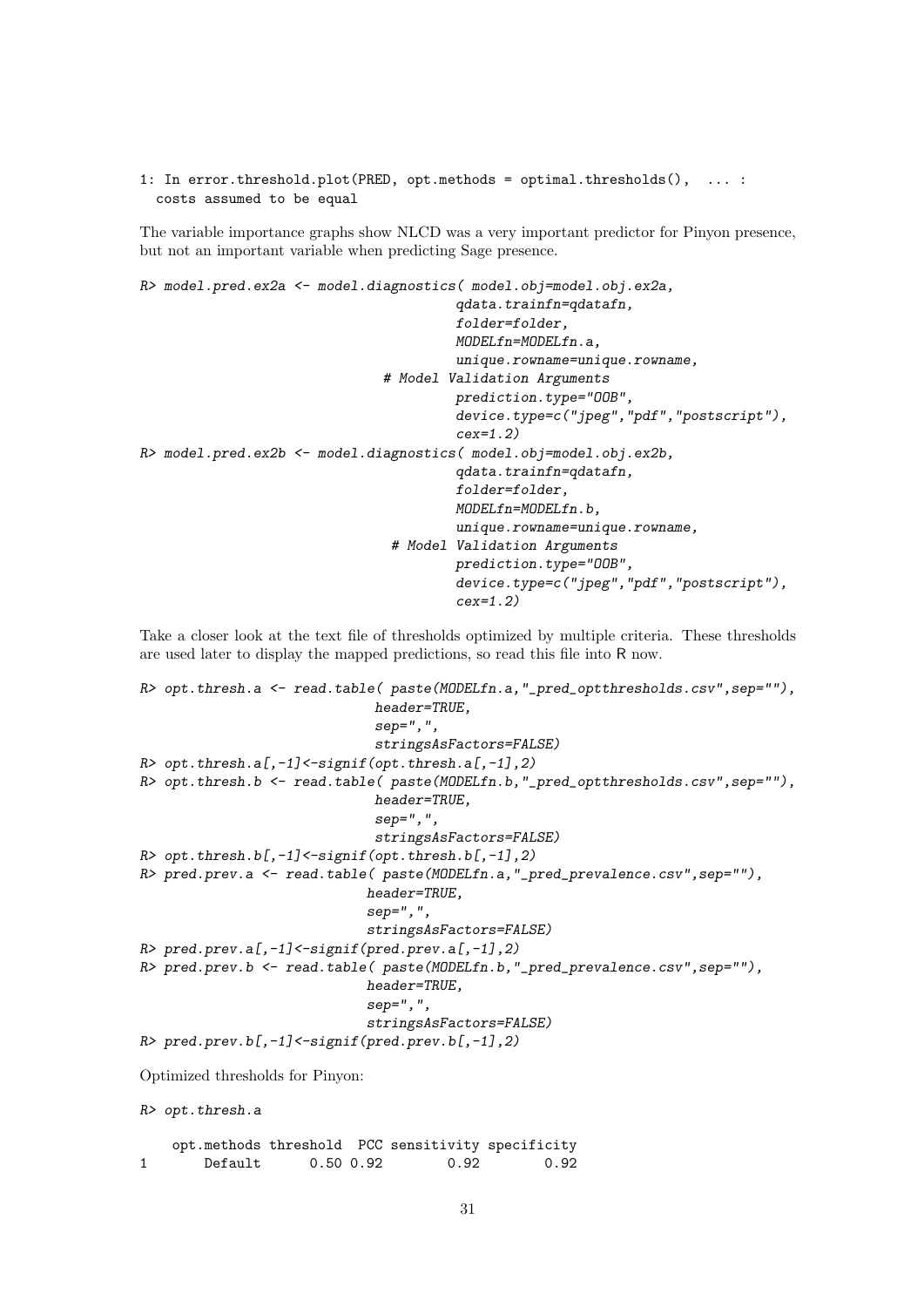| 2  | Sens=Spec    | $0.52 \ 0.92$ | 0.92 | 0.92 |
|----|--------------|---------------|------|------|
| 3  | MaxSens+Spec | $0.62$ $0.92$ | 0.91 | 0.93 |
| 4  | MaxKappa     | $0.62$ $0.92$ | 0.91 | 0.93 |
| 5  | MaxPCC       | $0.64$ 0.92   | 0.90 | 0.94 |
| 6  | PredPrev=Obs | $0.57$ 0.92   | 0.91 | 0.92 |
| 7  | ObsPrev      | $0.46$ 0.92   | 0.92 | 0.91 |
| 8  | MeanProb     | 0.47, 0.92    | 0.92 | 0.91 |
| 9  | MinROCdist   | $0.62$ $0.92$ | 0.91 | 0.93 |
| 10 | RegSens      | $0.76$ $0.90$ | 0.85 | 0.95 |
| 11 | RegSpec      | $0.22 \ 0.90$ | 0.96 | 0.85 |
| 12 | Cost         | $0.64$ 0.92   | 0.90 | 0.94 |

- Kappa 1 0.83 2 0.83 3 0.84 4 0.84 5 0.84 0.84 7 0.83 8 0.83
- 9 0.84 10 0.81 11 0.81 12 0.84

And for Sage:

*R> opt.thresh.b*

|    |              |               | opt.methods threshold PCC sensitivity specificity |      |
|----|--------------|---------------|---------------------------------------------------|------|
| 1  | Default      | $0.50$ $0.66$ | 0.81                                              | 0.48 |
| 2  | Sens=Spec    | 0.61 0.67     | 0.67                                              | 0.66 |
| 3  | MaxSens+Spec | $0.61$ $0.67$ | 0.67                                              | 0.66 |
| 4  | MaxKappa     | $0.61$ $0.67$ | 0.67                                              | 0.66 |
| 5  | MaxPCC       | $0.60$ $0.67$ | 0.69                                              | 0.65 |
| 6  | PredPrev=Obs | $0.59$ $0.66$ | 0.70                                              | 0.61 |
| 7  | ObsPrev      | $0.56$ $0.66$ | 0.74                                              | 0.57 |
| 8  | MeanProb     | $0.60$ $0.67$ | 0.69                                              | 0.64 |
| 9  | MinROCdist   | $0.61$ $0.67$ | 0.67                                              | 0.66 |
| 10 | ReqSens      | 0.44 0.66     | 0.86                                              | 0.40 |
| 11 | ReqSpec      | $0.79$ $0.56$ | 0.33                                              | 0.86 |
| 12 | Cost         | $0.60$ $0.67$ | 0.69                                              | 0.65 |
|    | Kappa        |               |                                                   |      |
| 1  | 0.29         |               |                                                   |      |
| 2  | 0.33         |               |                                                   |      |
| 3  | 0.33         |               |                                                   |      |
| 4  | 0.33         |               |                                                   |      |
| 5  | 0.33         |               |                                                   |      |
| 6  | 0.32         |               |                                                   |      |
| 7  | 0.31         |               |                                                   |      |
| 8  | 0.33         |               |                                                   |      |
| 9  | 0.33         |               |                                                   |      |
| 10 | 0.27         |               |                                                   |      |
| 11 | 0.18         |               |                                                   |      |
| 12 | 0.33         |               |                                                   |      |
|    |              |               |                                                   |      |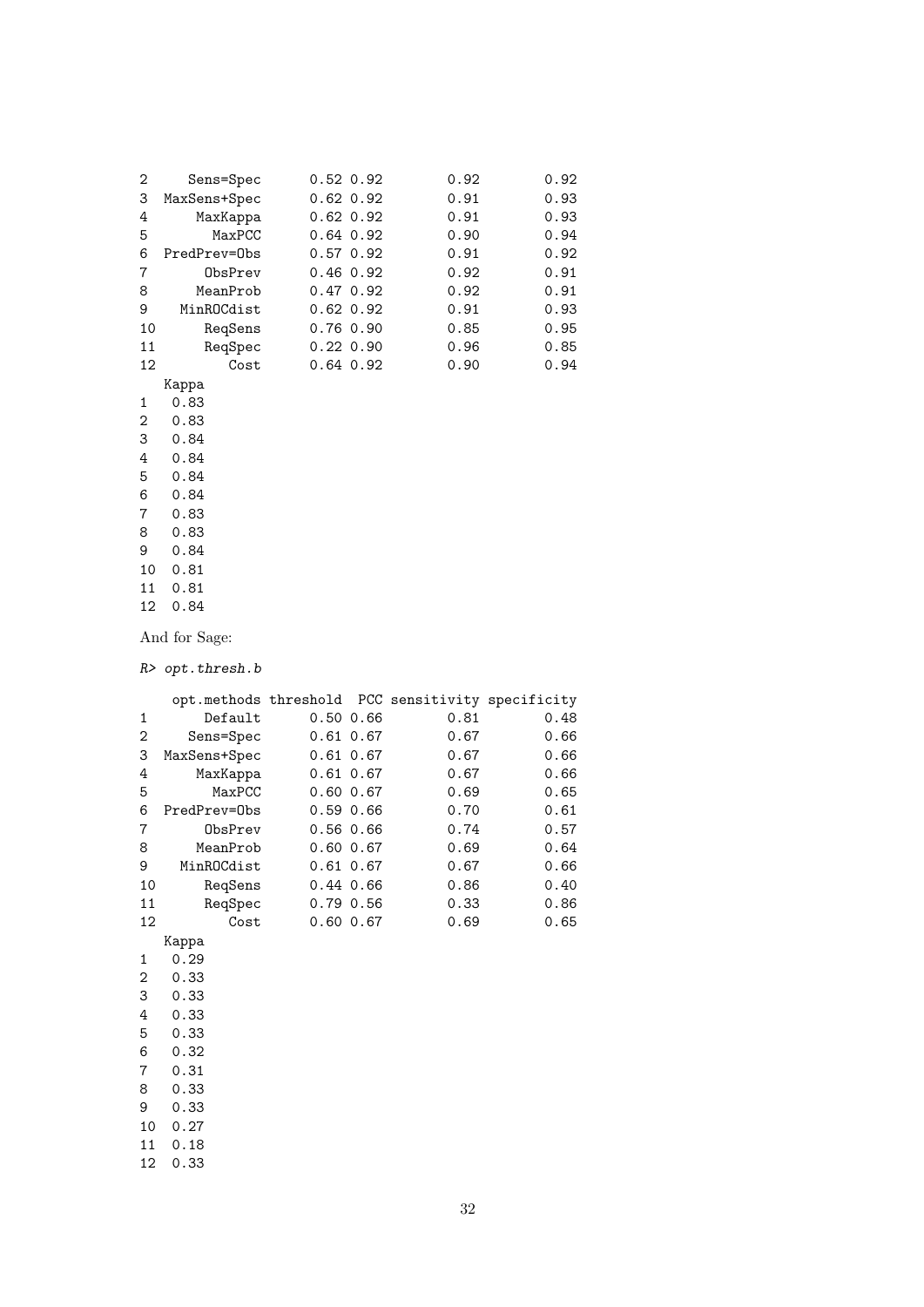Observed and predicted prevalence for Pinyon:

*R> pred.prev.a*

|    | opt.thresh.opt.methods threshold Obs. Prevalence pred |      |               |              |
|----|-------------------------------------------------------|------|---------------|--------------|
| 1  | Default                                               | 0.50 | $0.46$ 0.47   |              |
| 2  | Sens=Spec                                             | 0.52 | $0.46$ 0.47   |              |
| 3  | MaxSens+Spec                                          | 0.62 | $0.46$ 0.46   |              |
| 4  | MaxKappa                                              | 0.62 | $0.46$ 0.46   |              |
| 5  | MaxPCC                                                | 0.64 | $0.46$ 0.45   |              |
| 6  | PredPrey=Obs                                          | 0.57 | $0.46$ $0.46$ |              |
| 7  | ObsPrev                                               | 0.46 | $0.46$ 0.47   |              |
| 8  | MeanProb                                              | 0.47 | $0.46$ 0.47   |              |
| 9  | MinROCdist                                            | 0.62 | $0.46$ 0.46   |              |
| 10 | RegSens                                               | 0.76 |               | $0.46$ 0.42  |
| 11 | RegSpec                                               | 0.22 |               | $0.46$ 0.52  |
| 12 | Cost                                                  | 0.64 |               | $0.46\;0.45$ |

And for Sage:

#### *R> pred.prev.b*

|    | opt.thresh.opt.methods threshold Obs.Prevalence pred |      |               |
|----|------------------------------------------------------|------|---------------|
| 1  | Default                                              | 0.50 | 0.560.69      |
| 2  | Sens=Spec                                            | 0.61 | $0.56$ $0.53$ |
| 3  | MaxSens+Spec                                         | 0.61 | $0.56$ $0.53$ |
| 4  | MaxKappa                                             | 0.61 | $0.56$ $0.53$ |
| 5  | MaxPCC                                               | 0.60 | $0.56$ $0.54$ |
| 6  | PredPrev=Obs                                         | 0.59 | $0.56$ $0.57$ |
| 7  | ObsPrev                                              | 0.56 | 0.560.60      |
| 8  | MeanProb                                             | 0.60 | $0.56$ $0.54$ |
| 9  | MinROCdist                                           | 0.61 | $0.56$ $0.53$ |
| 10 | RegSens                                              | 0.44 | 0.56 0.74     |
| 11 | ReqSpec                                              | 0.79 | $0.56$ $0.25$ |
| 12 | Cost                                                 | 0.60 | $0.56$ $0.54$ |

The model quality graphs show that the model of Pinyon presence is much higher quality than the Sage model. This is illustrated with four plots: a histogram plot, a calibration plot, a ROC plot with it's associated Area Under the Curve (AUC), and an error rate verses threshold plot

Pinyon has a double humped histogram plot, with most of the observed presences and absences neatly divided into the two humps. Therefor the optimized threshold values fall between the two humps and neatly divide the data into absences and presences. For Sage, on the other hand, the observed presences and absences are scattered throughout the range of predicted probabilities, and so there is no single threshold that will neatly divide the data into present and absent groups. In this case, the different optimization criteria tend to be widely separated, each representing a different compromise between the error statistics (Freeman and Moisen, 2008b).

Calibration plots provide a goodness-of-fit plot for presence-absence models, as described by Pearce and Ferrier (2000), Vaughan and Ormerod (2005), and Reineking and Schröder (2006). In a Calibration plot the predicted values are divided into bins, and the observed proportion of each bin is plotted against the predicted value of the bin. For Pinyon, the standard errors for the bins overlap the diagonal, and the bins do not show a bias. For Sage, however, the error bars for the highest and lowest bins do not overlap the diagonal, and there is a bias where low probabilities tend to be over predicted, and high probabilities tend to be under predicted.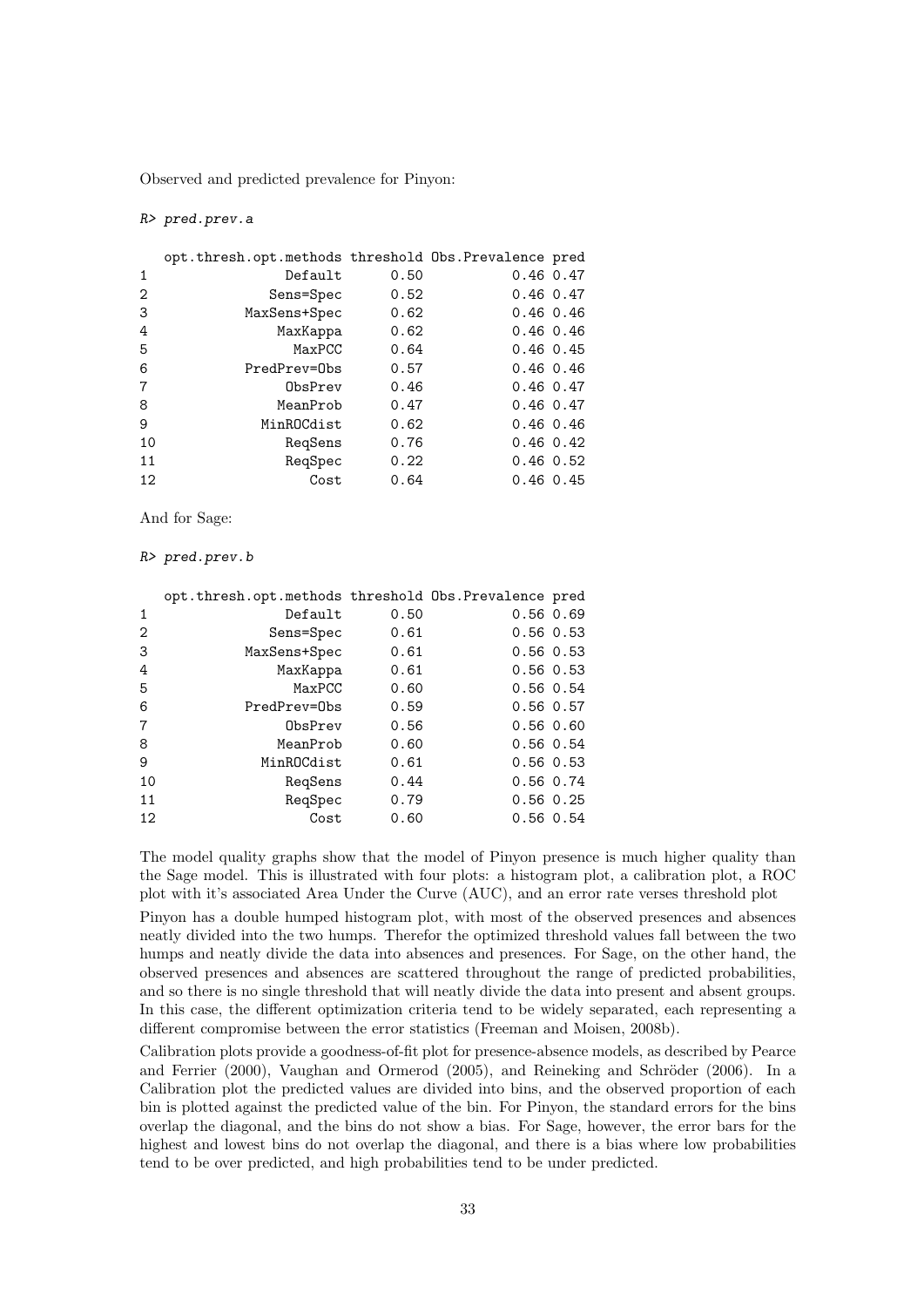#### VModelMapEx2a\_pred

![](_page_33_Figure_1.jpeg)

Figure 17: Example 2 - Model quality and threshold selection graphs for Pinyon presence (RF model).

The ROC plot from a good model will rise steeply to the upper left corner then level off quickly, resulting in an AUC near 1.0. A poor model (i.e. a model that is no better than random assignment) will have a ROC plot lying along the diagonal, with an AUC near 0.5. The Area Under the Curve (AUC) is equivalent to the chance that a randomly chosen plot with an observed value of present will have a predicted probability higher than that of a randomly chosen plot with an observed value of absent. The PresenceAbsence package used to create the model quality graphs for binary response models uses the method from DeLong et al. (1988) to calculate Area Under the Curve (AUC). For these two models, the Area Under the Curve (AUC) for Pinyon is 0.97 and the ROC plot rises steeply, while the AUC for Sage is only 0.70, and the ROC plot is much closer to the diagonal.

In the Error Rate verses Threshold plot sensitivity, specificity and Kappa are plotted against all possible values of the threshold (Fielding and Bell, 1997). In the graph of Pinyon error rates, sensitivity and specificity cross at a higher value, and also, the error statistics show good values across a broader range of thresholds. The Kappa curve is high and flat topped, indicating that for this model, Kappa will be high across a wide range of thresholds. For Sage, sensitivity and specificity cross at a lower value, and the Kappa curve is so low that it is nearly hidden behind the graph legend. For this model even the most optimal threshold selection will still result in a relatively low Kappa value.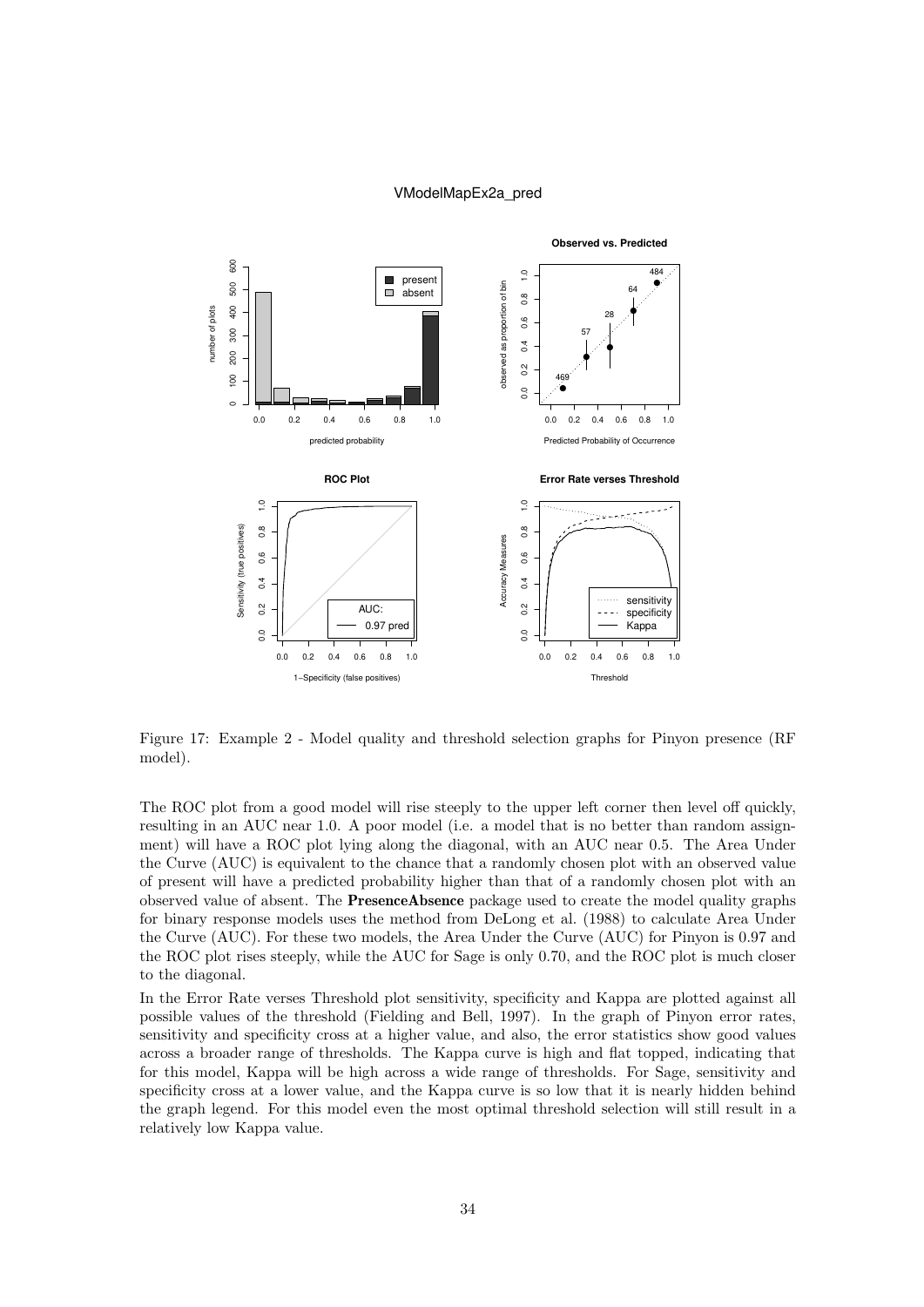#### VModelMapEx2b\_pred

![](_page_34_Figure_1.jpeg)

Figure 18: Example 2 - Model quality and threshold selection graphs for Sage presence (RF model).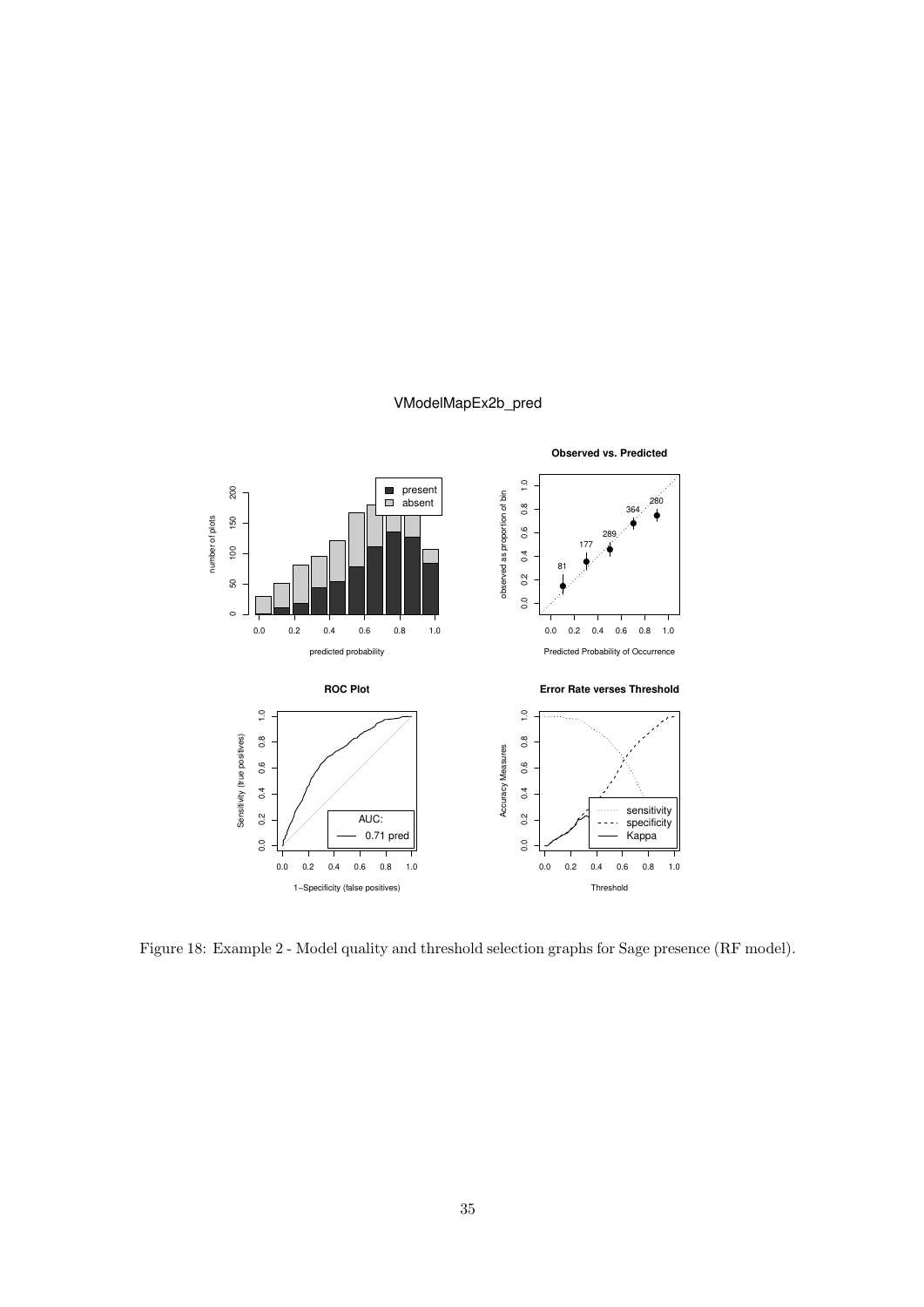## Relative Influence VModelMapEx2a\_pred

![](_page_35_Figure_1.jpeg)

Figure 19: Example 2 - Variable importance graph for Pinyon presence (RF model).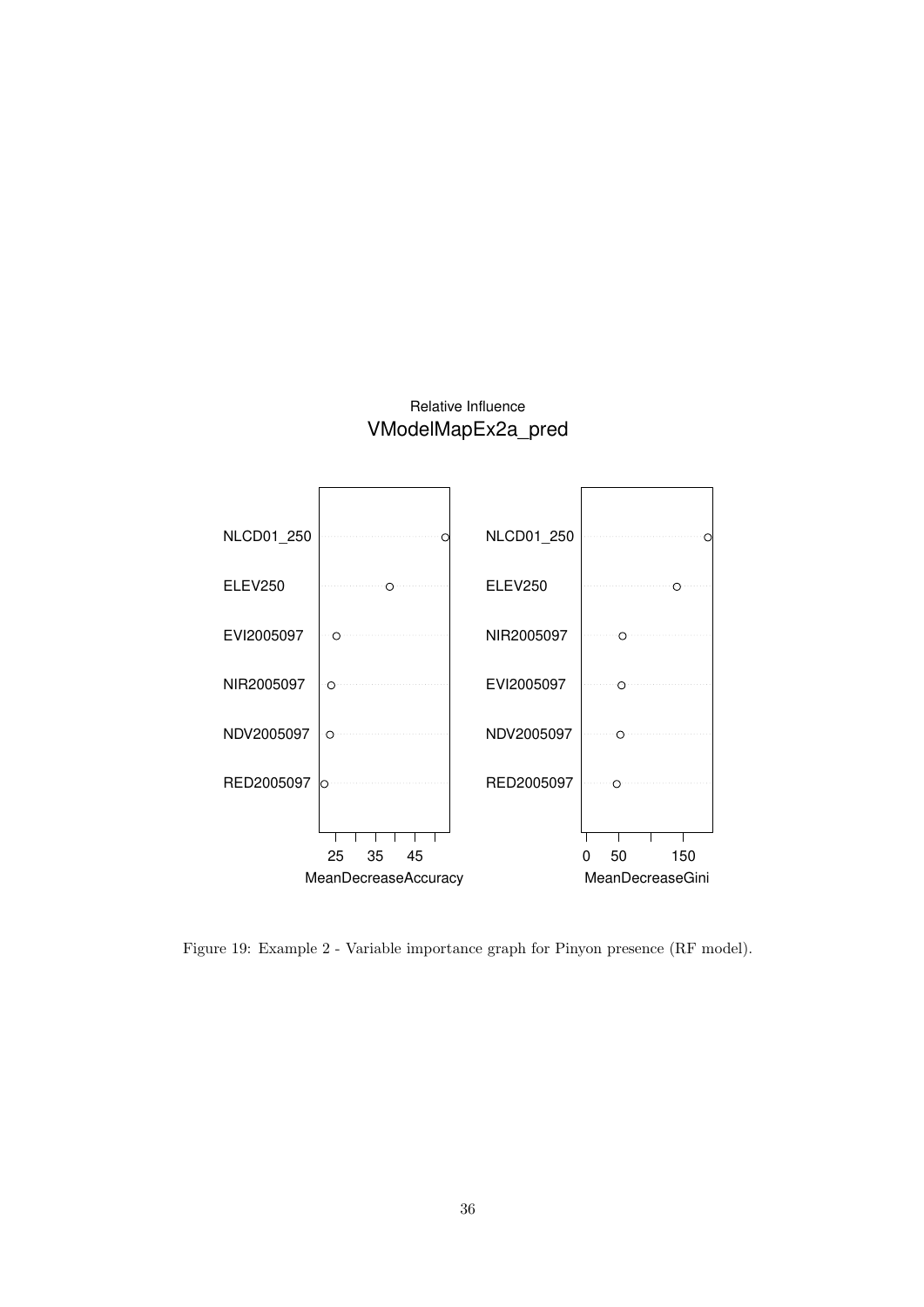## Relative Influence VModelMapEx2b\_pred

![](_page_36_Figure_1.jpeg)

Figure 20: Example 2 - Variable importance graph for Sage presence (RF model).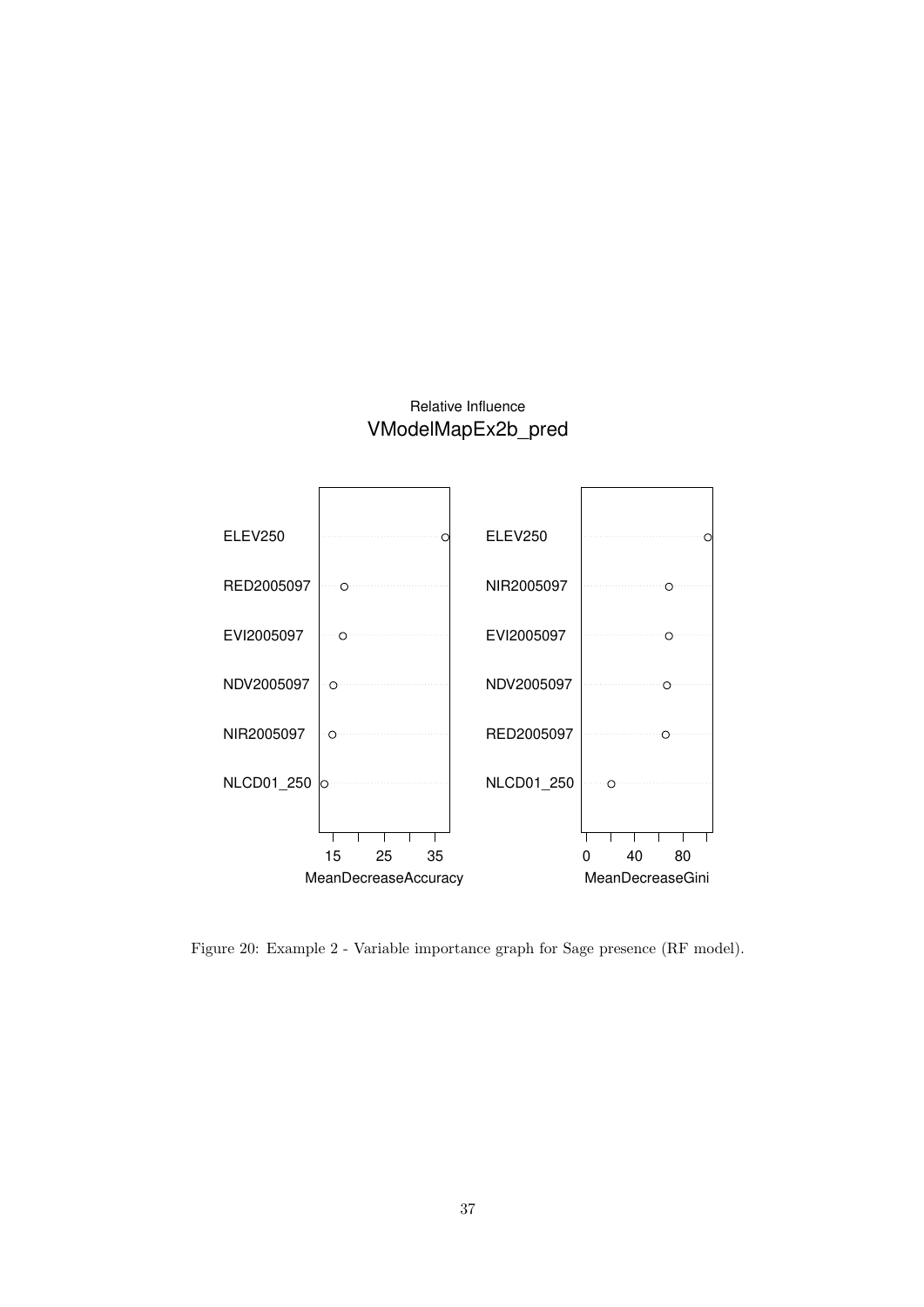#### **Variable Importance**

![](_page_37_Figure_1.jpeg)

Figure 21: Example 2 - Variable Importances for Pinyon verses Sage presence models.

#### 3.3.4 Comparing Variable Importance

The model.importance.plot() function uses a back-to-back barplot to compare variable importance between two models built from the same predictor variables (Figure 21).

*R> model.importance.plot( model.obj.1=model.obj.ex2a,*

```
model.obj.2=model.obj.ex2b,
model.name.1="Pinyon",
model.name.2="Sage",
sort.by="predList",
predList=predList,
scale.by="sum",
main="Variable Importance",
device.type="pdf",
PLOTfn="VModelMapEx2CompareImportance",
folder=folder)
```
*R>*

Because a binary response model is a two-class example of a categorical response model, we can use categorical tools to investigate the class specific variable importances. (Figure 22) compares the relative importance of the predictor variables inr predicting Presences to their importances in predicting Absences.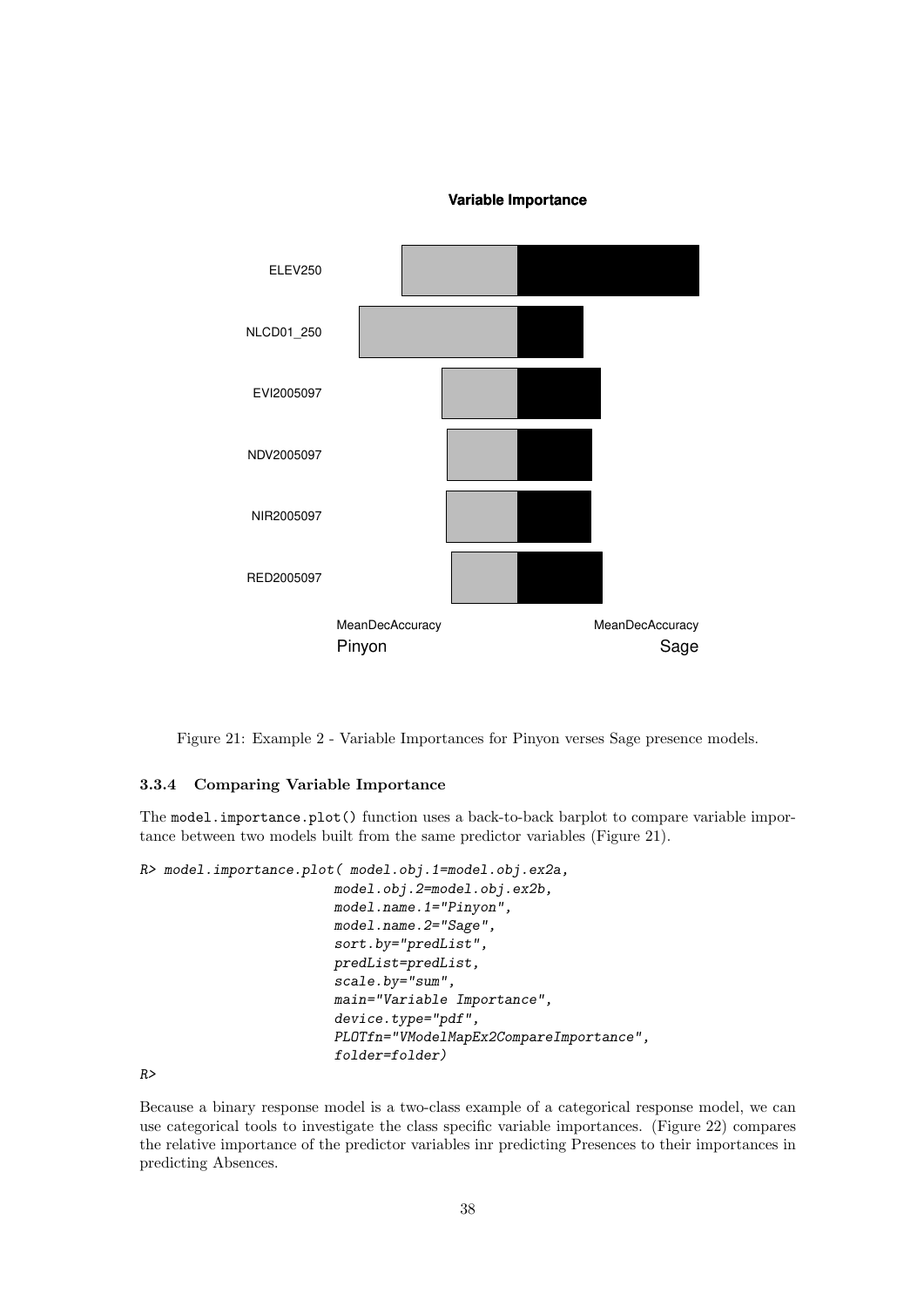```
R> opar <- par(mfrow=c(2,1),mar=c(3,3,3,3),oma=c(0,0,3,0))
R> model.importance.plot( model.obj.1=model.obj.ex2a,
                        model.obj.2=model.obj.ex2a,
                        model.name.1="Absence",
                        model.name.2="Presence",
                        class.1="0",
                        class.2="1",
                        sort.by="predList",
                        predList=predList,
                        scale.by="sum",
                        main="Pinyon Variable Importance",
                        device.type="none",
                        cex=0.9)
R> model.importance.plot( model.obj.1=model.obj.ex2b,
                        model.obj.2=model.obj.ex2b,
                        model.name.1="Absence",
                        model.name.2="Presence",
                        class.1="0",
                        class.2="1",
                        sort.by="predList",
                        predList=predList,
                        scale.by="sum",
                        main="Sage Variable Importance",
                        device.type="none",
                        cex=0.9)
```

```
R> mtext("Presence-Absence Variable Importance Comparison",side=3,line=0,cex=1.8,outer=TRUE)
R> par(opar)
```
#### 3.3.5 Interaction Plots

Here we will look at how the model.interaction.plot() function works with a factored predictor variable.

In image plots the levels of the factored predictor are shown as vertical or horizontal bars across the plot region.

In 3-D perspective plots the levels are represented by ribbons across the prediction surface.

```
R> model.interaction.plot( model.obj.ex2a,
                          x="ELEV250",
                         y="NLCD01_250",
                         main=response.name.a,
                         plot.type="image",
                         device.type="pdf",
                         MODELfn=MODELfn.a,
                         folder=folder)
R> model.interaction.plot( model.obj.ex2b,
                         x="ELEV250",
                         y="NLCD01_250",
                         main=response.name.b,
                         plot.type="image",
                         device.type="pdf",
                         MODELfn=MODELfn.b,
                         folder=folder)
```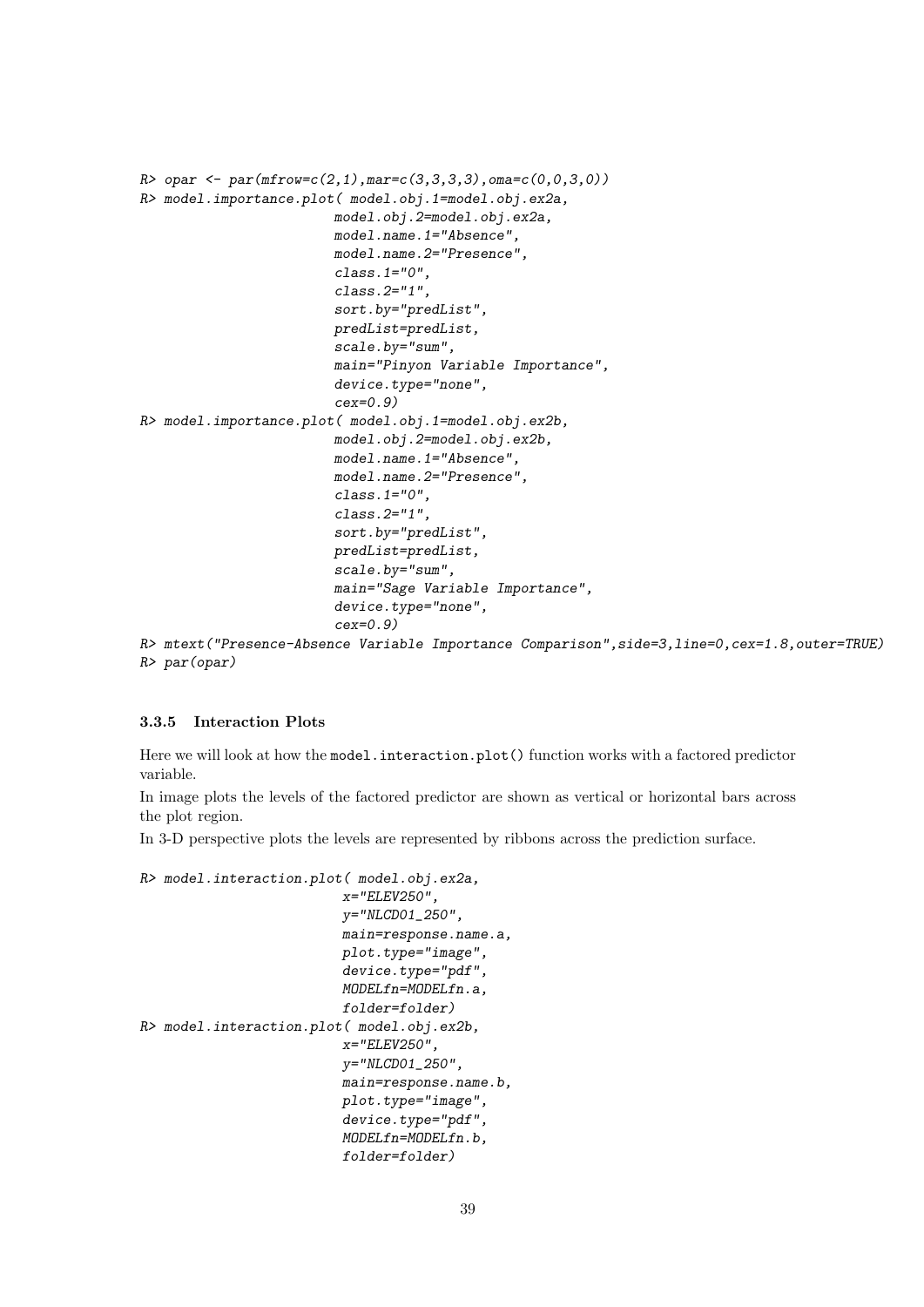![](_page_39_Figure_0.jpeg)

## Presence−Absence Variable Importance Comparison

Figure 22: Example 2 - Relative variable importances (permutation based) for predicting Presences verses predicting Absences for Pinyon and Sage.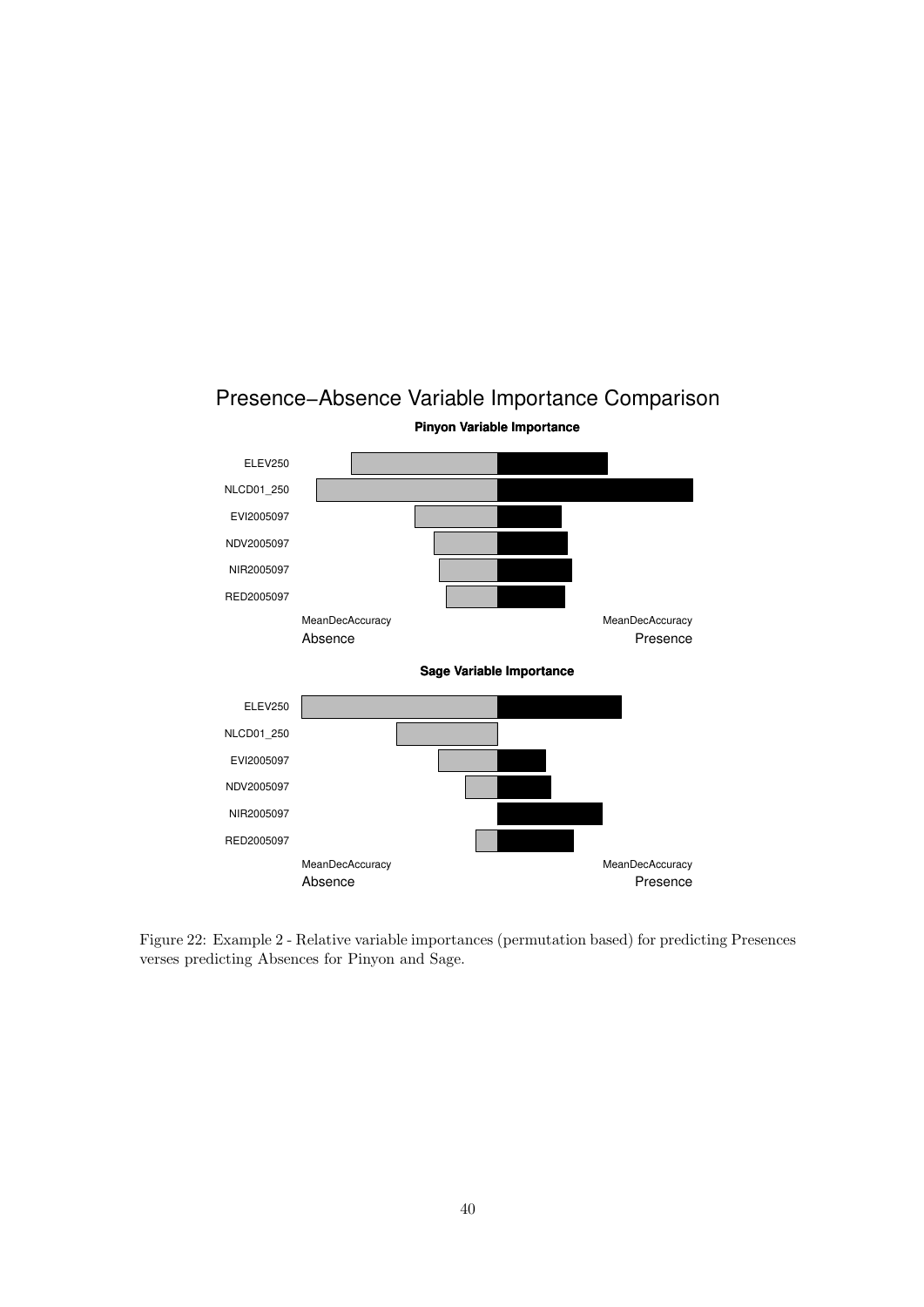```
R> model.interaction.plot( model.obj.ex2a,
                          x="ELEV250",
                          y="NLCD01_250",
                          main=response.name.a,
                          plot.type="persp",
                          device.type="pdf",
                          MODELfn=MODELfn.a,
                          folder=folder,
                          theta=300,
                          phi=55)
R> model.interaction.plot( model.obj.ex2b,
                          x="ELEV250",
                          y="NLCD01_250",
                          main=response.name.b,
                          plot.type="persp",
                          device.type="pdf",
                          MODELfn=MODELfn.b,
                          folder=folder,
                          theta=300,
                          phi=55)
```
#### 3.3.6 Map production

The function model.mapmake() creates ascii text files of map predictions.

```
R> model.mapmake( model.obj=model.obj.ex2a,
                folder=folder,
                MODELfn=MODELfn.a,
                rastLUTfn=rastLUTfn,
                na.action="na.omit")
R> model.mapmake( model.obj=model.obj.ex2b,
                folder=folder,
                MODELfn=MODELfn.b,
                rastLUTfn=rastLUTfn,
                na.action="na.omit")
```
*R>*

When working with categorical predictors, sometimes there are categories in the prediction data (either the test set, or the map data) not found in the training data. In this case, there were three classes for the predictor NLCD01\_250 that were not present in the training data. With the default na.action = "na.omit" the model.mapmake() function generated the following warnings, and these pixels will show up as blank pixels in the maps.

```
2: In production.prediction(model.obj = model.obj, rastLUTfn = rastLUTfn, :
  categorical factored predictor NLCD01_250 contains levels 41, 43, 20 not
 found in training data
3: In production.prediction(model.obj = model.obj, rastLUTfn = rastLUTfn, :
 Returning -9999 for data points with levels not found in the training
 data
```
Begin by mapping the probability surface, in other words, the probability that the species is present at each grid point (Figure 27).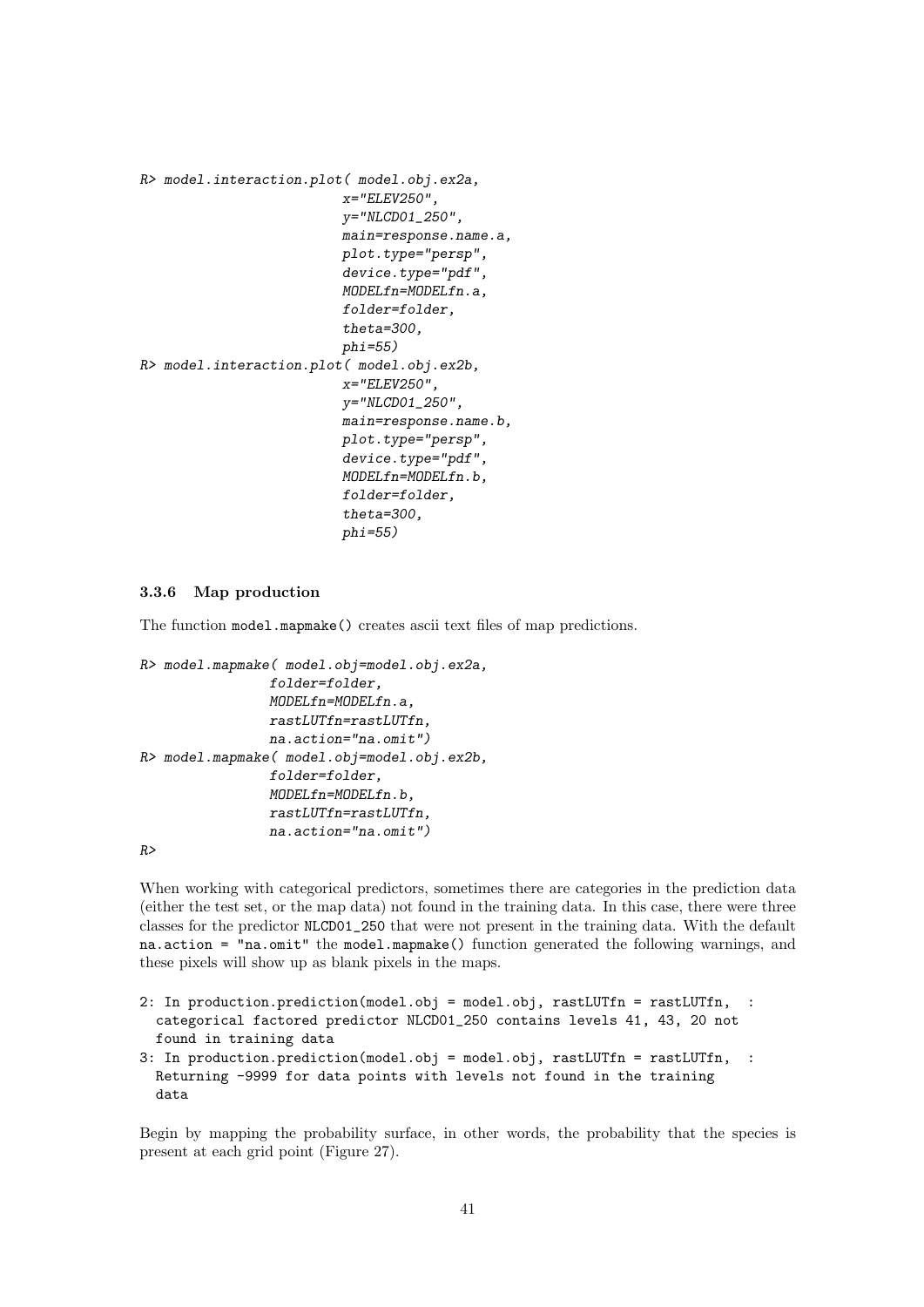![](_page_41_Figure_0.jpeg)

Figure 23: Example 2 - Interaction plot for Pinyon presence-absence (RF model), showing interactions between elevation and National Land Cover Dataset classes (ELEV250 and NLCD01\_250). Image plot, with darker green indicating higher probability of presence. Here we see that in all NLCD classes predicted Pinyon presence is strongly tied to elevation, with low presence below 2000m, and moderate presence at higher elevations.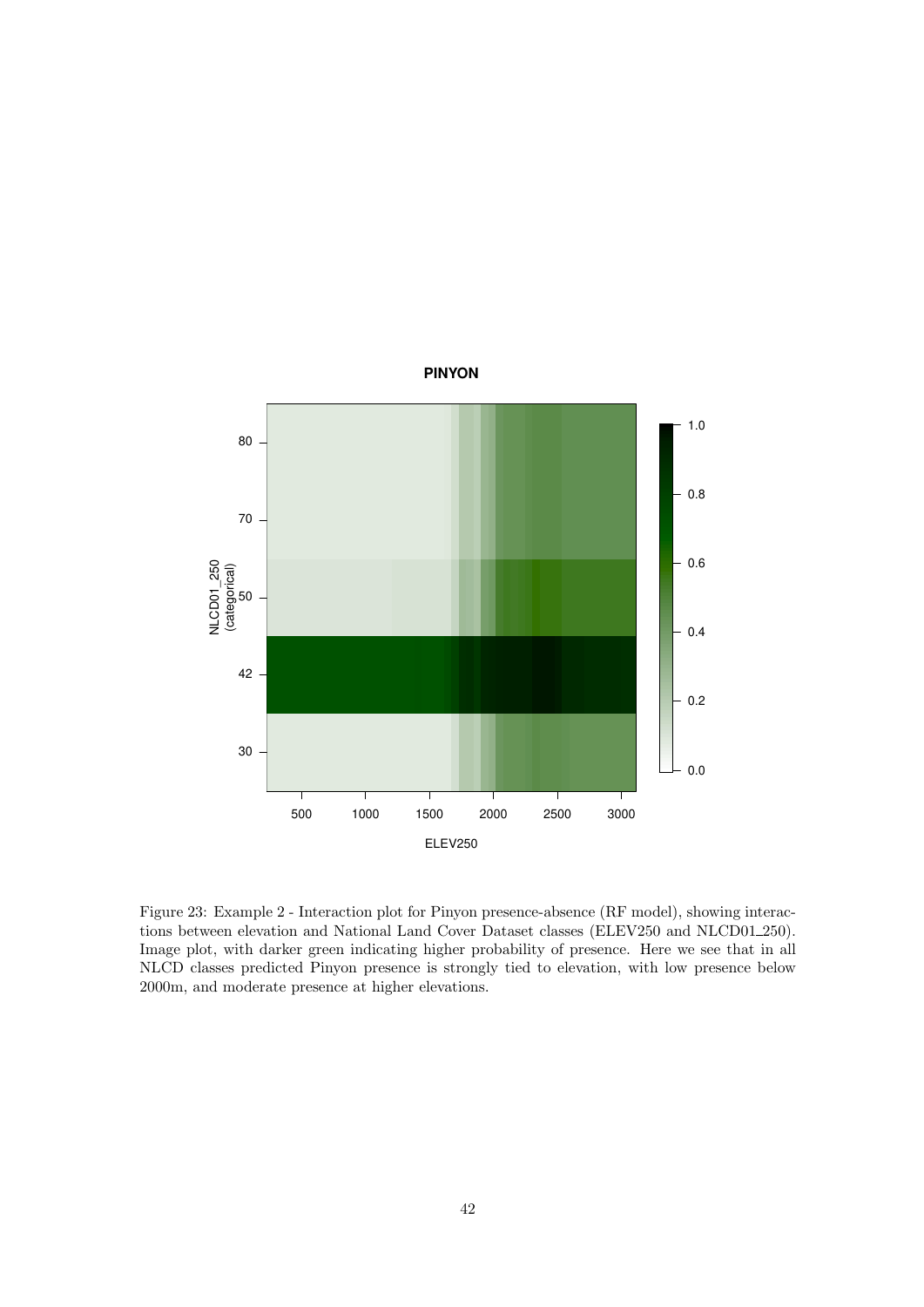![](_page_42_Figure_0.jpeg)

Figure 24: Example 2 - Interaction plot for Sage presence-absence (RF model), showing interactions between elevation and National Land Cover Dataset classes (ELEV250 and NLCD01\_250). Image plot, with darker green indicating higher probability of presence. Here we see that predicted Sage presence is influenced by both elevation and NLCD class. In most NLCD classes predicted presence is highest between 1400m and 2000m, with very low presence at lower elevations and low presence at higher elevations. In contrast, in NLCD class 50 while predicted presence drops slightly as elevation increases, it remains quite high all the way to 3000m.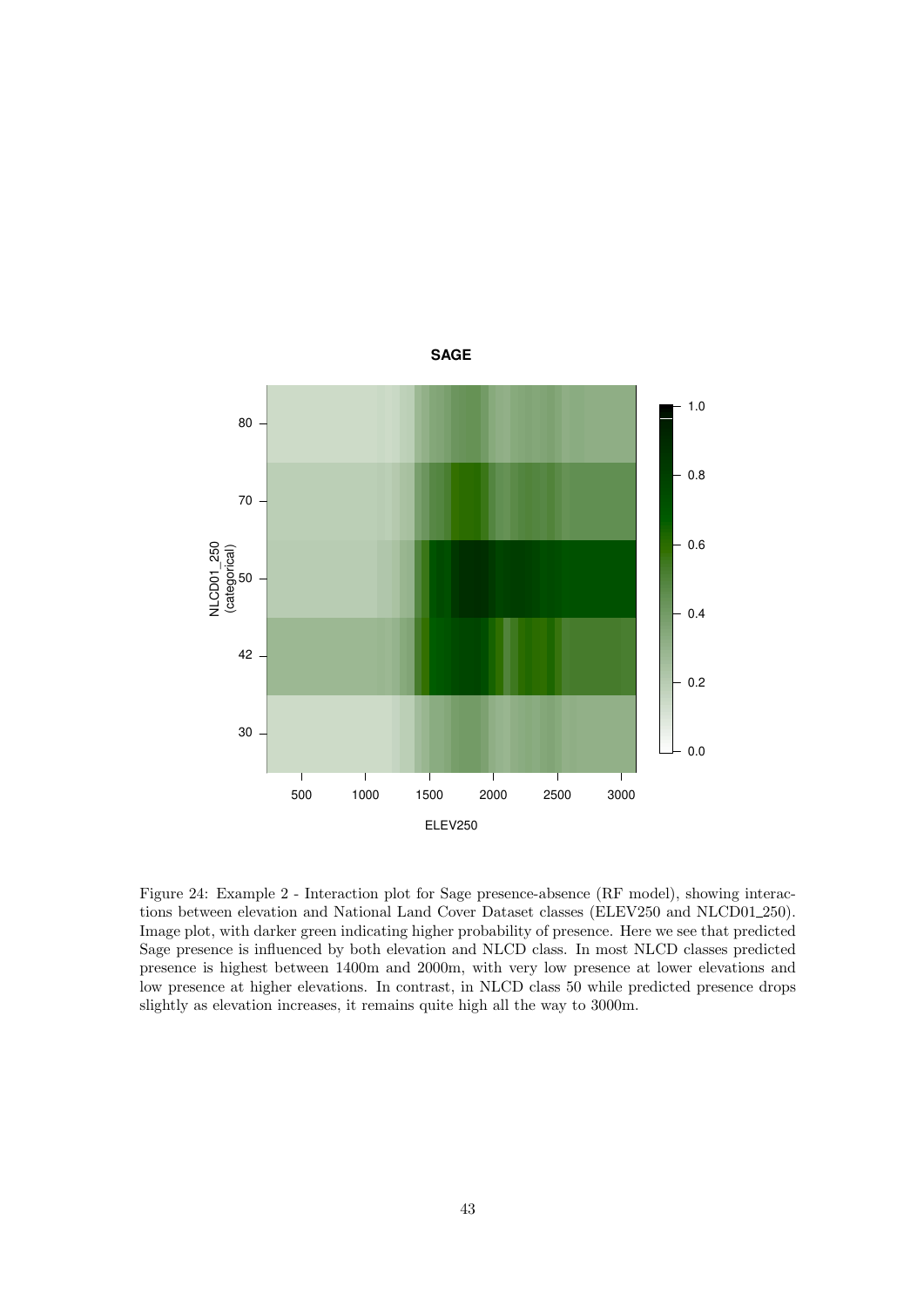![](_page_43_Figure_0.jpeg)

Figure 25: Example 2 - Interaction plot for Pinyon presence-absence (RF model), showing interactions between elevation and National Land Cover Dataset classes (ELEV250 and NLCD01\_250). Perspective plot, with probability or presence shown on the Z axis. In the perspective plot (as compared to the image plot) it is easier to see that while predicted Pinyon presence is influenced by both elevation and NLCD class, the shape of the relationship between elevation and presence is similar in all NLCD classes, and while the overall probability is higher in some classes, the curves relating probability to elevation are generally parallel from class to class. Therefore there appears to be little 2-way interaction between these predictors.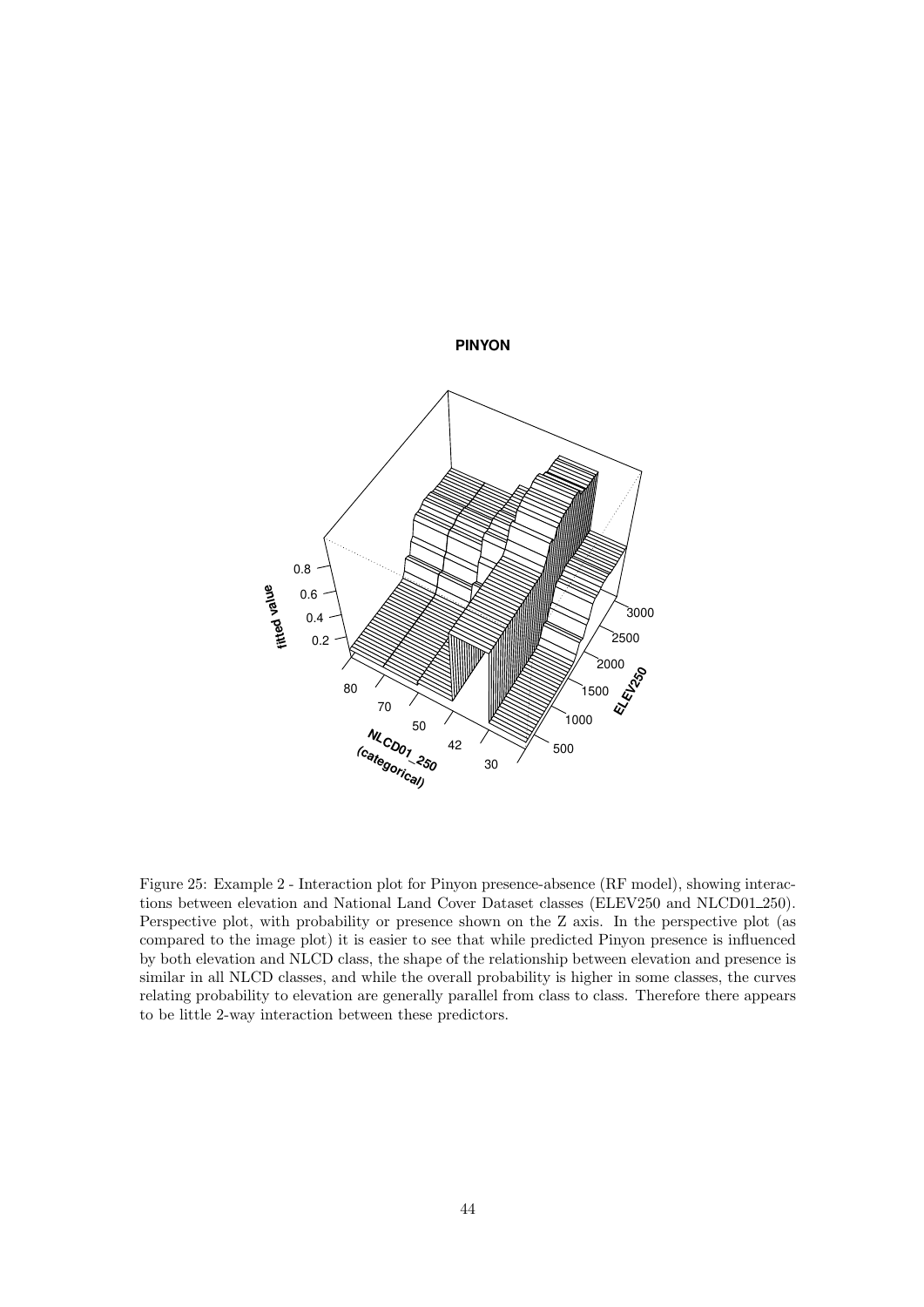![](_page_44_Figure_0.jpeg)

Figure 26: Example 2 - Interaction plot for Sage presence-absence (RF model), showing interactions between elevation and National Land Cover Dataset classes (ELEV250 and NLCD01\_250). Perspective plot, with probability or presence shown on the Z axis. Here we can see that while all NLCD classes have low predicted Sage presence at low elevation, in NLCD class 50 at mid elevations predicted presence shoots higher than the other classes, and then does not drop as far as the other classes at high elevations. Resulting in a different shape of the elevation verses probability curve for class 50.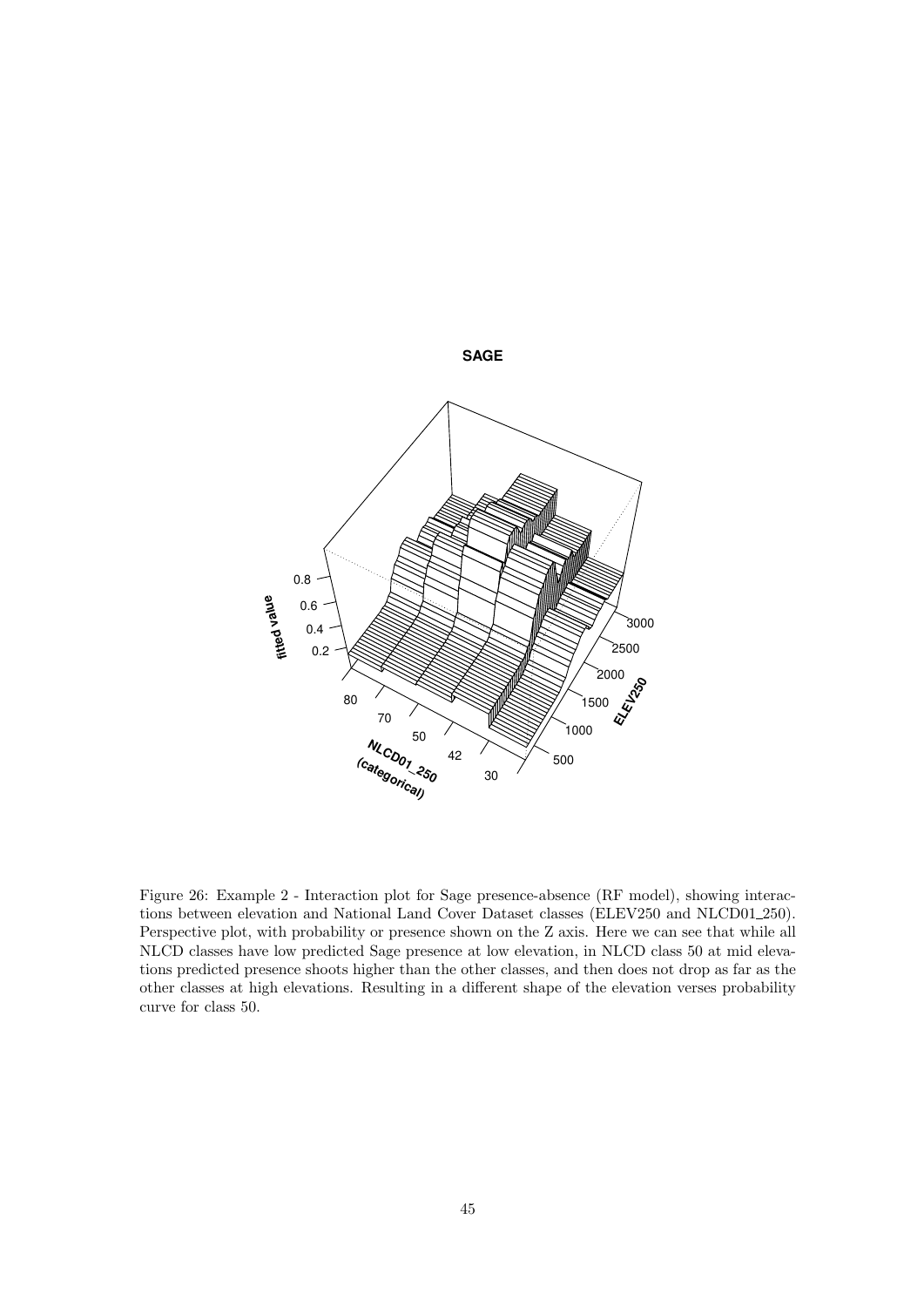First Define a color ramp. For this map, pixels with a high probability of presence will display as green, low probability will display as brown, and model uncertainty (probabilities near 50%) will display as yellow. Notice that the map for Pinyon, is mostly dark green and dark brown, with a thin dividing line of yellow. With a high quality model, most of the pixels are assigned high or low probabilities. The map for Sage, however, is mostly yellow, with only occasional areas of green and brown. With poor quality models, many of the pixels are inderminate, and assigned probabilities near 50%.

```
R> h=c( seq(10,30,length.out=10),
       seq(31,40,length.out=10),
       seq(41,90,length.out=60),
       seq(91,100,length.out=10),
       seq(101,110,length.out=10))
R> l =c( seq(25,40,length.out=10),
       seq(40,90,length.out=35),
       seq(90,90,length.out=10),
       seq(90,40,length.out=35),
       seq(40,10,length.out=10))
R> probpres.ramp <- hcl(h = h, c = 80, l = l)
```
Import the data and create the map. Since we know that probability of presence can range from zero to one, we will use those values for zlim.

```
R> opar <- par(mfrow=c(1,2),mar=c(3,3,2,1),oma=c(0,0,3,4),xpd=NA)
R> mapgrid.a <- raster(paste(MODELfn.a,"_map.img",sep=""))
R> mapgrid.b <- raster(paste(MODELfn.b,"_map.img",sep=""))
R> legend.subset<-c(100,80,60,40,20,1)
R> legend.colors<-probpres.ramp[legend.subset]
R> legend.label<-c("100%"," 80%"," 60%"," 40%"," 20%"," 0%")
R> image( mapgrid.a,
        col=probpres.ramp,
        xlab="",ylab="",yaxt="n",main="",zlim=c(0,1),
        asp=1,bty="n",xaxt="n")
R> mtext(response.name.a,side=3,line=1,cex=1.2)
R> image( mapgrid.b,
        col=probpres.ramp,
        xlab="",ylab="",xaxt="n",yaxt="n",
        zlim=c(0,1),
        asp=1,bty="n",main="")
R> mtext(response.name.b,side=3,line=1,cex=1.2)
R> legend( x=xmax(mapgrid.b),y=ymax(mapgrid.b),
     legend=legend.label,
     fill=legend.colors,
    bty="n",
     cex=1.2)
R> mtext("Probability of Presence",side=3,line=1,cex=1.5,outer=T)
R> par(opar)
```
To translate the probability surface into a Presence-Absence map it is necessary to select a cutoff threshold. Probabilities below the selected threshold are mapped as absent while probabilities above the threshold are mapped as present. Many criteria that can be used for threshold selection, ranging from the traditional default of 50 percent, to thresholds optimized to maximize Kappa, to thresholds picked to meet certain management criteria. The choice of threshold criteria can have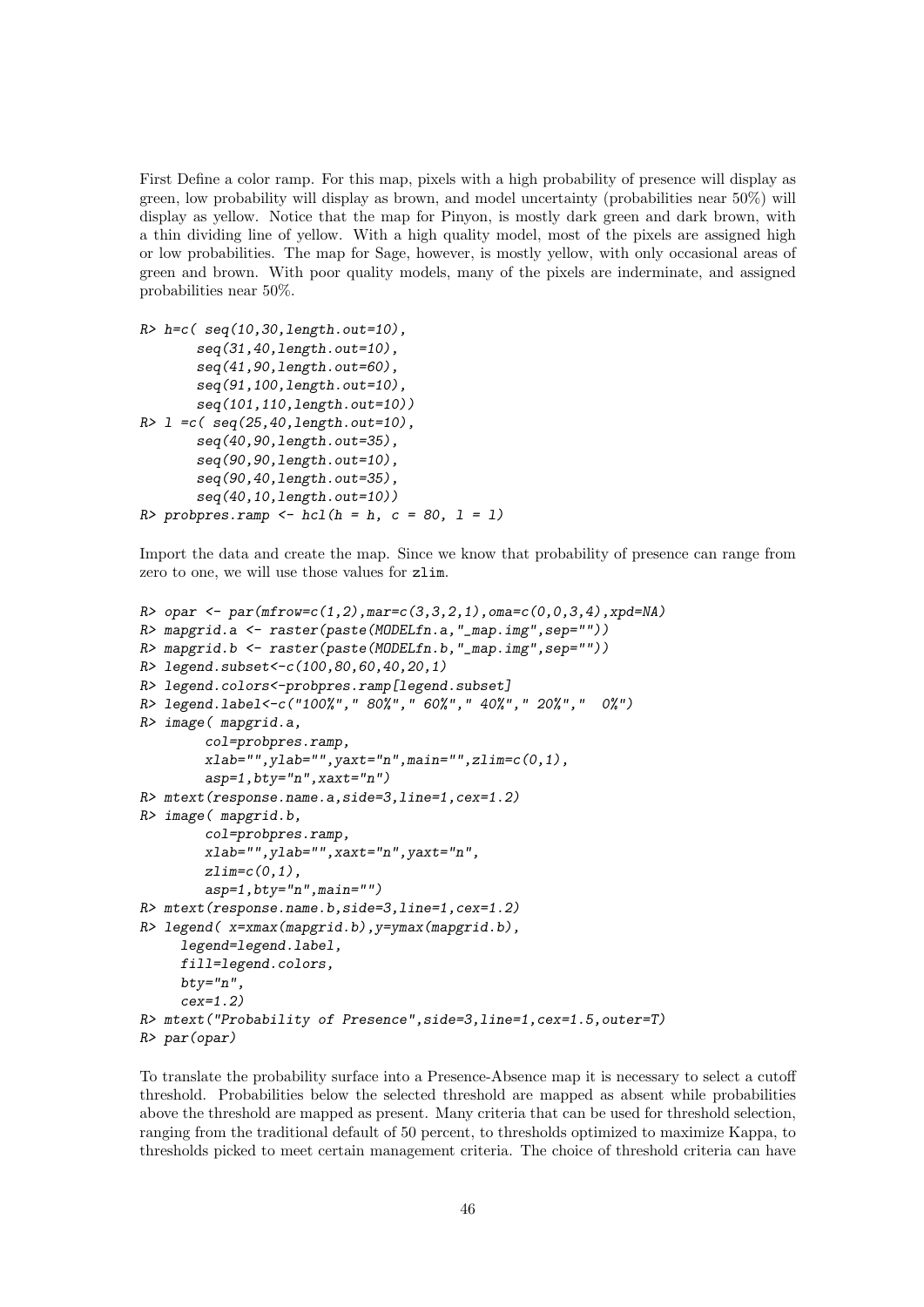![](_page_46_Figure_0.jpeg)

Figure 27: Example 2 - Probability surface map for presence of Pinyon and Sage (RF models).

a dramatic effect on the final map. For further discussion on this topic see Freeman and Moisen (2008b).

Here are examples of Presence-Absence maps for Pinyon and Sage produced by four different threshold optimization criteria (Figures 28 and 29). For a high quality model, such as Pinyon, the various threshold optimization criteria tend to result in similar thresholds, and the models tend to be less sensitive to threshold choice, therefore the Presence Absence maps from the four criteria are very similar. Poor quality models, such as this model for Sage, tend to have no single good threshold, as each criteria is represents a different compromise between errors of omission and errors of commission. It is therefore particularly important to carefully match threshold criteria to the intended use of the map.

```
R> opar <- par(mfrow=c(2,2),mar=c(2.5,3,4,1),oma=c(0,0,4,6),xpd=NA)
R> mapgrid <- raster(paste(MODELfn.a,"_map.img",sep=""))
R> criteria <- c("Default","MaxKappa","ReqSens","ReqSpec")
R> criteria.labels<-c("Default","MaxKappa","ReqSens = 0.9","ReqSpec = 0.9")
R> for(i in 1:4){
       thresh <- opt.thresh.a$threshold[opt.thresh.a$opt.methods==criteria[i]]
       presencegrid <- mapgrid
       v <- getValues(presencegrid)
         v <- ifelse(v > thresh,1,0)
       presencegrid <- setValues(presencegrid, v)
         image( presencegrid,
                col=c("white","forestgreen"),
                zlim=c(0,1),
                asp=1,
                bty="n",
                xaxt="n", yaxt="n",
```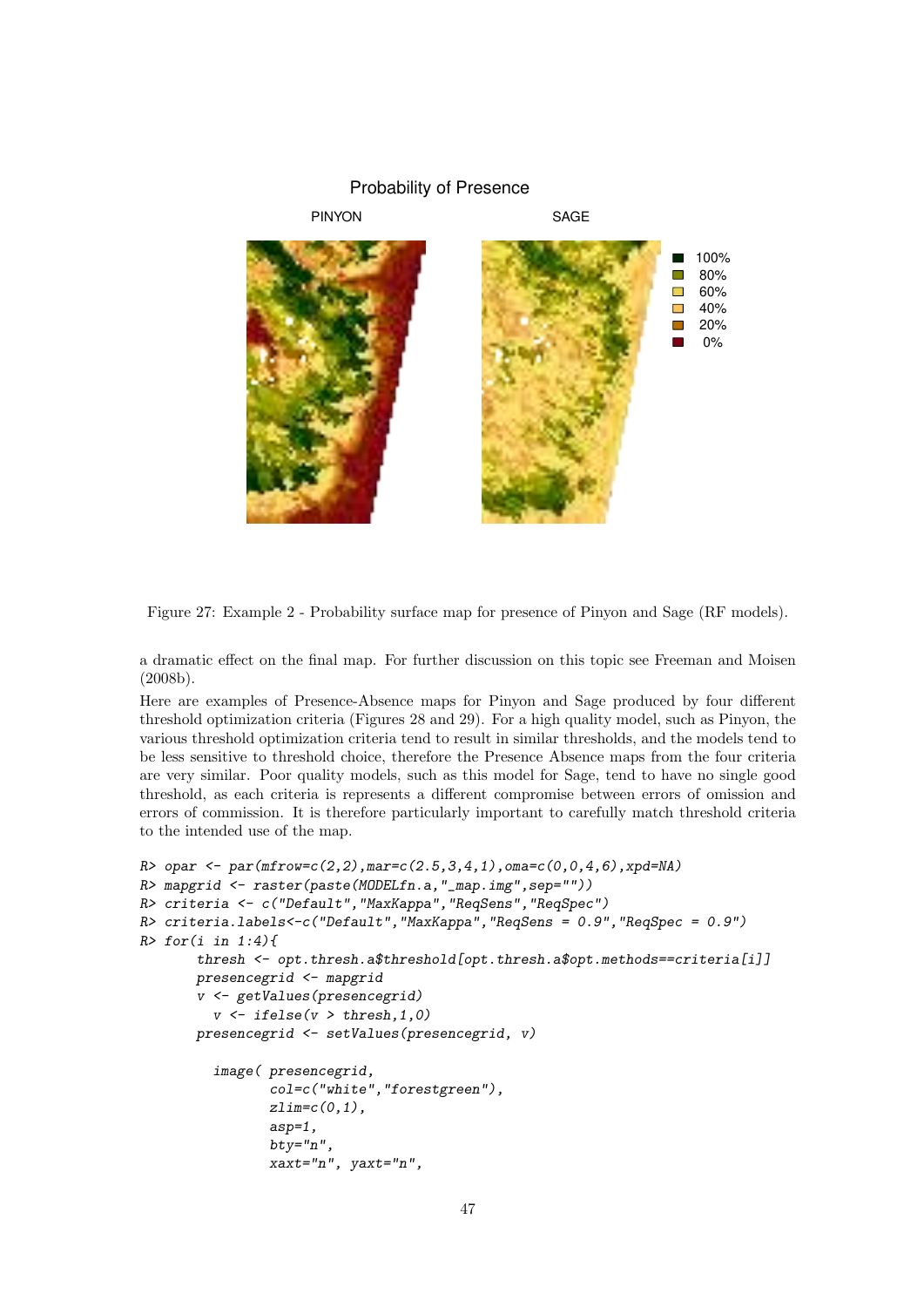```
main="",xlab="",ylab="")
         if(i==2){
                 legend( x=xmax(mapgrid),y=ymax(mapgrid),
                         legend=c("Present","Absent"),
                         fill=c("forestgreen","white"),
                         bty="n",
                         cex=1.2)}
         mtext(criteria.labels[i],side=3,line=2,cex=1.2)
         mtext(paste("threshold =",thresh),side=3,line=.5,cex=1)
 }
R> mtext(MODELfn.a,side=3,line=0,cex=1.2,outer=TRUE)
R> mtext(response.name.a,side=3,line=2,cex=1.5,outer=TRUE)
R> par(opar)
R> opar <- par(mfrow=c(2,2),mar=c(2.5,3,4,1),oma=c(0,0,4,6),xpd=NA)
R> mapgrid <- raster(paste(MODELfn.b,"_map.img",sep=""))
R> criteria <- c("Default","MaxKappa","ReqSens","ReqSpec")
R> criteria.labels<-c("Default","MaxKappa","ReqSens = 0.9","ReqSpec = 0.9")
R> for(i in 1:4){
       thresh <- opt.thresh.b$threshold[opt.thresh.b$opt.methods==criteria[i]]
       presencegrid <- mapgrid
       v <- getValues(presencegrid)
         v <- ifelse(v > thresh,1,0)
       presencegrid <- setValues(presencegrid, v)
         image( presencegrid,
                col=c("white","forestgreen"),
                xlab="",ylab="",xaxt="n", yaxt="n",
                zlim=c(0,1),
                asp=1,bty="n",main="")
         if(i==2){
                 legend( x=xmax(mapgrid),y=ymax(mapgrid),
                         legend=c("Present","Absent"),
                         fill=c("forestgreen","white"),
                         bty="n",
                         cex=1.2)}
         mtext(criteria.labels[i],side=3,line=2,cex=1.2)
         mtext(paste("threshold =",thresh),side=3,line=.5,cex=1)
 }
R> mtext(MODELfn.b,side=3,line=0,cex=1.2,outer=TRUE)
R> mtext(response.name.b,side=3,line=2,cex=1.5,outer=TRUE)
R> par(opar)
```
#### 3.4 Example 3 - Random Forest - Categorical Response

Example 3 builds a categorical response model for vegetation category. The response variable consists of four categories: TREE, SHRUB, OTHERVEG, and NONVEG. This model will use the same predictors as Model 2. Out-of-bag estimates are used for model validation.

#### 3.4.1 Set up

Define model type.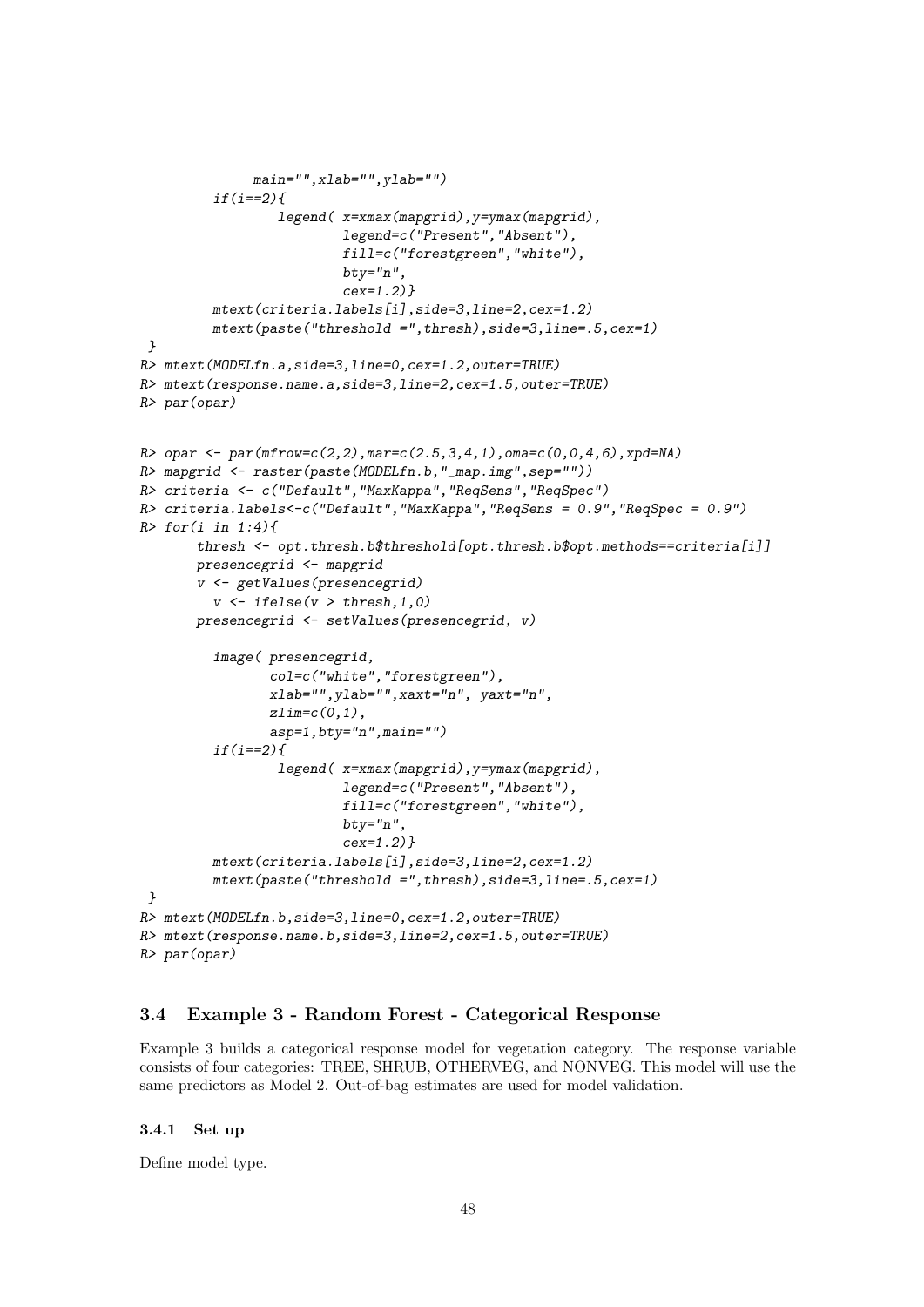## PINYON

![](_page_48_Figure_1.jpeg)

![](_page_48_Figure_2.jpeg)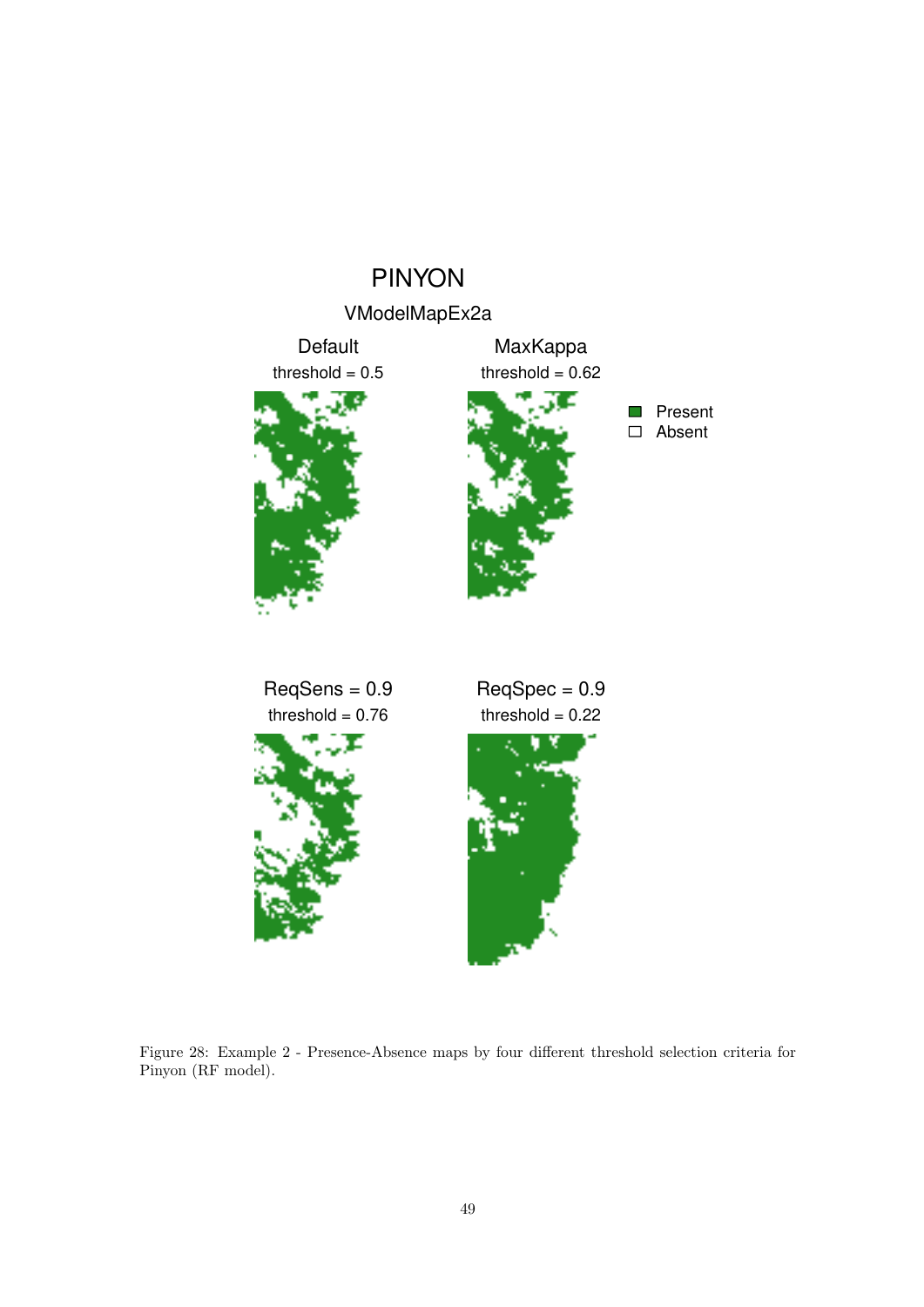## SAGE

![](_page_49_Figure_1.jpeg)

Figure 29: Example 2 - Presence-Absence maps by four different threshold selection criteria for Sage (RF model).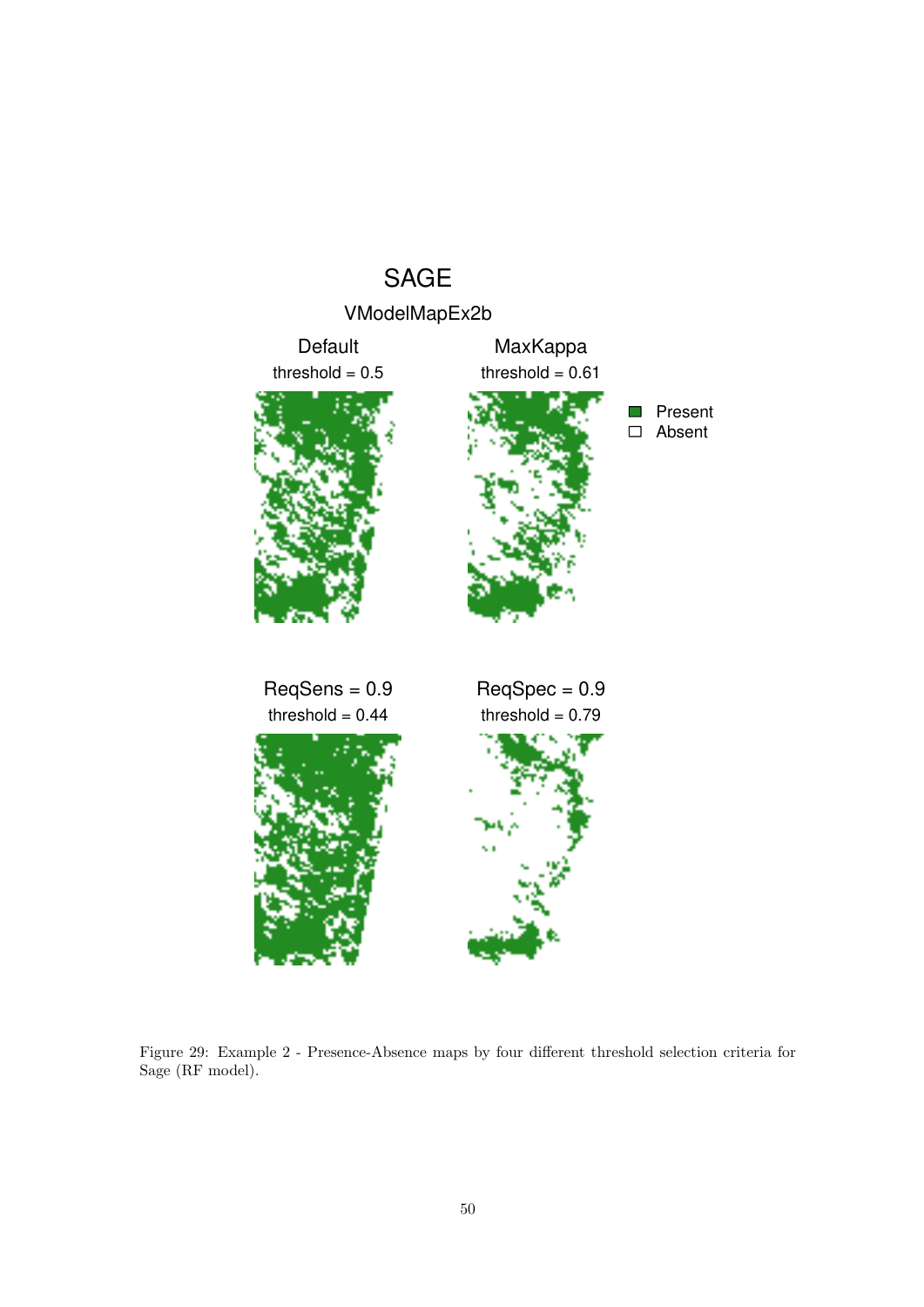*R> model.type <- "RF"*

Define data.

*R> qdatafn <- "VModelMapData.csv"*

Define folder.

```
R> folder <- getwd()
```
Define model filenames.

*R> MODELfn <- "VModelMapEx3"*

Define the predictors. These are the five continuous predictors from the first example, plus one categorical predictor layer, the thematic layer of predicted land cover classes from the National Land Cover Dataset. The argument predFactor is used to specify the categorical predictor.

```
R> predList <- c( "ELEV250",
                 "NLCD01_250",
                 "EVI2005097",
                 "NDV2005097",
                 "NIR2005097",
                 "RED2005097")
R> predFactor <- c("NLCD01_250")
```
Define the data column to use as the response, and if it is continuous, binary or categorical.

```
R> response.name <- "VEGCAT"
R> response.type <- "categorical"
```
Define the seeds for each model.

*R> seed <- 44*

Define the column that contains unique identifiers.

*R> unique.rowname <- "ID"*

Define raster look up table.

```
R> rastLUTfn <- "VModelMapData_LUT.csv"
R> rastLUTfn <- read.table( rastLUTfn,
                             header=FALSE,
                             sep=",",
                             stringsAsFactors=FALSE)
R> rastLUTfn[,1] <- paste(folder,rastLUTfn[,1],sep="/")
```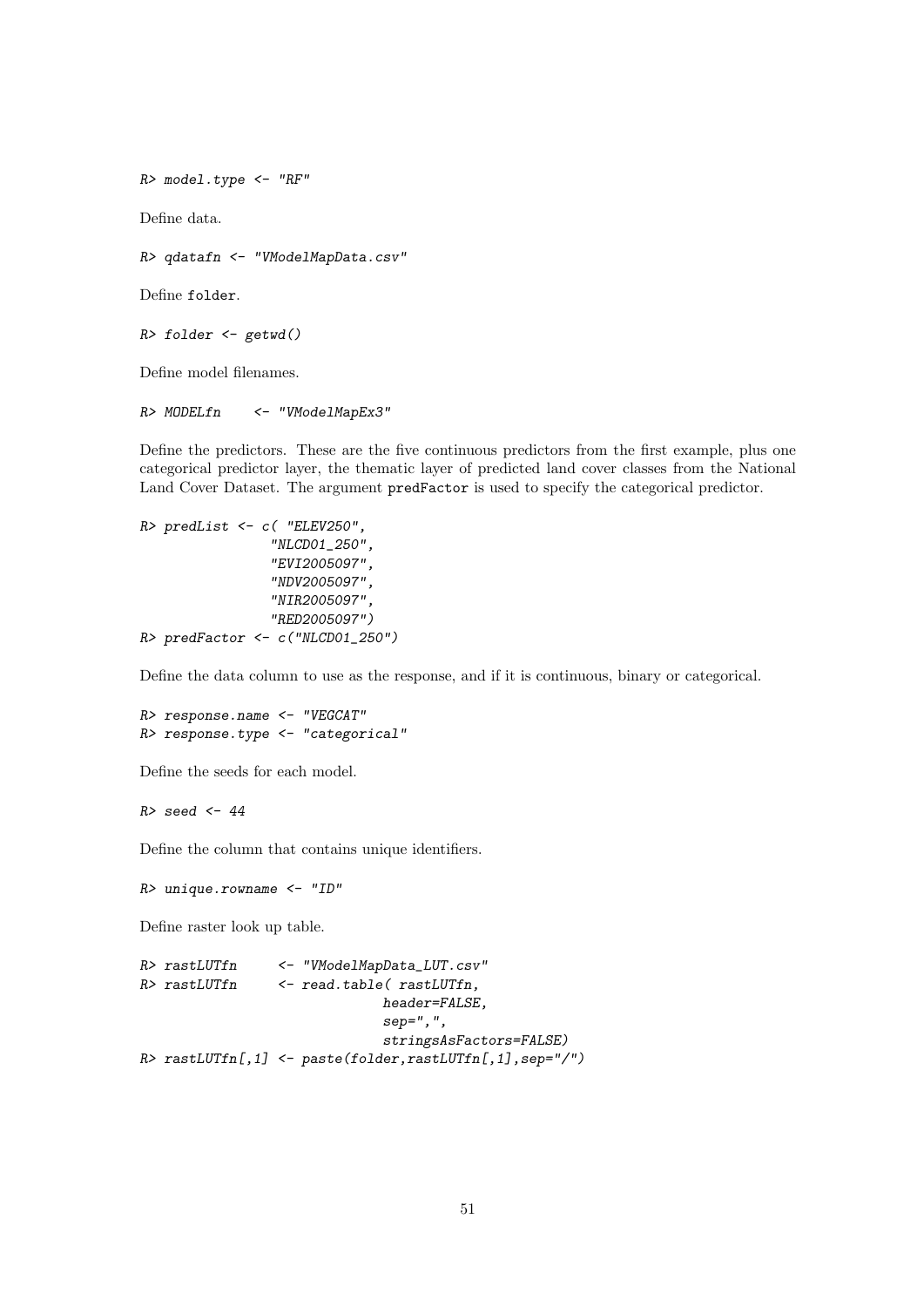#### 3.4.2 Model creation

Create the model. Because Out-Of-Bag predictions will be used for model diagnostics, the full dataset can be used as training data. To do this, set qdata.trainfn  $\leq$  qdatafn, qdata.testfn <- FALSE and v.fold = FALSE.

*R> model.obj.ex3 <- model.build( model.type=model.type,*

```
qdata.trainfn=qdatafn,
folder=folder,
unique.rowname=unique.rowname,
MODELfn=MODELfn,
predList=predList,
predFactor=predFactor,
response.name=response.name,
response.type=response.type,
seed=seed)
```
*R>*

#### 3.4.3 Model Diagnostics

Make Out-Of-Bag model predictions on the training data and run the diagnostics on these predictions. Save PDF versions of the diagnostic plots.

Out of Bag model predictions for a Random Forest model are not stochastic, so it is not necessary to set the seed.

Since this is a categorical response model model diagnostics include a CSV file the observed and predicted values, as well as a CSV file of the confusion matrix and its associated Kappa value and MAUC.

```
R> model.pred.ex3 <- model.diagnostics( model.obj=model.obj.ex3,
                                        qdata.trainfn=qdatafn,
                                        folder=folder,
                                        MODELfn=MODELfn,
                                        unique.rowname=unique.rowname,
                              # Model Validation Arguments
                                       prediction.type="OOB",
                                        device.type="pdf",
                                        cex=1.2)
```
*R>*

Take a closer look at the text file output for the confusion matrix. Read this file into R now.

|  | $R$ > CMX.CSV $\leq$ read.table( | paste( MODELfn,"_pred_cmx.csv",sep=""), |
|--|----------------------------------|-----------------------------------------|
|  |                                  | header=FALSE.                           |
|  |                                  | $sep="$ ,",                             |
|  |                                  | stringsAsFactors=FALSE)                 |
|  |                                  |                                         |

*R> CMX.CSV*

|              | V1          | V2              | V3       |
|--------------|-------------|-----------------|----------|
| $\mathbf{1}$ | Kappa       | Kappa.sd        | observed |
|              | 2 0.279154  | 0.0238329       | NONVEG   |
|              | 3 predicted | NONVEG          | 492      |
|              | 4 predicted | <b>OTHERVEG</b> |          |
|              | 5 predicted | <b>SHRUB</b>    | 80       |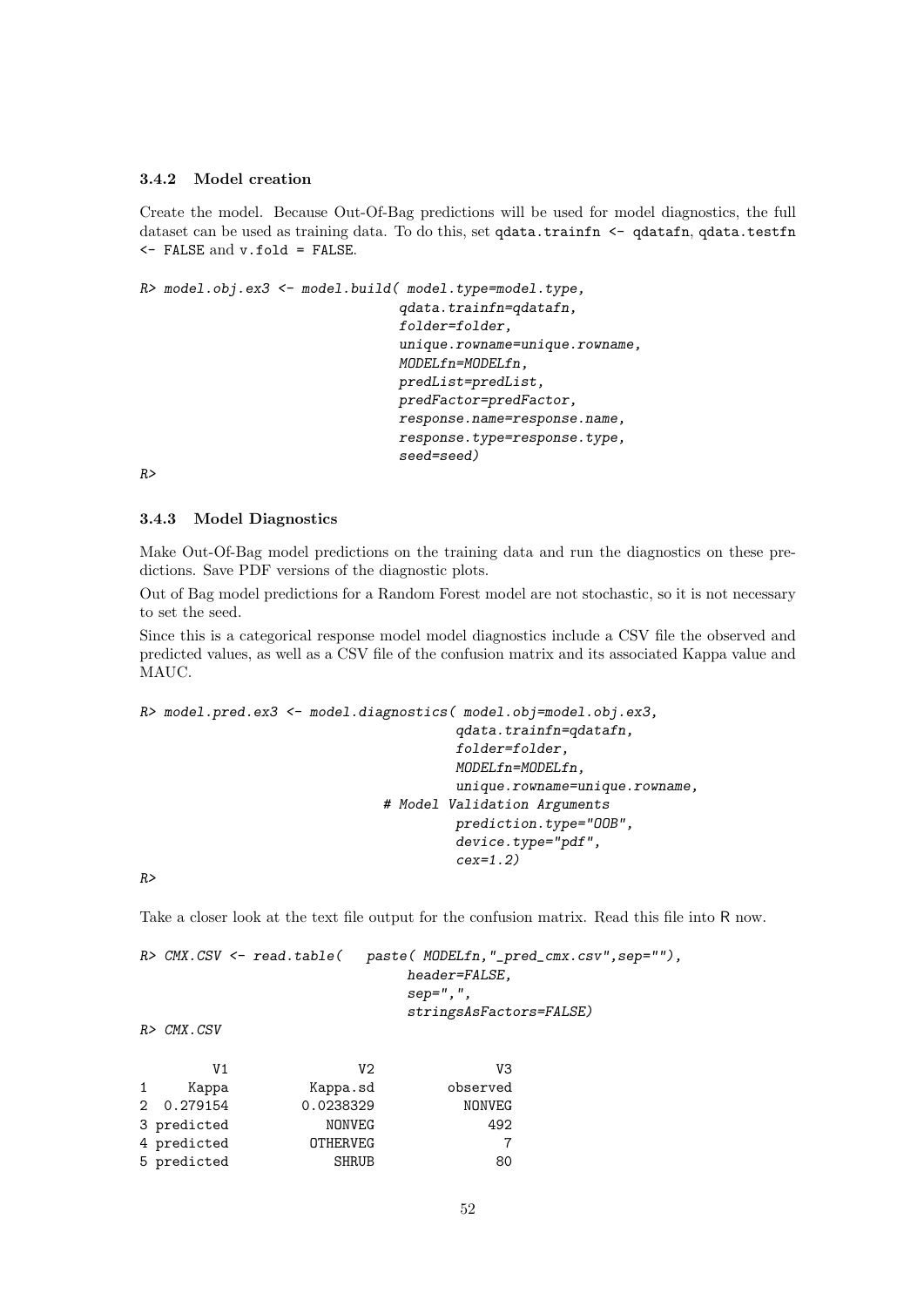| 6              | predicted |                        | TREE           |                | 90                                                    |
|----------------|-----------|------------------------|----------------|----------------|-------------------------------------------------------|
| 7              |           | total                  | total          |                | 669                                                   |
| 8              | Omission  |                        |                |                | Omission 0.26457399103139                             |
| 9              |           | MAUC 0.794949436880685 |                |                | cmx                                                   |
|                |           | V4                     |                | V <sub>5</sub> | V6                                                    |
| 1              |           | observed               |                | observed       | observed                                              |
| $\overline{2}$ |           | <b>OTHERVEG</b>        |                | <b>SHRUB</b>   | TREE                                                  |
| 3              |           | 37                     |                | 101            | 143                                                   |
| 4              |           | 17                     |                | 8              | 1                                                     |
| 5              |           | 19                     |                | 114            | 1                                                     |
| 6              |           | 3                      |                | $\overline{2}$ | 76                                                    |
| 7              |           | 76                     |                | 225            | 221                                                   |
| 8              |           |                        |                |                | 0.776315789473684 0.493333333333333 0.656108597285068 |
| 9              |           | cmx                    |                | cmx            | cmx                                                   |
|                | V7        |                        | V <sub>8</sub> |                |                                                       |
| 1.             | total     |                        | Commission     |                |                                                       |
| 2              | total     |                        | Commission     |                |                                                       |
| 3              |           | 773 0.363518758085382  |                |                |                                                       |
| 4              |           | 33 0.484848484848485   |                |                |                                                       |
| 5              |           | 214 0.467289719626168  |                |                |                                                       |
| 6              |           | 171 0.555555555555556  |                |                |                                                       |
| 7              | 1191      |                        | PCC            |                |                                                       |
| 8              |           | PCC 0.586901763224181  |                |                |                                                       |
| 9              | cmx       |                        | cmx            |                |                                                       |

The PresenceAbsence package function Kappa() is used to calculate Kappa for the confusion matrix. Note that while most of the functions in the **PresenceAbsence** package are only applicable to binary confusion matrices, the Kappa() function will work on any size confusion matrix.

The HandTill2001 package is used to calculate the Multiple class Area under the Curve (MAUC) and described by Hand and Till (2001).

The text file output of the confusion matrix is designed to be easily interpreted in Excel, but is not very workable for carrying out analysis in R. However, it is relativly easy to calculate the confusion matrix from the CSV file of the observed and predicted values.

```
R> PRED <-read.table( paste( MODELfn,"_pred.csv",sep=""),
                            header=TRUE,
                            sep=",",
                            stringsAsFactors=TRUE)
R> head(PRED)
 ID obs pred NONVEG OTHERVEG SHRUB
1 1 NONVEG NONVEG 0.4730539 0.029940120 0.32934132
2 2 NONVEG TREE 0.4406780 0.000000000 0.01129944
3 3 NONVEG NONVEG 0.7807487 0.000000000 0.02673797
4 4 TREE NONVEG 0.5606936 0.000000000 0.06936416
5 5 NONVEG NONVEG 0.5164835 0.005494505 0.12637363
6 6 SHRUB NONVEG 0.4480874 0.000000000 0.37704918
      TREE
1 0.1676647
2 0.5480226
3 0.1925134
4 0.3699422
5 0.3516484
6 0.1748634
```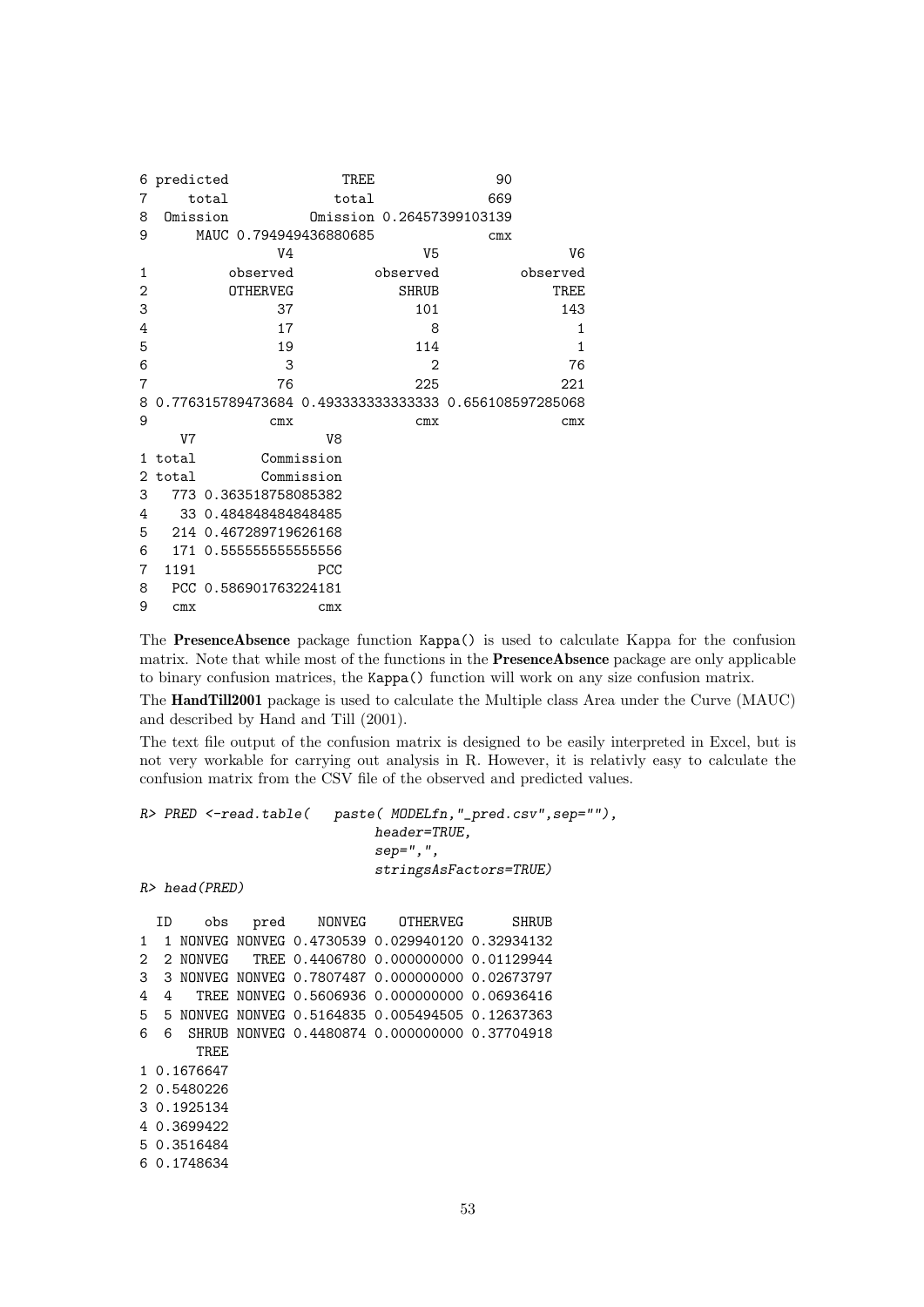For categorical models, this file contains the observed category for each location, the category predicted by majority vote, as well as one column for each category observed in the data, giving the proportion of trees that voted for that category.

To calculate the confusion matrix from the file we will use the observed and predicted columns. The read.table() function will convert columns containing character strings to factors. If the categories had been numerical, the as.factor() function can be used to convert the columns to factors. Because there may be catergories present in the observed data that are missing from the predictions (and vice versa), to get a symetric confusion matrix it is important to make sure all levels are present in both factors.

The following code will work for both numerical and character categories:

```
R> #
R> #these lines are needed for numeric categories, redundant for character categories
R> #
R> PRED$pred<-as.factor(PRED$pred)
R> PRED$obs<-as.factor(PRED$obs)
R> #
R> #adjust levels so all values are included in both observed and predicted
R> #
R> LEVELS<-unique(c(levels(PRED$pred),levels(PRED$obs)))
R> PRED$pred<-factor(PRED$pred,levels=LEVELS)
R> PRED$obs<- factor(PRED$obs, levels=LEVELS)
R> #
R> #calculate confusion matrix
R> #
R> CMX<-table( predicted=PRED$pred, observed= PRED$obs)
R> CMX
         observed
predicted NONVEG OTHERVEG SHRUB TREE
 NONVEG 492 37 101 143
 OTHERVEG 7 17 8 1
 SHRUB 80 19 114 1
  TREE 90 3 2 76
To calculate the errors of Omission and Comission:
R> CMX.diag <- diag(CMX)
R> CMX.OMISSION <- 1-(CMX.diag/apply(CMX,2,sum))
R> CMX.COMISSION <- 1-(CMX.diag/apply(CMX,1,sum))
R> CMX.OMISSION
  NONVEG OTHERVEG SHRUB TREE
0.2645740 0.7763158 0.4933333 0.6561086
R> CMX.COMISSION
  NONVEG OTHERVEG SHRUB TREE
0.3635188 0.4848485 0.4672897 0.5555556
To calculate PCC:
R> CMX.PCC <- sum(CMX.diag)/sum(CMX)
```
*R> CMX.PCC*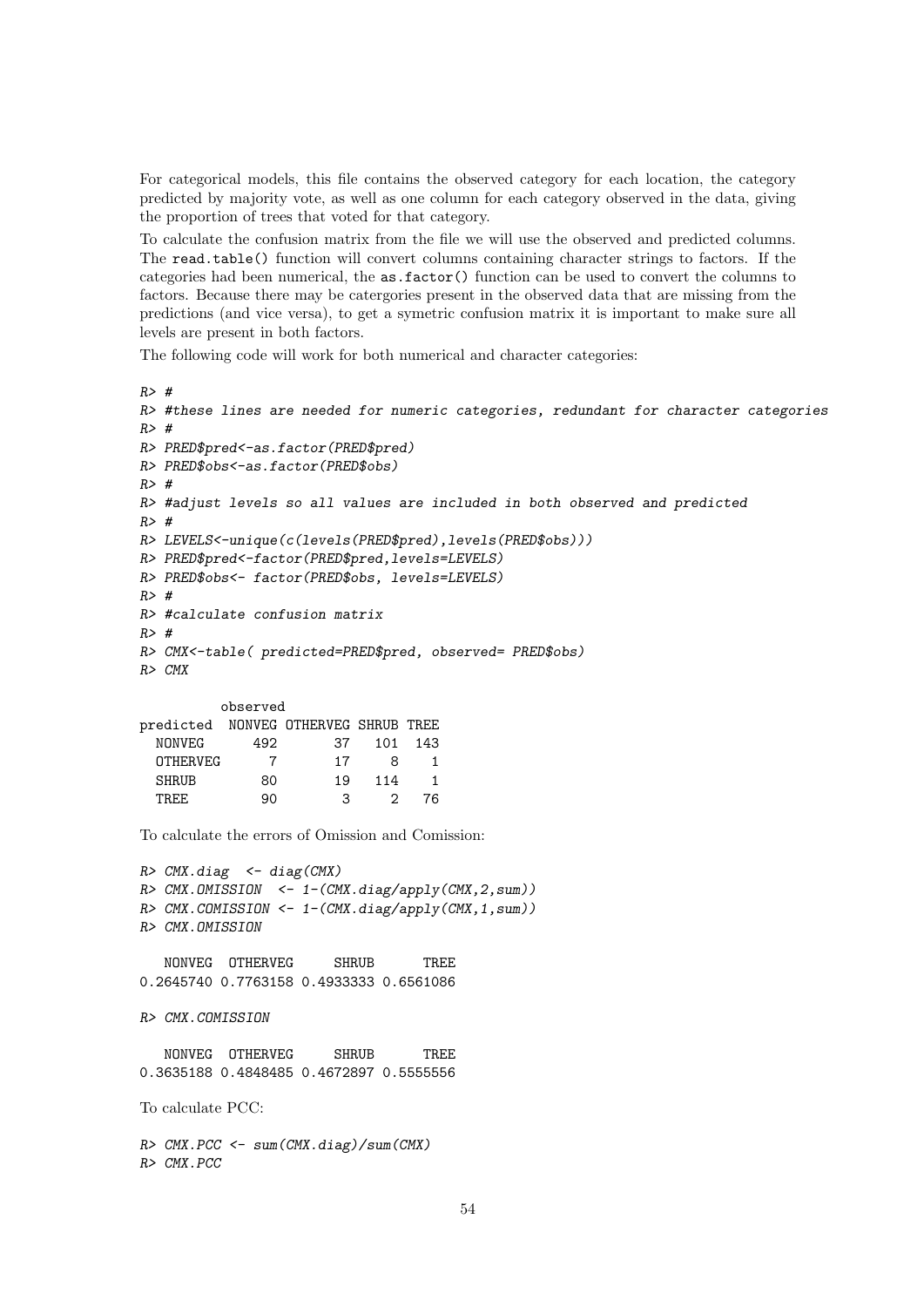[1] 0.5869018

To calculate Kappa:

*R> CMX.KAPPA <- PresenceAbsence::Kappa(CMX) R> CMX.KAPPA*

Kappa Kappa.sd NONVEG 0.2791541 0.02383285

The MAUC is calculated from the category specific predictions (the percent of trees that voted for each category):

```
R> VOTE <- HandTill2001::multcap( response = PRED$obs,
                         predicted= as.matrix(PRED[,-c(1,2,3)]) )
R> MAUC <- HandTill2001::auc(VOTE)
R> MAUC
```
[1] 0.7949483

Note, both the PresenceAbsence package and the HandTill2001 package have functions named auc(). The :: operator is used to specify that we are calling the auc() function from the HandTill2001 package.

As in continuous and binary response models, the model.diagnostics() function creates a variable importance graph (Figure 30).

With categorical response models, the model.diagnostics() function alse creates category specific variable importance graphs, for example (Figure 31).

### 3.4.4 Comparing Variable Importance

In example 1 the model.importance.plot() function was used to compare the importance between two continuous Random Forest models, for percent cover of Pinyon and of Sage. Here we will compare the variable importances of the binary models from Example 2 with the categorical model we have just created in example 3 (Figure 32). We are examining the question "Are the same predictors important for determining vegetaion category as were important for determining species presence?" Keep in mind that to use model.importance.plot() the two models must be built from the same predictor variables. For example, we could not use it to compare the models from Example 1 and Example 3, because in Example 1 "NLCD01\_250" was not included in the predictors.

```
R> opar <- par(mfrow=c(2,1),mar=c(3,3,3,3),oma=c(0,0,3,0))
R> model.importance.plot( model.obj.1=model.obj.ex2a,
                        model.obj.2=model.obj.ex3,
                        model.name.1="Pinyon",
                        model.name.2="VEGCAT",
                        type.label=FALSE,
                        sort.by="predList",
                        predList=predList,
                        scale.by="sum",
                        main="Pinyon Presence vs VEGCAT",
                        device.type="none",
                        cex=0.9)
R> model.importance.plot( model.obj.1=model.obj.ex2b,
```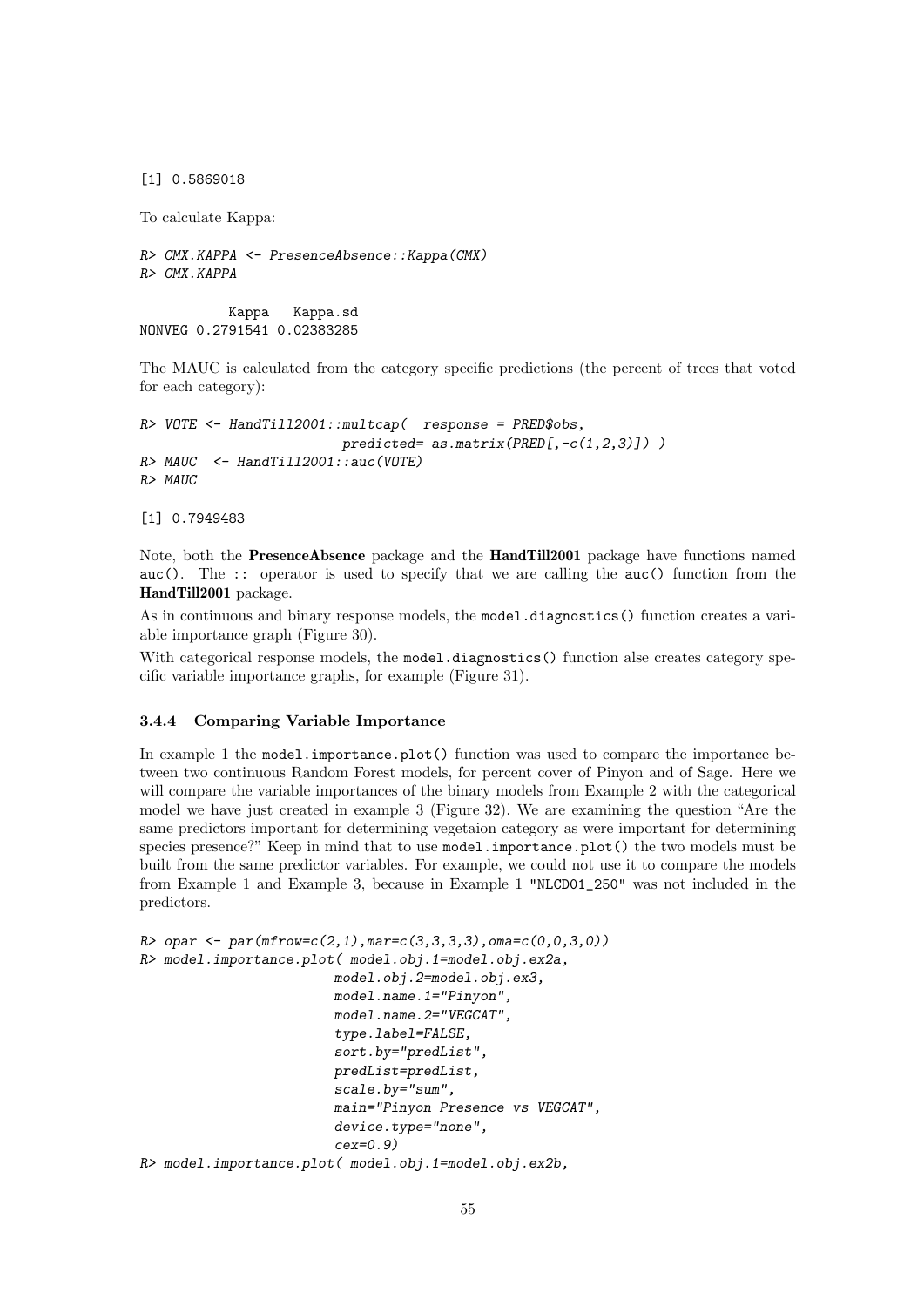## Relative Influence VModelMapEx3\_pred

![](_page_55_Figure_1.jpeg)

Figure 30: Example 3 - Overall variable importance graph for predicting vegetation category.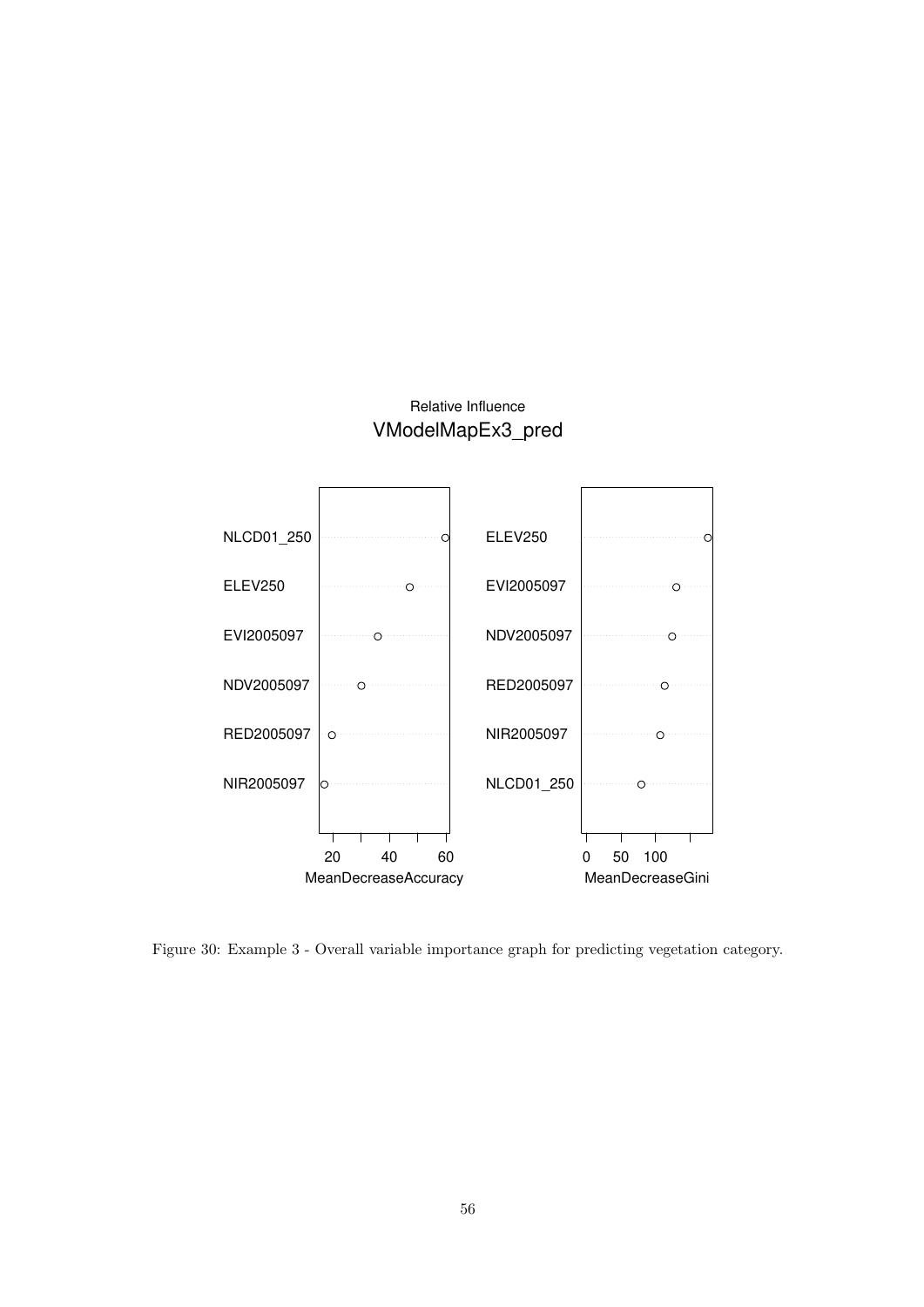![](_page_56_Figure_0.jpeg)

Figure 31: Example 3 - Category specific variable importance graph for vegetation category "Tree".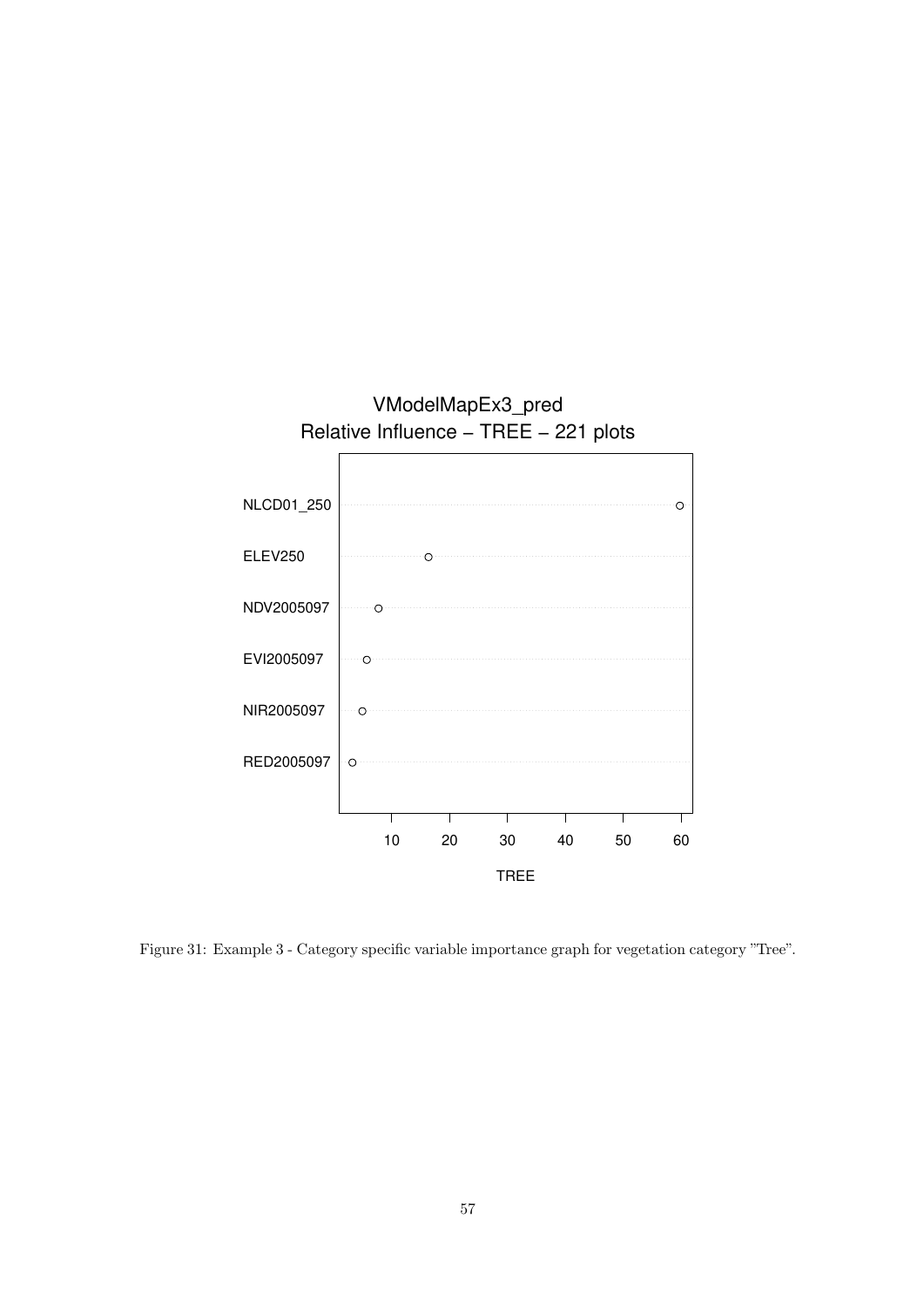![](_page_57_Figure_0.jpeg)

Figure 32: Example 3 - Comparison of variable importances between categorical model of vegetation category (VEGCAT) and binary models for Pinyon presence and Sage presence.

```
model.obj.2=model.obj.ex3,
model.name.1="Sage",
model.name.2="VEGCAT",
type.label=FALSE,
sort.by="predList",
predList=predList,
scale.by="sum",
main="Sage Presence vs VEGCAT",
device.type="none",
cex=0.9)
```
*R> mtext("Variable Importance Comparison",side=3,line=0,cex=1.8,outer=TRUE) R> par(opar)*

With categorical models the model.importance.plot() function also can be usde to compare the variable importance between categories of the same model. The importance measure used for category specific importance is the relative influence of each variable, calculated by randomly permuting each predictor variable, and looking at the decrease in model accuracy associated with each predictor.

*R> opar <- par(mfrow=c(2,1),mar=c(3,3,3,3),oma=c(0,0,3,0))*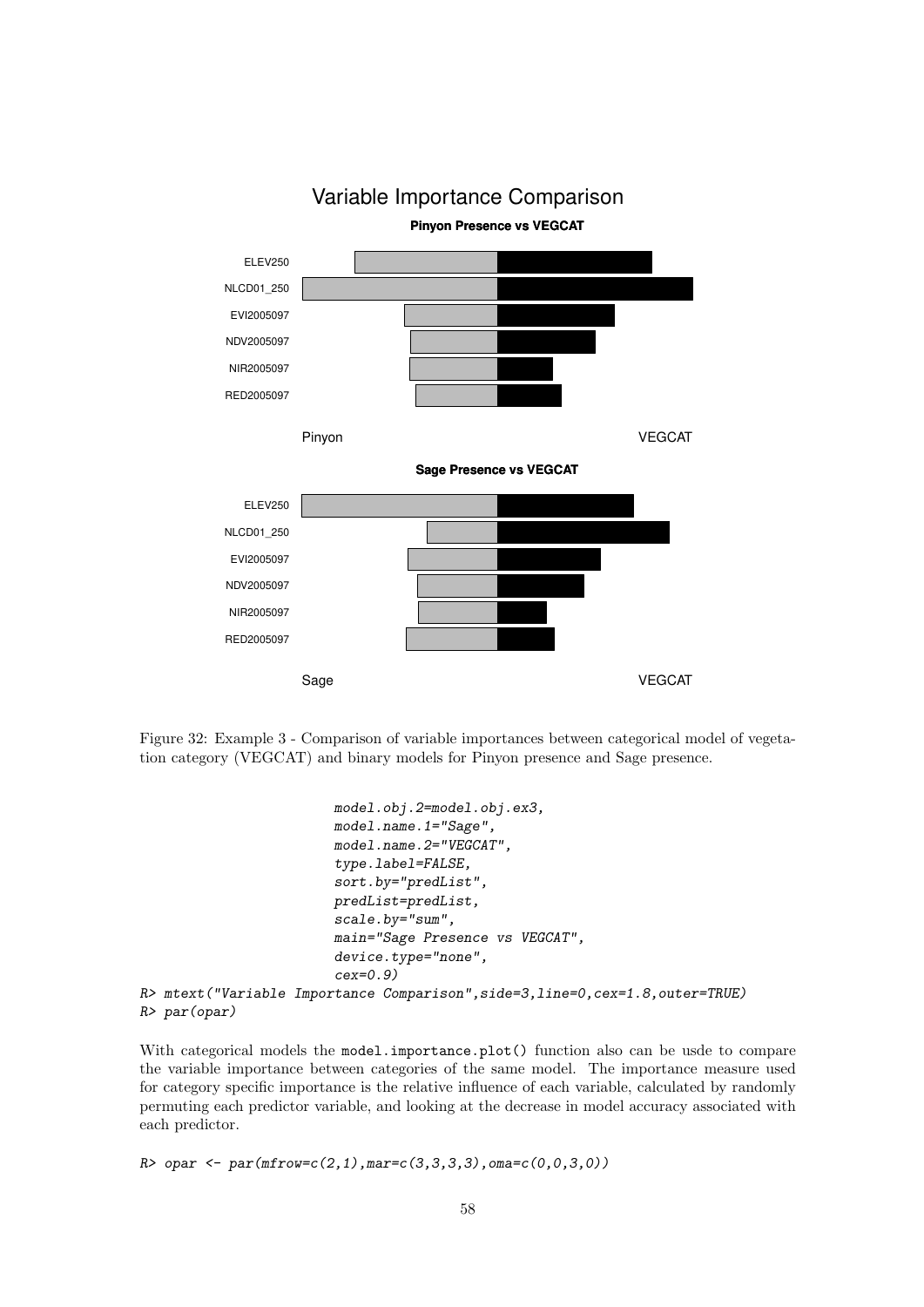```
R> model.importance.plot( model.obj.1=model.obj.ex3,
                        model.obj.2=model.obj.ex3,
                        model.name.1="SHRUB",
                        model.name.2="TREE",
                        class.1="SHRUB",
                        class.2="TREE",
                        sort.by="predList",
                        predList=predList,
                        scale.by="sum",
                        main="VEGCAT - SHRUB vs. TREE",
                        device.type="none",
                        cex=0.9)
R> model.importance.plot( model.obj.1=model.obj.ex3,
                        model.obj.2=model.obj.ex3,
                        model.name.1="OTHERVEG",
                        model.name.2="NONVEG",
                        class.1="OTHERVEG",
                        class.2="NONVEG",
                        sort.by="predList",
                        predList=predList,
                        scale.by="sum",
                        main="VEGCAT - OTHERVEG vs. NONVEG",
                        device.type="none",
                        cex=0.9)
R> mtext("Category Specific Variable Importance",side=3,line=0,cex=1.8,outer=TRUE)
R> par(opar)
```
#### 3.4.5 Interaction Plots

We will look at how the model.interaction.plot() function behaves with a categorical response variable. With categorical models, interactions can affect one prediction category, without influencing other categories. For example, if modelling disturbance type, it is possible that landslides might be influenced by an interaction between soil type and slope, while fires might be influenced by both variables individually, but without any interaction.

Therefore when calling model.interaction.plot() it is neccessary to specify a particular category. The function then will graph how the probability of that category varies as a function of the two specified predictor variables.

Here we look at the interaction between elevation and land cover class for two of our response categories (Figure 34, Figure 35 ).

```
R> model.interaction.plot( model.obj.ex3,
                         x="ELEV250",
                         y="NLCD01_250",
                         main=response.name,
                         plot.type="image",
                          device.type="pdf",
                         MODELfn=MODELfn,
                         folder=folder,
                         response.category="SHRUB")
R> model.interaction.plot( model.obj.ex3,
                         x="ELEV250",
                         y="NLCD01_250",
```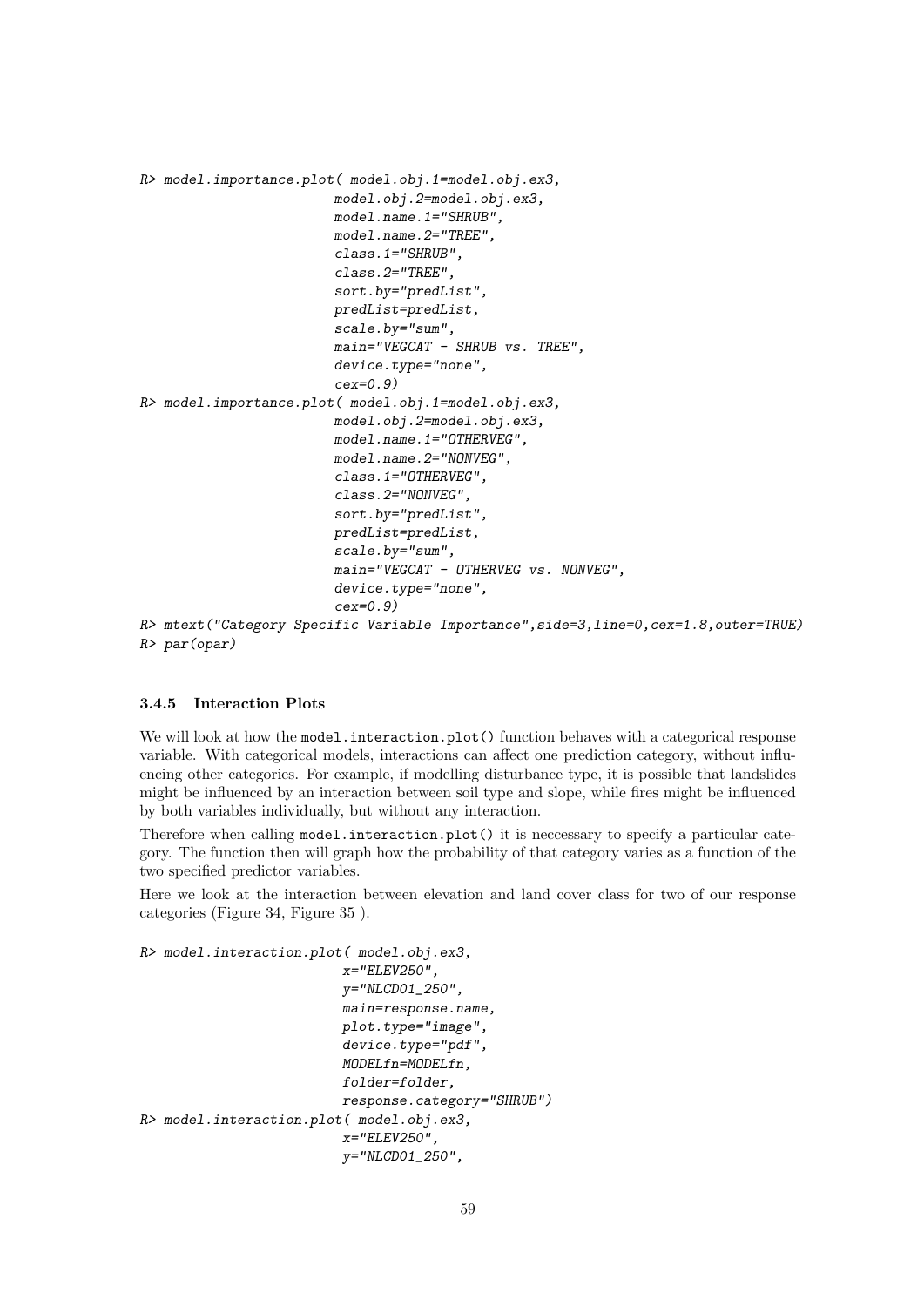![](_page_59_Figure_0.jpeg)

Figure 33: Example 3 - Category specific comparison of variable importances for the model of vegetation category (VEGCAT). National Land Cover DATA (NLCD) and elevation (ELEV) are the most important predictor variables for both TREE and SHRUB categories, though the relative importance of the remote sensing bands differs between these two categories. ELEV is relativly less important for the NONVEG and OTHERVEG categories, while ELEV is important for classifying OTHERVEG but relativly unimportant for the classifying NONVEG. In other words, if the model lost the information contained in NLCD and ELEV, the predictions for TREE and SHRUB categories would suffer, but there would be less of an effect on the prediction accuracy for NONVEG. The predictions for OTHERVEG would suffer if NLCD were removed from the model, but would lose relativly little accuracy if ELEV were removed.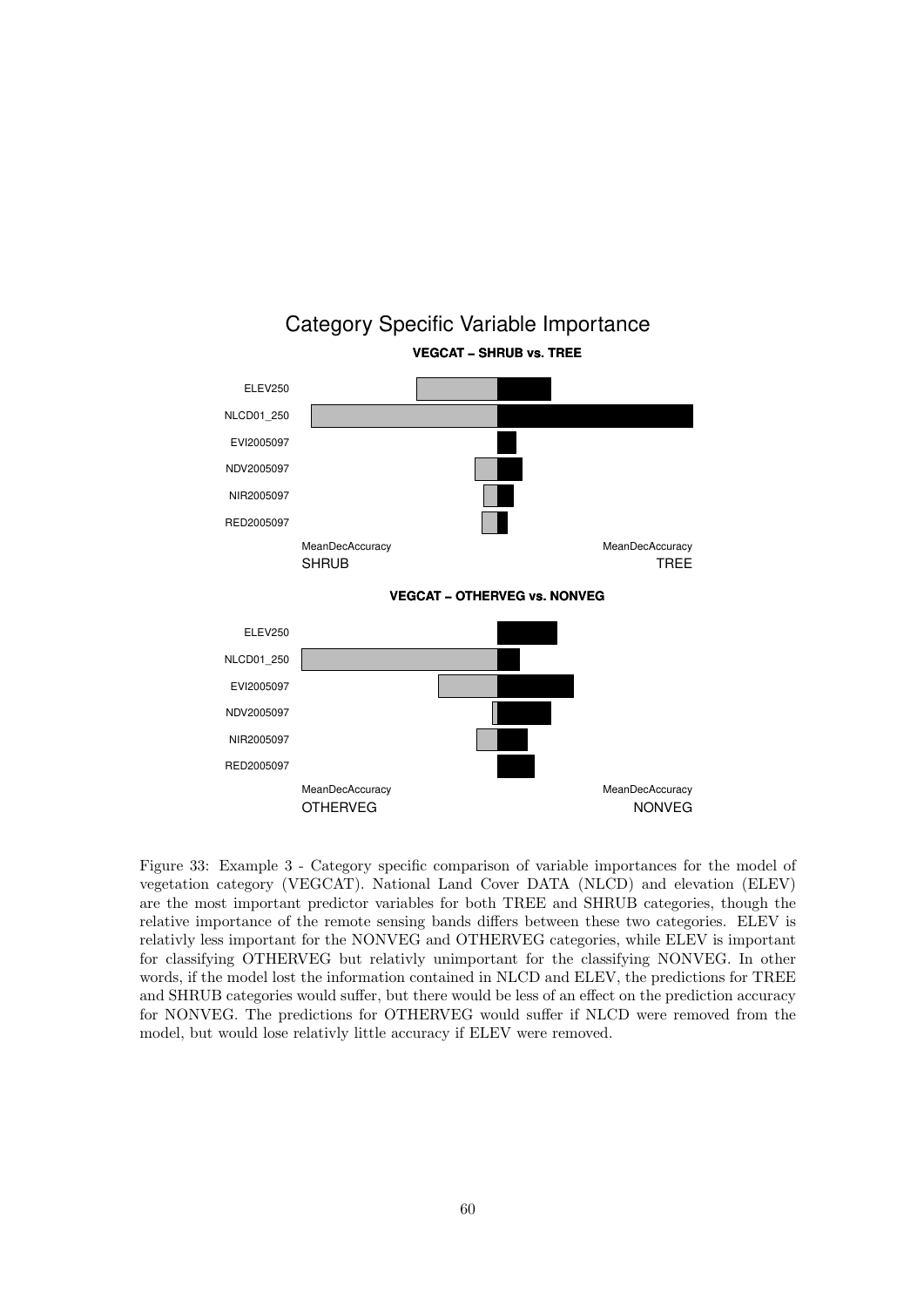```
main=response.name,
plot.type="image",
device.type="pdf",
MODELfn=MODELfn,
folder=folder,
response.category="NONVEG")
```
*R>*

#### 3.4.6 Map production

The function model.mapmake() creates an ascii text files and an imagine image file of predictions for each map pixel.

```
R> model.mapmake( model.obj=model.obj.ex3,
                folder=folder,
                MODELfn=MODELfn,
                rastLUTfn=rastLUTfn,
                na.action="na.omit")
```
With categorical models, the model.mapmake() function outputs a map file, using integer codes for each category, along with a table relating these codes to the original categories. In this example na.action was set to "na.omit", therefore pixels with factored predictors with values not found in the training data will be omited from the map.

Take a look at the codes:

*R> MAP.CODES<-read.table( paste(MODELfn,"\_map\_key.csv",sep=""), header=TRUE, sep=",", stringsAsFactors=FALSE)*

*R> MAP.CODES*

| 1. | NONVEG       |                                        |
|----|--------------|----------------------------------------|
|    |              | 2                                      |
| 3  | <b>SHRUB</b> | 3                                      |
|    | TR.F.F.      |                                        |
|    |              | row category integercode<br>2 OTHERVEG |

Column one gives the row number for each code. Column two gives the category names. Column three gives the integer codes used to represent each category in the map output. In this example the categories in the training data are character strings, and model.mapmake() assigned the integers 1 through the Number of categories. If the training data categories were already numeric codes, for example, c(30,42,50,80), then model.mapmake() would keep the original values in the map output, and columns two and three would contain the same values.

Next we define a color for each category. The colors() function will generate a list of the possible color names. Some are quite poetical.

*R> MAP.CODES\$colors<-c("bisque3","springgreen2","paleturquoise1","green4") R> MAP.CODES*

Import the map output and transform the values of the map output to intergers from 1 to n (the number of map categories).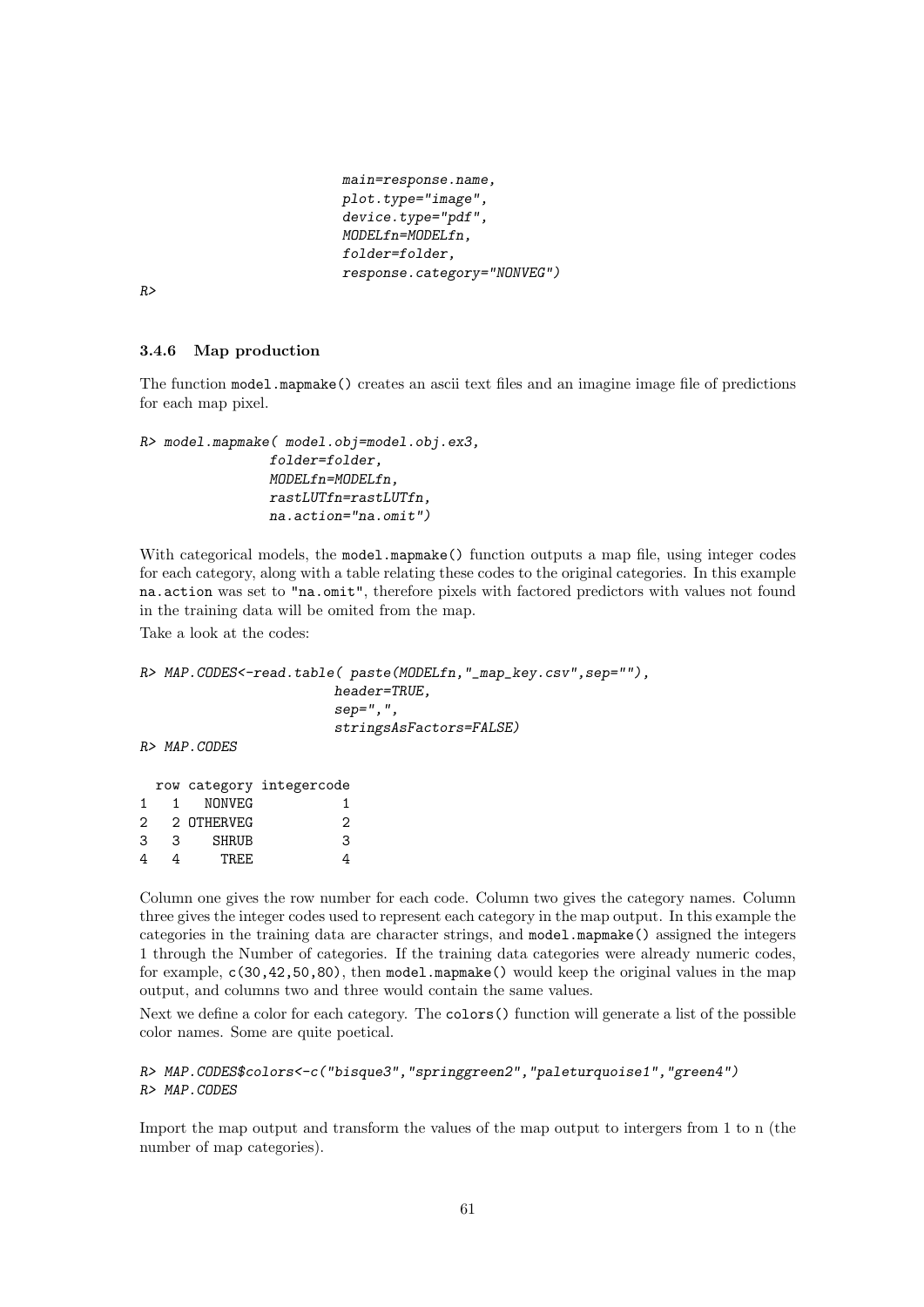![](_page_61_Figure_0.jpeg)

Figure 34: Example 3 - Interaction plot for SHRUB vegetation category (RF model), showing interactions between elevation and National Land Cover Dataset classes (ELEV250 and NLCD01\_250). Image plot, with darker green indicating higher probability of being assigned to the specified category. Here we see the direct effect of NLCD class: SHRUB has a low probability of being assigned to landcover class 42. We also see a direct effect of elevation, with SHRUB having a slightly higher probability of being assigned to middle elevations. There is little evidence of interaction between these two predictors, since relationship of probability to elevation is similar for all land cover classes.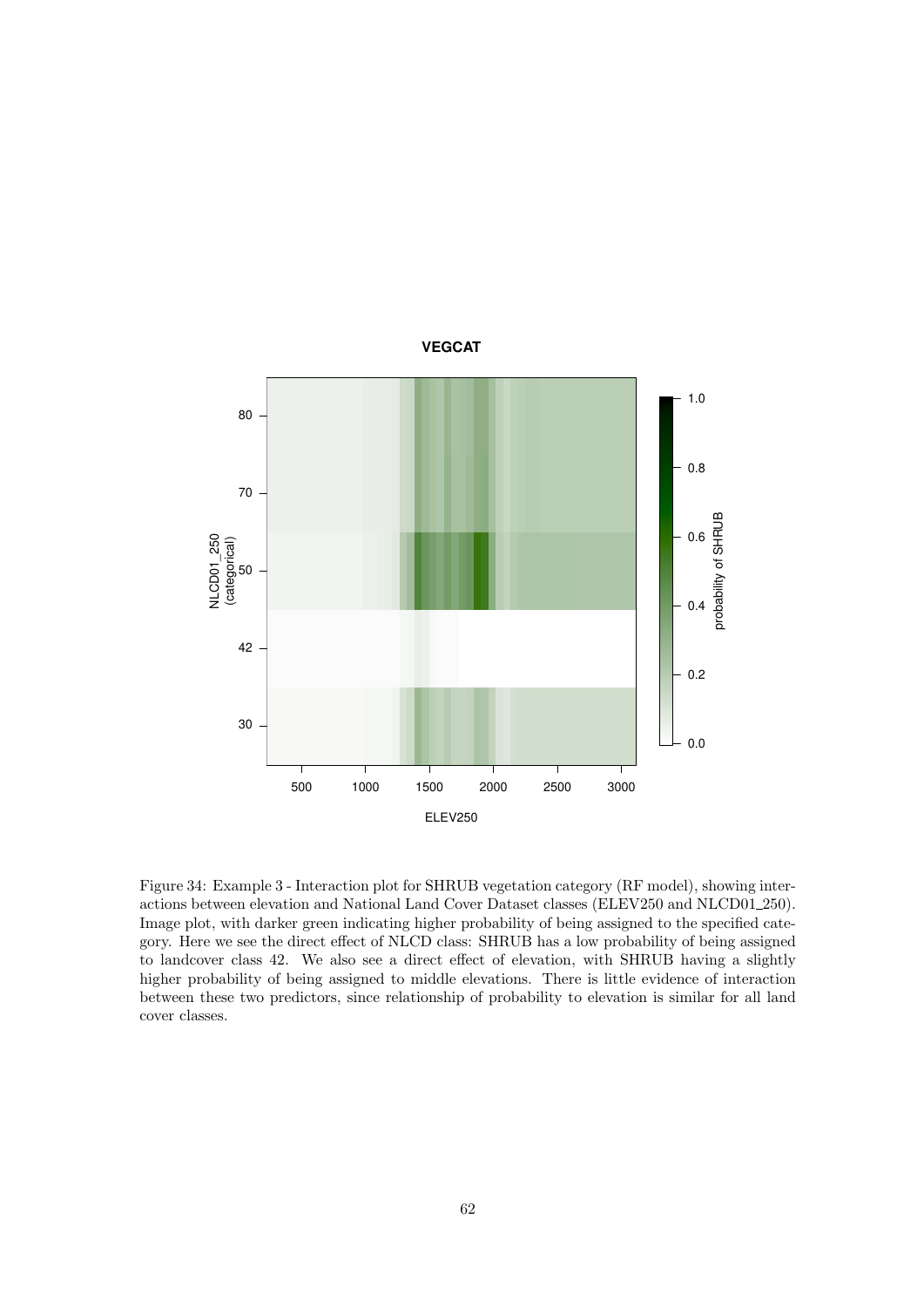![](_page_62_Figure_0.jpeg)

Figure 35: Example 3 - Interaction plot for NONVEG vegetation category (RF model), showing interactions between elevation and National Land Cover Dataset classes (ELEV250 and NLCD01 250). Image plot, with darker green indicating higher probability of being assigned to the specified category. NONVEG has a much higher chance of being assigned than SHRUB in all combinations of the two predictor variables, reflecting its higher prevalence in the training data (56% as opposed to 19%). NONVEG does show some interaction between landcover class and elevation. In all land cover classes NONVEG has a higher chance of being predicted at low elevations, but while in most land cover classes the probability goes down at elevations above 1400m, in land cover class 42 NONVEG matains a high chance of being predicted to over 2000m.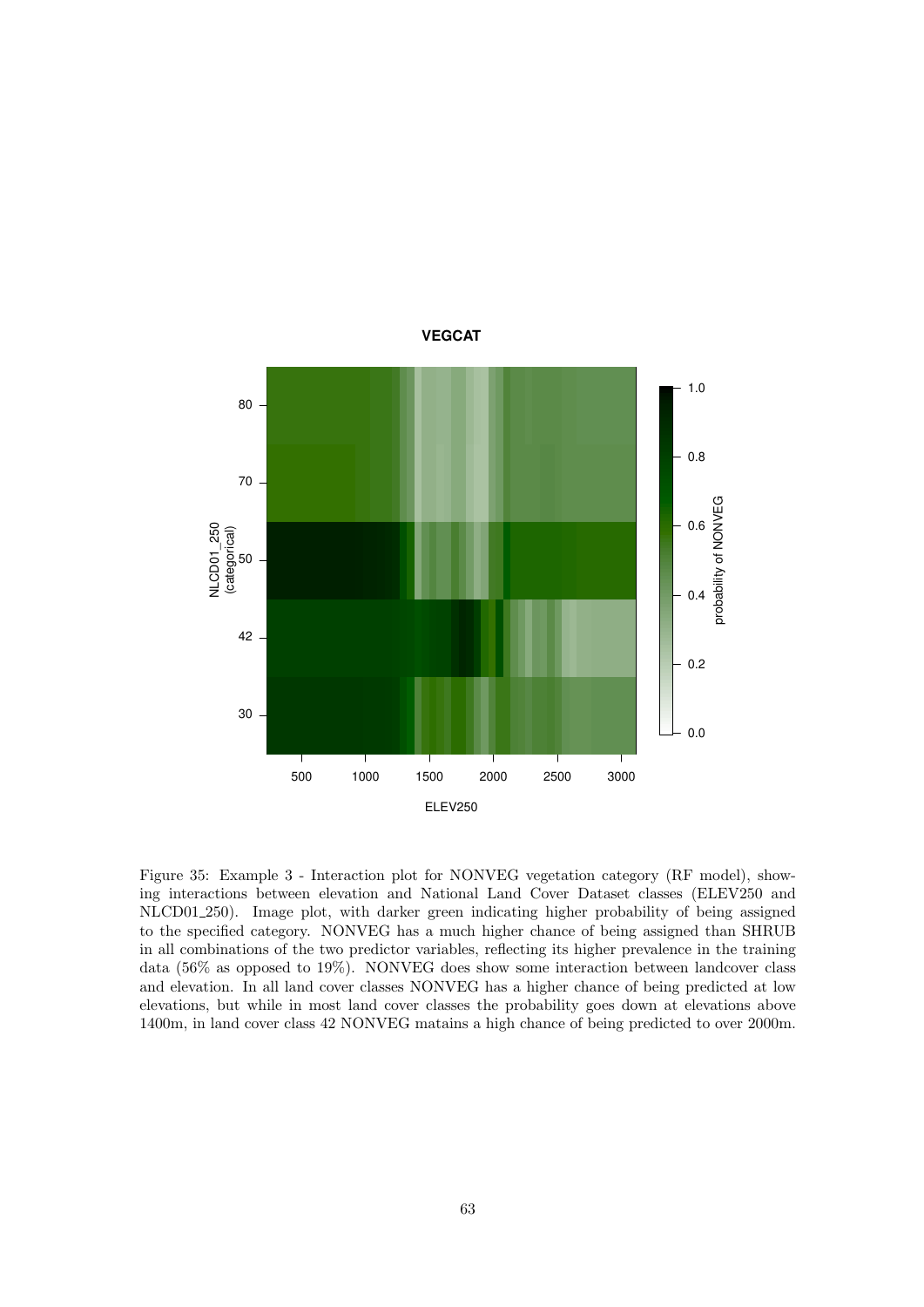Note that here in example 3, where the categorical responses were character strings, the model.mapmake() function generated integer codes from 1 to n for the raster output. So for this example this step is not actually neccessary. However, if the categories in the training data had been unevenly spaced numeric codes, for example, c(30,42,50,80), then model.mapmake() would keep these original numeric codes in the raster output. In such cases, to produce a map in R with the image() function (as opposed to viewing the image in a GIS environment) creating a new raster where the numeric codes are replaced with the numbers 1 to n makes assigning specific colors to each category simpler.

```
R> mapgrid <- raster(paste(MODELfn,"_map.img",sep=""))
R> integergrid <- mapgrid
R> v <- getValues(mapgrid)
R> v <- MAP.CODES$row[match(v,MAP.CODES$integercode)]
R> integergrid <- setValues(integergrid, v)
Produce the map (Figure 36).
R> opar <- par(mfrow=c(1,1),mar=c(3,3,2,1),oma=c(0,0,3,8),xpd=NA)
R> image( integergrid,
                                 col = MAP.CODES$colors,
                                 xlab="",ylab="",xaxt="n",yaxt="n",
                                 zlim=c(1,nrow(MAP.CODES)),
                                 main="",asp=1,bty="n")
R> mtext(response.name,side=3,line=1,cex=1.2)
R> legend( x=xmax(mapgrid),y=ymax(mapgrid),
         legend=MAP.CODES$category,
         fill=MAP.CODES$colors,
         bty="n",
         cex=1.2)
R> par(opar)
```
## 4 Conclusion

In summary, the ModelMap software package for R creates sophisticated models from training data and validates the models with an independent test set, cross-validation, or in the case of Random Forest Models, with out-of-bag (OOB) predictions on the training data. It creates graphs and tables of the model diagnostics. It applies these models to GIS image files of predictors to create detailed prediction surfaces. It will handle large predictor files for map making, by reading in the GIS data in sections, and output the prediction for each of these sections, before reading the next section.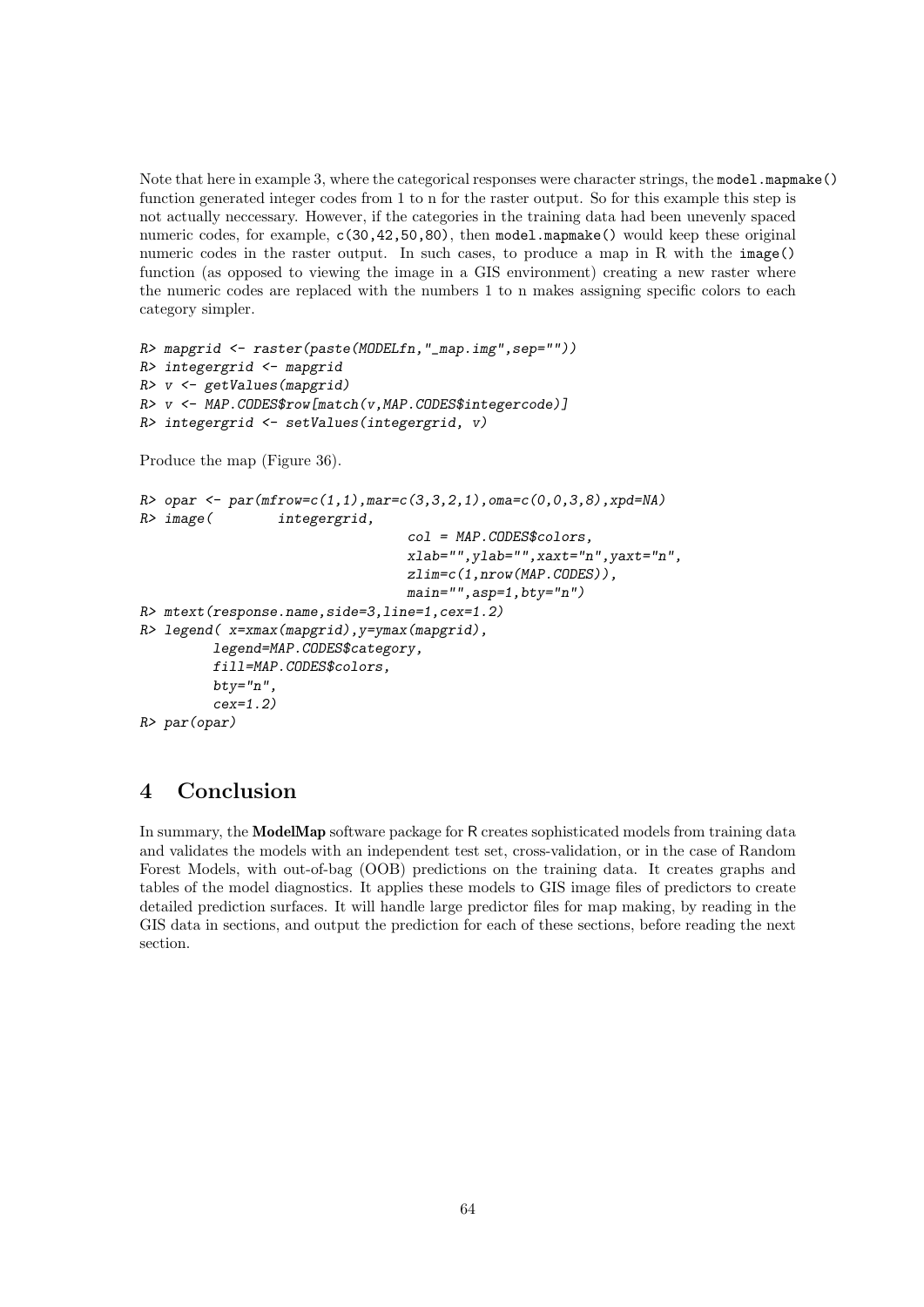![](_page_64_Figure_0.jpeg)

Figure 36: Example 3 - Map of predicted vegetation category (RF model). The white pixels found just below the center of this map idicate pixels with factored predictor variables that have values not found in the training data.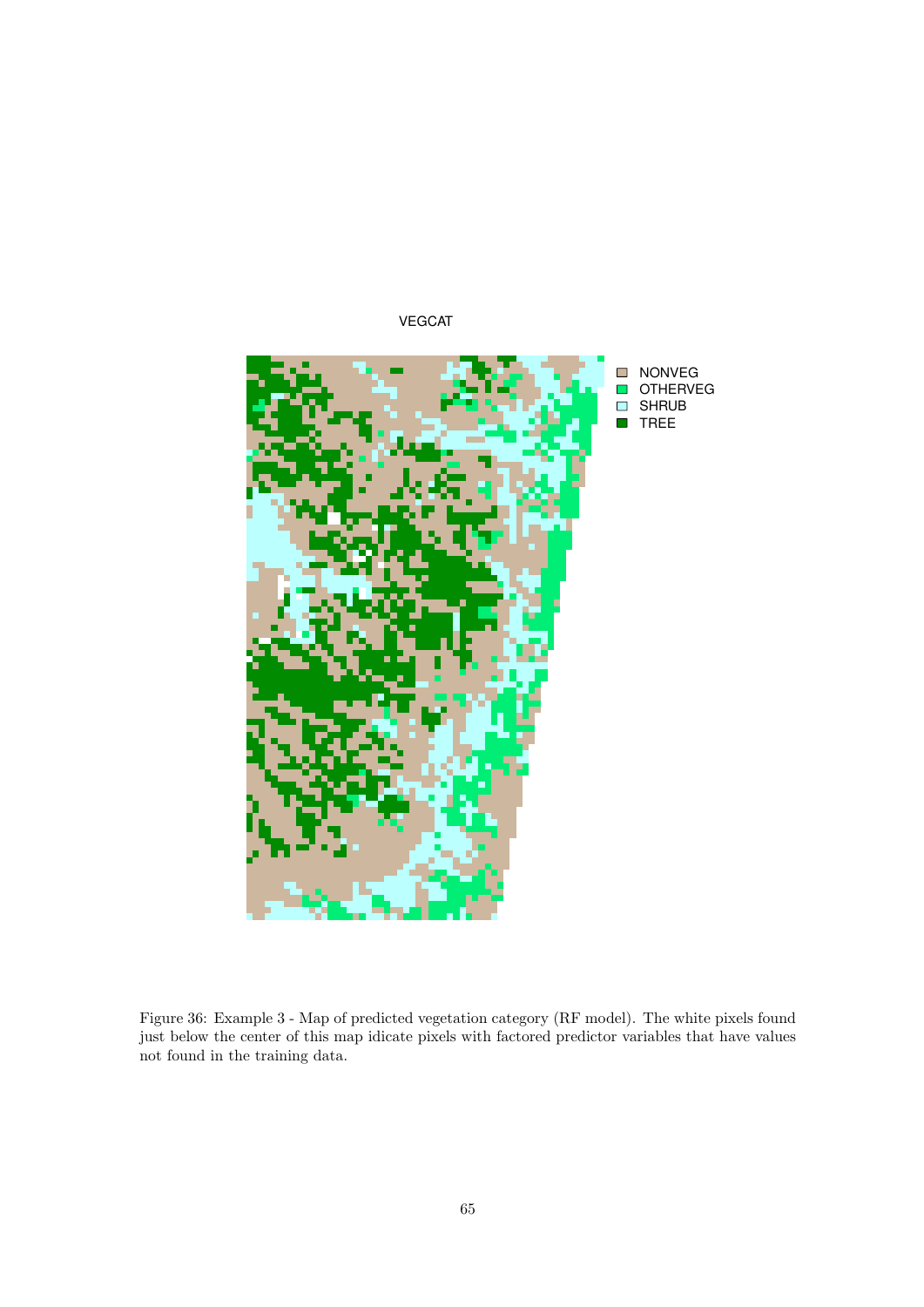# Appendices

| Arguments for model.build() |                                                                               |  |
|-----------------------------|-------------------------------------------------------------------------------|--|
| model.type                  | Model type: "RF" or "QRF" or "CF".                                            |  |
| qdata.trainfn               | Filename of the training data file for building model.                        |  |
| folder                      | Folder for all output.                                                        |  |
| MODELfn                     | Filename to save model object.                                                |  |
| predList                    | Predictor short names used to build the model.                                |  |
| predFactor                  | Predictors from predlist that are factors (i.e categorical).                  |  |
| response.name               | Response variable used to build the model.                                    |  |
| response.type               | Response type: "binary" or "continuous".                                      |  |
| unique.rowname              | Unique identifier for each row in the training data.                          |  |
| seed                        | Seed to initialize randomization to build stochastic models.                  |  |
| na.action                   | Specifies the action to take if there are NA values in the prediction data    |  |
| keep.data                   | Should a copy of the predictor data be included in the model object. Useful   |  |
|                             | if model.interaction.plot will be used later.                                 |  |
| Random Forest Models:       |                                                                               |  |
| ntree                       | Number of random forest trees.                                                |  |
| mtry                        | Number of variables to try at each node of Random Forest trees.               |  |
| replace                     | Should sampling be done with or without replacement.                          |  |
| strata                      | A (factor) variable that is used for stratified sampling.                     |  |
| sampsize                    | For classification, if strata provided, sampling is stratified by strata. For |  |
|                             | binary response models, if argument strata is not provided then sampling      |  |
|                             | is stratified by presence/absence.                                            |  |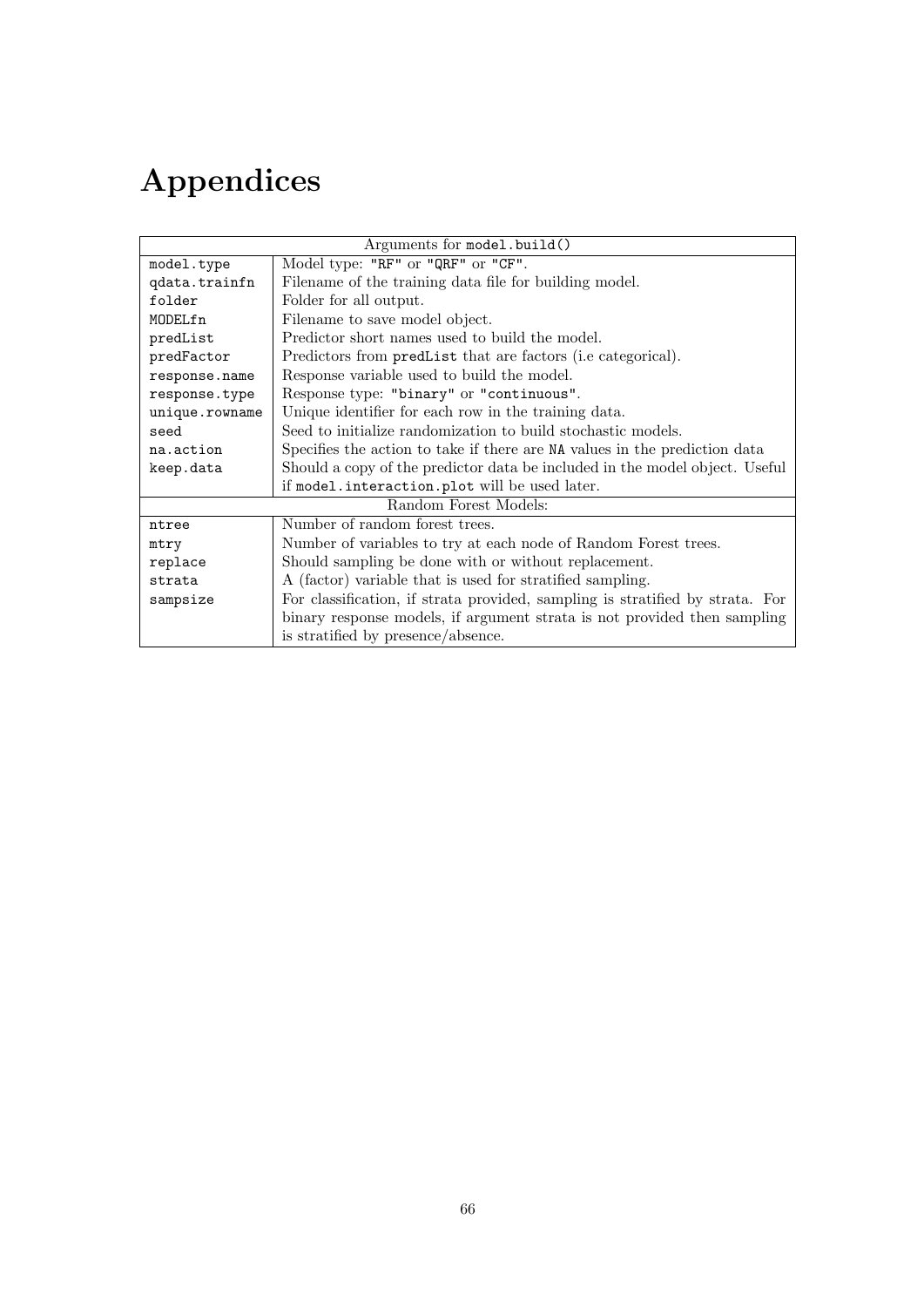| Arguments for model.diagnostics |                                                                                  |  |
|---------------------------------|----------------------------------------------------------------------------------|--|
| model.obj                       | The model object to use for prediction, if the model has been previously         |  |
|                                 | created.                                                                         |  |
| qdata.trainfn                   | Filename of the training data file for building model.                           |  |
| qdata.testfn                    | Filename of independent data set for testing (validating) model.                 |  |
| folder                          | Folder for all output.                                                           |  |
| MODELfn                         | Filename to save model object.                                                   |  |
| response.name                   | Response variable used to build the model.                                       |  |
| unique.rowname                  | Name of column in training and test that uniquely identifies each row.           |  |
| diagnostic.flag                 | Name of column in training that indicates subset of data to use for diag-        |  |
|                                 | nostics.                                                                         |  |
| seed                            | Seed to initialize randomization to build stochastic models.                     |  |
| prediction.type                 | Type of prediction to use for model validation: "TEST", "CV", "OOB" or           |  |
|                                 | "TRAIN"                                                                          |  |
| MODELpredfn                     | Filename for output of validation prediction *.csv file.                         |  |
| na.action                       | Specifies the action to take if there are NA values in the prediction data or if |  |
|                                 | there is a level or class of a categorical predictor variable in the validation  |  |
|                                 | test set or the mapping data set, but not in the training data set.              |  |
| v.fold                          | The number of cross-validation folds.                                            |  |
| device.type                     | Vector of one or more device types for graphical output: "default",              |  |
|                                 | "jpeg", "pdf", "postscript", "win.metafile". "default" refers to the             |  |
|                                 | default graphics device for your computer                                        |  |
| DIAGNOSTICfn                    | Filename for output files from model validation diagnostics.                     |  |
| jpeg.res                        | Pixels per inch for jpeg output.                                                 |  |
| device.width                    | Device width for diagnostic plots in inches.                                     |  |
| device.height                   | Device height for diagnostic plots in inches.                                    |  |
| cex                             | Cex for diagnostic plots.                                                        |  |
| req.sens                        | Required sensitivity for threshold optimization for binary response model.       |  |
| req.spec                        | Required specificity for threshold optimization for binary response model.       |  |
| <b>FPC</b>                      | False Positive Cost for threshold optimization for binary response model.        |  |
| <b>FNC</b>                      | False Negative Cost for threshold optimization for binary response model.        |  |

| Arguments for model.mapmake() |                                                                          |  |
|-------------------------------|--------------------------------------------------------------------------|--|
| model.obj                     | The model object to use for prediction, if the model has been pre-       |  |
|                               | viously created.                                                         |  |
| folder                        | Folder for all output.                                                   |  |
| MODELfn                       | Filename to save model object.                                           |  |
| rastLUTfn                     | Filename of .csv file for a raster look up table.                        |  |
| na.action                     | Specifies the action to take if there are NA values in the prediction    |  |
|                               | data or if there is a level or class of a categorical predictor variable |  |
|                               | in the validation test set or the mapping data set, but not in the       |  |
|                               | training data set.                                                       |  |
| keep.predictor.brick          | If TRUE then the raster brick containing the predictors from the         |  |
|                               | model object is saved as a native raster package format file.            |  |
| map.sd                        | Should maps of mean, standard deviation, and coefficient of varia-       |  |
|                               | tion of the predictions be produced: TRUE or FALSE. Only used if         |  |
|                               | response.type = "continuous".                                            |  |
| OUTPUTfn                      | Filename for output raster file for map production. If NULL,             |  |
|                               | $"modelfn_map.txt".$                                                     |  |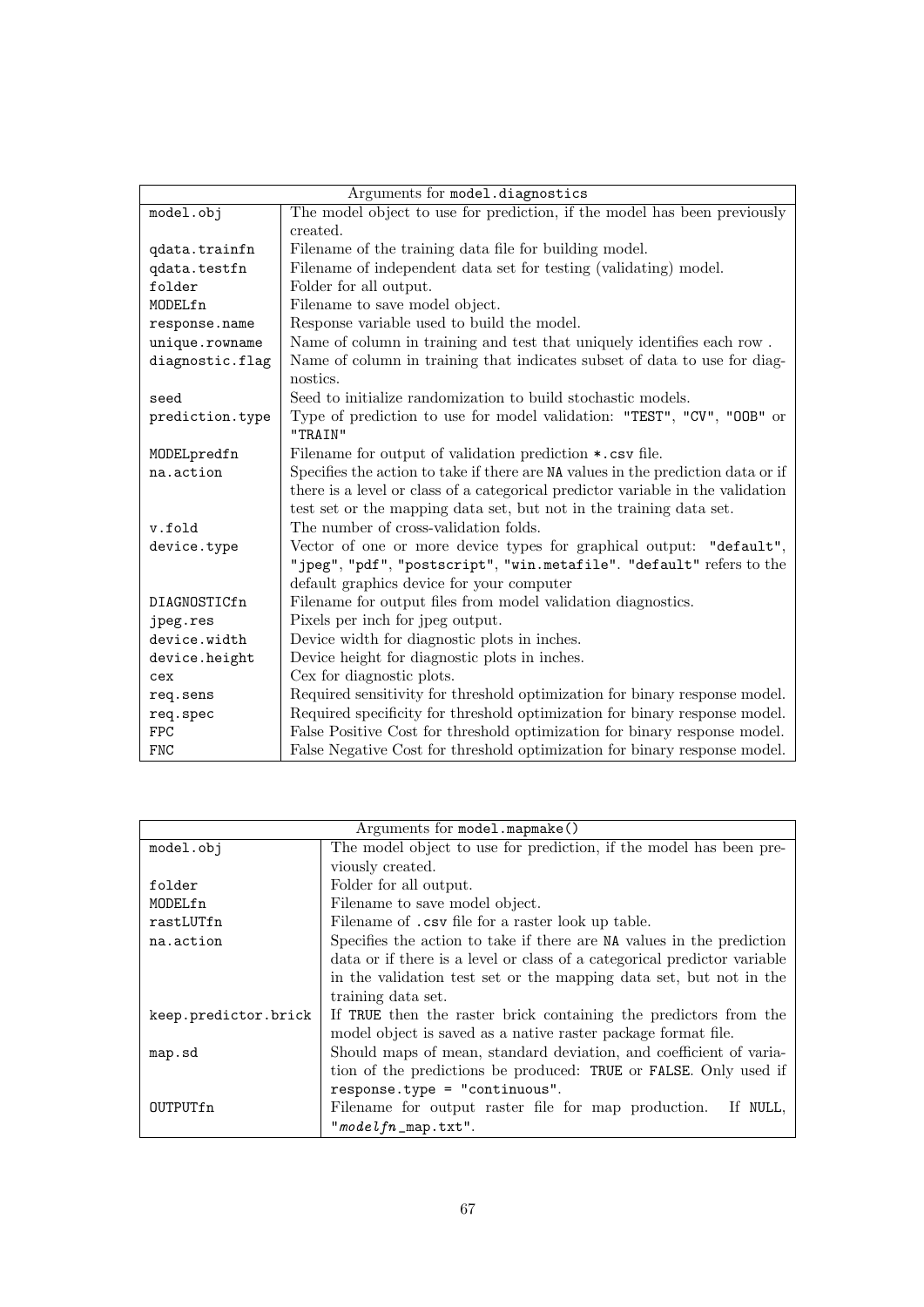### References

- L. Breiman. Random forests. Machine Learning, 45(1):5–32, 2001.
- L. Breiman, R. A. Friedman, R. A. Olshen, and C. G. Stone. Classification and Regression Trees. Wadsworth, 1984.
- G. De'ath and K. E. Fabricius. Classification and regression trees: a powerful yet simple technique for ecological data analysis. Ecology, 81:3178–3192, 2000.
- E. R. DeLong, D. M. Delong, and D. L. Clarke-Pearson. Comparing areas under two or more correlated receiver operating characteristic curves: A nonparametric approach. Biometrics, 44(3):387–394, 1988.
- J. Elith, J. R. Leathwick, and T. Hastie. A working guide to boosted regression trees. Journal of Animal Ecology, 77:802–813, 2008.
- J. S. Evans and S. A. Cushman. Gradient modeling of conifer species using random forests. Landscape Ecology, 24(5):673–683, 2009.
- A. H. Fielding and J. F. Bell. A review of methods for the assessment of prediction errors in conservation presence/absence models. Environmental Conservation, 24(1):38–49, 1997.
- E. Freeman. PresenceAbsence: An R Package for Presence-Absence Model Evaluation. USDA Forest Service, Rocky Mountain Research Station, 507 25th street, Ogden, UT, USA, 2007. URL http://CRAN.R-project.org/. eafreeman@fs.fed.us.
- E. Freeman. ModelMap: An R Package for Modeling and Map production using Random Forest and Stochastic Gradient Boosting. USDA Forest Service, Rocky Mountain Research Station, 507 25th street, Ogden, UT, USA, 2009. URL http://CRAN.R-project.org/. eafreeman@fs.fed.us.
- E. A. Freeman and G. Moisen. PresenceAbsence: An R package for presence absence analysis. Journal of Statistical Software, 23(11):1–31, 2008a. URL http://www.jstatsoft.org/v23/i11.
- E. A. Freeman and G. G. Moisen. A comparison of the performance of threshold criteria for binary classification in terms of predicted prevalence and kappa. Ecological Modelling, 217: 48–58, 2008b.
- T. S. Frescino, G. G. Moisen, K. A. Megown, V. J. Nelson, Elizabeth, Freeman, P. L. Patterson, M. Finco, K. Brewer, and J. Menlove. Nevada photo-based inventory pilot(npip) photo sampling procedures. Gen. Tech. Rep. RMRSGTR-222, U.S. Departmentof Agriculture, Forest Service, Rocky Mountain Research Station., Fort Collins, CO, 2009.
- J. H. Friedman. Greedy function approximation: a gradient boosting machine. Annals of Statistics, 29(5):1189–1232, 2001.
- J. H. Friedman. Stochastic gradient boosting. Computational Statistics  $\mathcal{B}$  Data Analysis, 38(4): 367–378, 2002.
- D. Gesch, M. Oimoen, S. Greenlee, C. Nelson, M. Steuck, and D. Tyler. The national elevation dataset. photogrammetric engineering and remote sensing. Photogrammetric Engineering and Remote Sensing, 68:5–11, 2002.
- D. J. Hand and R. J. Till. A simple generalisation of the area under the roc curve for multiple class classification problems. Machine Learning, 45(2):171–186, 2001.
- C. Homer, C. Huang, L. Yang, B. Wylie, and M. Coan. Development of a 2001 national land-cover database for the united states. Photogrammetric Engineering and Remote Sensing, 70:829–840, 2004.